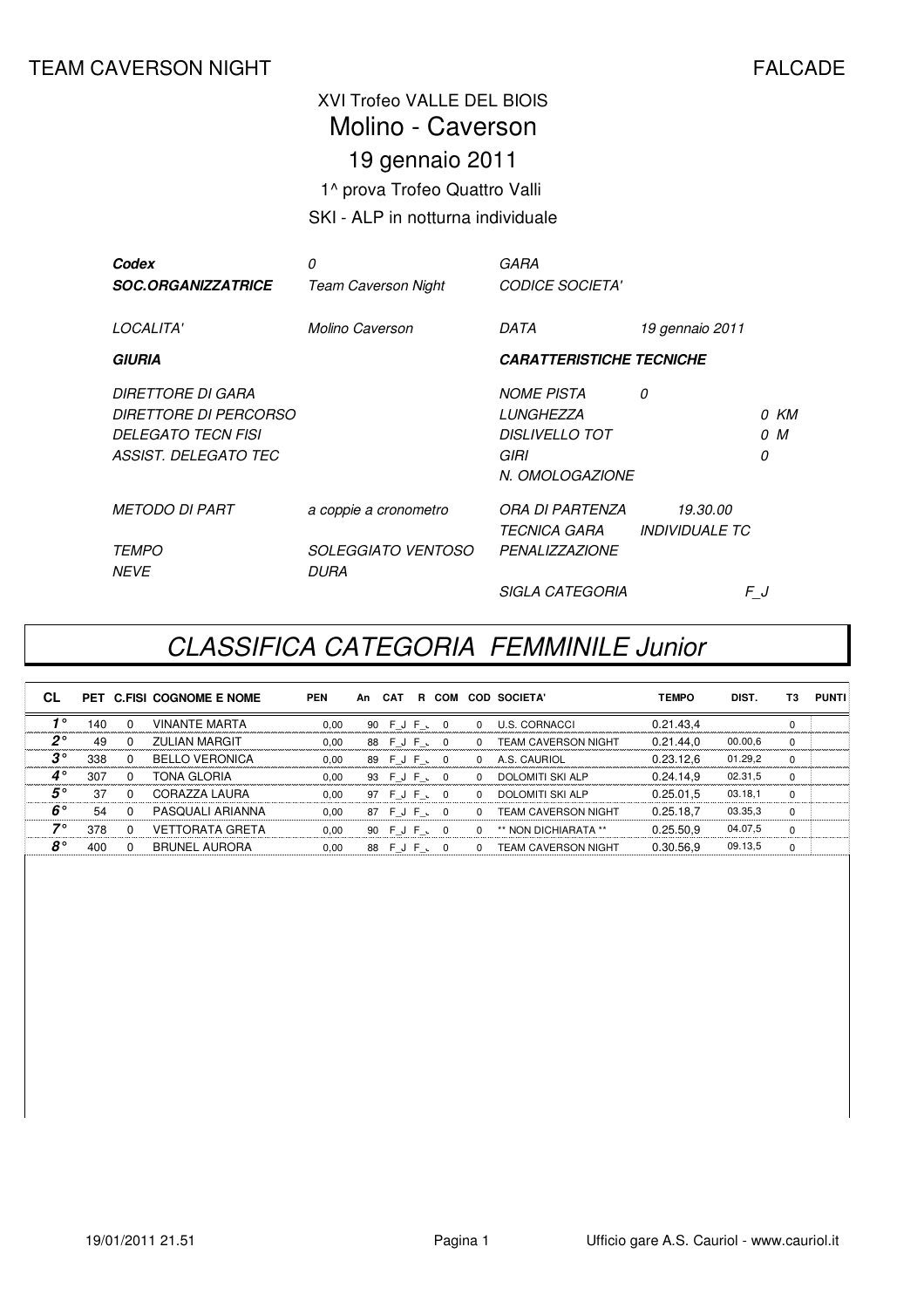## XVI Trofeo VALLE DEL BIOIS 19 gennaio 2011 1^ prova Trofeo Quattro Valli Molino - Caverson

#### SKI - ALP in notturna individuale

| Codex                                                                                           | 0                                        | GARA                                                                                      |                                          |   |             |
|-------------------------------------------------------------------------------------------------|------------------------------------------|-------------------------------------------------------------------------------------------|------------------------------------------|---|-------------|
| <b>SOC.ORGANIZZATRICE</b>                                                                       | Team Caverson Night                      | <b>CODICE SOCIETA'</b>                                                                    |                                          |   |             |
| LOCALITA'                                                                                       | Molino Caverson                          | DATA                                                                                      | 19 gennaio 2011                          |   |             |
| <b>GIURIA</b>                                                                                   |                                          | <b>CARATTERISTICHE TECNICHE</b>                                                           |                                          |   |             |
| DIRETTORE DI GARA<br><i>DIRETTORE DI PERCORSO</i><br>DELEGATO TECN FISI<br>ASSIST. DELEGATO TEC |                                          | <b>NOME PISTA</b><br><b>LUNGHEZZA</b><br><b>DISLIVELLO TOT</b><br>GIRI<br>N. OMOLOGAZIONE | 0                                        | 0 | 0 KM<br>0 M |
| <b>METODO DI PART</b>                                                                           | a coppie a cronometro                    | ORA DI PARTENZA<br><i><b>TECNICA GARA</b></i>                                             | 19.30.00<br><i><b>INDIVIDUALE TC</b></i> |   |             |
| <i>TEMPO</i><br><b>NEVE</b>                                                                     | <i>SOLEGGIATO VENTOSO</i><br><i>DURA</i> | <b>PENALIZZAZIONE</b>                                                                     |                                          |   |             |
|                                                                                                 |                                          | <i>SIGLA CATEGORIA</i>                                                                    |                                          | F |             |

### CLASSIFICA CATEGORIA FEMMINILE

| <b>CL</b>      |     |          | PET C.FISI COGNOME E NOME   | <b>PEN</b> | An | CAT |   |             |          | R COM COD SOCIETA'             | <b>TEMPO</b> | DIST.   | T3       | <b>PUNTI</b> |
|----------------|-----|----------|-----------------------------|------------|----|-----|---|-------------|----------|--------------------------------|--------------|---------|----------|--------------|
| $1^{\circ}$    | 326 | $\Omega$ | <b>IELLICI CARLA</b>        | 0.00       | 69 | F   | F | $\Omega$    | $\Omega$ | <b>BOGN DA NIA</b>             | 0.19.26,6    |         | $\Omega$ |              |
| $2^{\circ}$    | 220 | $\Omega$ | <b>MARGONI KETTY</b>        | 0,00       | 71 | F   | F | 0           | $\Omega$ | <b>TONALTITUDE</b>             | 0.19.34,6    | 00.08.0 | $\Omega$ |              |
| $3^{\circ}$    | 235 | $\Omega$ | <b>RIZZI MICHELA</b>        | 0,00       | 71 | F   | F | 0           | $\Omega$ | <b>BELA LADINIA</b>            | 0.19.38.5    | 00.11.9 | $\Omega$ |              |
| $4^\circ$      | 3   | $\Omega$ | <b>SECCO ROBERTA</b>        | 0.00       | 64 | F   | F | $\Omega$    | $\Omega$ | SKI CLUB SAN MARTINO C.        | 0.19.48.8    | 00.22,2 | $\Omega$ |              |
| $5^{\circ}$    | 188 | $\Omega$ | <b>ROSSI FRANCESCA</b>      | 0.00       | 66 | F   | F | 0           | $\Omega$ | SCI CLUB PONTE NELLE ALF       | 0.20.03.6    | 00.37,0 | $\Omega$ |              |
| $6^{\circ}$    | 8   | $\Omega$ | <b>BENEDETTI ELISABETH</b>  | 0.00       | 71 | F   | F | $\Omega$    | $\Omega$ | A.S. CAURIOL                   | 0.20.59.0    | 01.32,4 | $\Omega$ |              |
| $7^\circ$      | 26  | $\Omega$ | DE FRANCESCH NADA           | 0.00       | 71 | F   | F | $\Omega$    | $\Omega$ | <b>DOLOMITI SKI ALP</b>        | 0.21.22,4    | 01.55,8 | $\Omega$ |              |
| $8^{\circ}$    | 270 | $\Omega$ | ZANETEL ANNALISA            | 0,00       | 76 | F   | F | $\Omega$    | $\Omega$ | <b>I PIAZAROI</b>              | 0.22.03,6    | 02.37.0 | $\Omega$ |              |
| g <sub>o</sub> | 115 | 0        | <b>BRIGADOI MARIA SOFIA</b> | 0.00       | 58 | F   | F | 0           | $\Omega$ | <b>TONALTITUDE</b>             | 0.23.06.0    | 03.39,4 | $\Omega$ |              |
| $10^{\circ}$   | 237 | $\Omega$ | <b>DEOLA ELISA</b>          | 0.00       | 86 | F   | F | $\Omega$    | $\Omega$ | <b>TEAM CAVERSON NIGHT</b>     | 0.23.44,9    | 04.18,3 | $\Omega$ |              |
| $11^{\circ}$   | 393 | $\Omega$ | DE BIASIO EGIZIA            | 0.00       | 71 | F   | F | $\Omega$    | $\Omega$ | <b>TEAM CAVERSON NIGHT</b>     | 0.24.13.3    | 04.46,7 | $\Omega$ |              |
| $12^{\circ}$   | 279 | $\Omega$ | CHIOCCHETTI BARBARA         | 0.00       | 69 | F   | F | $\Omega$    | $\Omega$ | <b>TONALTITUDE</b>             | 0.24.59,5    | 05.32.9 | $\Omega$ |              |
| $13^\circ$     | 217 | $\Omega$ | CAVADA DARIA                | 0,00       | 66 | F   | F | $\Omega$    | $\Omega$ | <b>ZON TE CADIN</b>            | 0.25.40,7    | 06.14.1 | $\Omega$ |              |
| $14^\circ$     | 65  | $\Omega$ | <b>BEZ MONICA</b>           | 0.00       | 78 | F   | F | 0           | $\Omega$ | <b>DOLOMITI SKI ALP</b>        | 0.26.17.3    | 06.50,7 | $\Omega$ |              |
| $15^{\circ}$   | 329 | $\Omega$ | <b>COSSALTER MANUELA</b>    | 0.00       | 71 | F   | F | 0           | $\Omega$ | <b>TEAM CAVERSON NIGHT</b>     | 0.27.22.5    | 07.55,9 | $\Omega$ |              |
| $16^\circ$     | 362 | $\Omega$ | COSTA CECILIA               | 0.00       | 50 | F   | F | $\Omega$    | $\Omega$ | <b>VENEZIA RUNNER</b>          | 0.27.46.4    | 08.19,8 | $\Omega$ |              |
| $17^\circ$     | 268 | $\Omega$ | ZANETEL ANTONELLA           | 0.00       | 74 | F   | F | $\Omega$    | $\Omega$ | <b>I PIAZAROI</b>              | 0.27.47.6    | 08.21,0 | $\Omega$ |              |
| 18°            | 417 | $\Omega$ | <b>DAL MOLIN MICHELA</b>    | 0,00       | 71 | F   | F | 0           | $\Omega$ | <b>TEAM CAVERSON NIGHT</b>     | 0.27.59.9    | 08.33.3 | $\Omega$ |              |
| 19°            | 327 | $\Omega$ | <b>FOLLADOR CRISTIANA</b>   | 0,00       | 77 | F   | F | 0           | $\Omega$ | S.C. VALDOBBIADENE             | 0.28.27,2    | 09.00.6 | $\Omega$ |              |
| $20^{\circ}$   | 390 | $\Omega$ | <b>LUCIANI FABIANA</b>      | 0.00       | 63 | F   | F | $\Omega$    | $\Omega$ | <b>SCI CLUB CANALE D'AGORD</b> | 0.30.37.6    | 11.11,0 | $\Omega$ |              |
| 21°            | 376 | $\Omega$ | PICCOLIN STEFANIA           | 0.00       | 61 | F   | F | $\Omega$    | $\Omega$ | <b>TEAM CAVERSON NIGHT</b>     | 0.30.38,5    | 11.11,9 | $\Omega$ |              |
| $22^{\circ}$   | 56  | $\Omega$ | <b>BALZAN MICHELA</b>       | 0,00       | 82 | E   | F | 0           | $\Omega$ | <b>DOLOMITI SKI ALP</b>        | 0.30.44,3    | 11.17.7 | $\Omega$ |              |
| $23^{\circ}$   | 164 | $\Omega$ | <b>RIVA MANOLA</b>          | 0,00       | 73 | F   | F | $\Omega$    | $\Omega$ | <b>TEAM CAVERSON NIGHT</b>     | 0.31.10,1    | 11.43,5 | $\Omega$ |              |
| $24^{\circ}$   | 71  | $\Omega$ | <b>DELLADIO GLADIS</b>      | 0.00       | 61 | F   | F | $\mathbf 0$ | $\Omega$ | <b>BOGN DA NIA</b>             | 0.32.17.6    | 12.51,0 | $\Omega$ |              |
| $25^{\circ}$   | 351 | $\Omega$ | <b>MATTANA NADIA</b>        | 0.00       | 67 | F   | F | 0           | $\Omega$ | <b>TEAM CAVERSON NIGHT</b>     | 0.34.05.9    | 14.39,3 | $\Omega$ |              |
| $26^{\circ}$   | 42  | $\Omega$ | <b>GUIDO ASSUNTA</b>        | 0,00       | 76 | F   | F | $\Omega$    | $\Omega$ | <b>FASSACLIMBING</b>           | 0.34.59.8    | 15.33,2 | $\Omega$ |              |
| $27^\circ$     | 322 | $\Omega$ | LIVI CECILIA                | 0.00       | 65 | F   | F | $\Omega$    | $\Omega$ | TEAM CAVERSON NIGHT            | 0.36.53,2    | 17.26,6 | $\Omega$ |              |
| 28°            | 85  | $\Omega$ | PELLEGRINON MONICA          | 0.00       | 74 | F   | F | $\Omega$    | $\Omega$ | SKI TEAM PALAFAVERA            | 0.37.23.4    | 17.56.8 | $\Omega$ |              |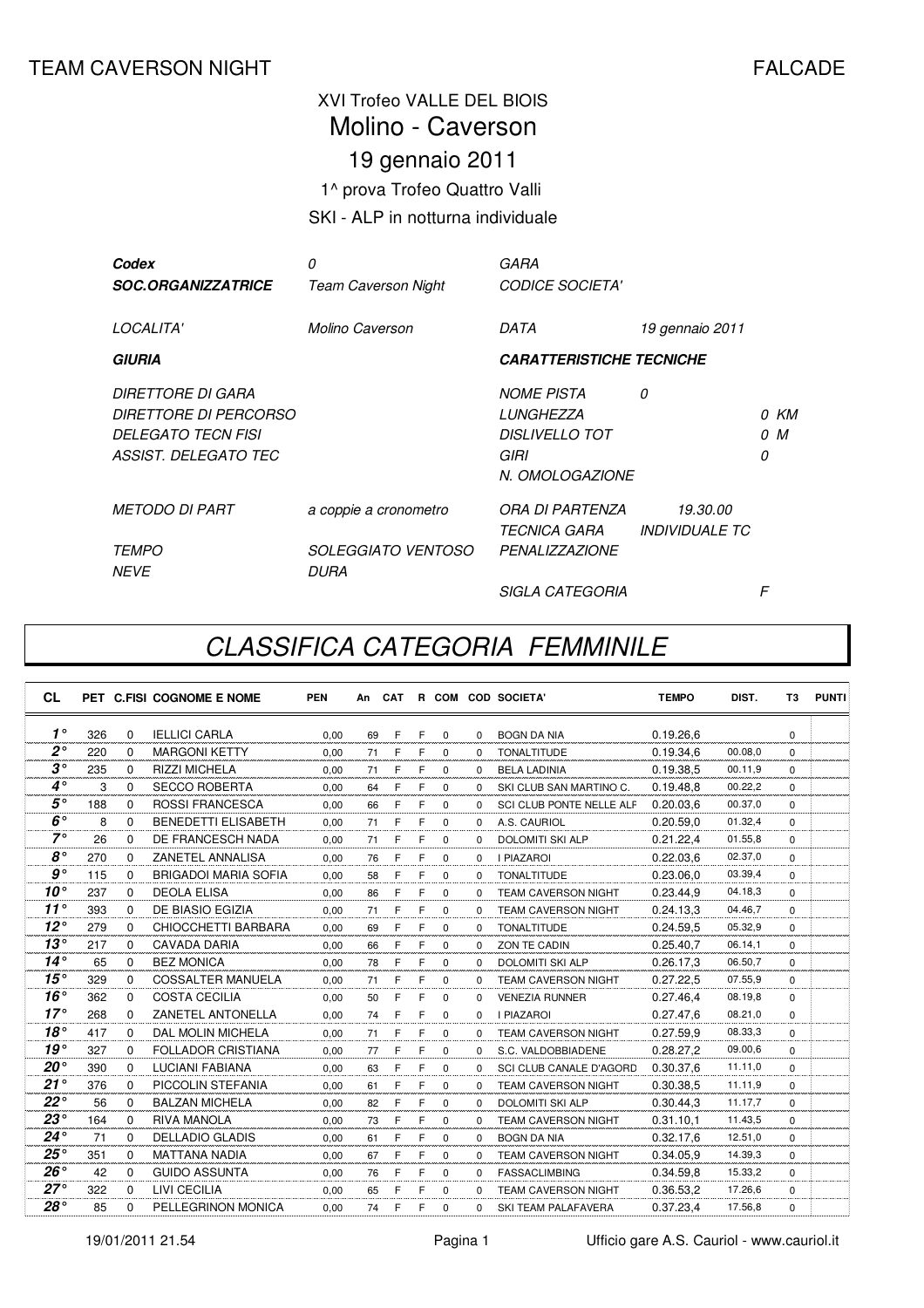| <b>CL</b>                     |     |              | PET C.FISI COGNOME E NOME | <b>PEN</b> | An | CAT | B. | COM      |              | <b>COD SOCIETA'</b>        | <b>TEMPO</b> | DIST.   | T3       | <b>PUNTI</b> |
|-------------------------------|-----|--------------|---------------------------|------------|----|-----|----|----------|--------------|----------------------------|--------------|---------|----------|--------------|
| $29^{\circ}$                  | 111 | $\Omega$     | DAI PRA FRANCESCA         | 0.00       | 74 | F   | F  | $\Omega$ | $\Omega$     | <b>TEAM CAVERSON NIGHT</b> | 0.37.32.4    | 18.05,8 | $\Omega$ |              |
| $30^{\circ}$                  | 296 | $\Omega$     | DELLA LIBERA CINZIA       | 0.00       | 77 | F   | F  | $\Omega$ | $\Omega$     | <b>MUDANDE REVERSE</b>     | 0.41.04.1    | 21.37,5 | $\Omega$ |              |
| $31^\circ$                    | 134 | $\Omega$     | <b>LEONARDI NADIA</b>     | 0.00       | 73 | F   | F  | $\Omega$ | $\Omega$     | BOGN DA NIA                | 0.42.12.9    | 22.46,3 | $\Omega$ |              |
| $\bm{o}^{\circ}$              | 11  | $\Omega$     | PRETE ALICE               | 0.00       | 77 |     | F  | $\Omega$ | $\Omega$     | S.C. LA VALLE AGORDINA     | <b>NP</b>    |         | 0        |              |
| $\mathbf{0}^{\circ}$          | 34  | $\Omega$     | DE NARDIN ANNA            | 0.00       | 75 | F   | F  | $\Omega$ | $\Omega$     | S.C. LA VALLE AGORDINA     | <b>NP</b>    |         | $\Omega$ |              |
| $\mathbf{0}^{\circ}$          | 159 | $\Omega$     | <b>SPAGNOLLI PIERA</b>    | 0.00       | 69 | F   | F  | $\Omega$ | $\Omega$     | L'ARCOBALENO               | <b>NP</b>    |         | $\Omega$ |              |
| $\boldsymbol{\theta}^{\circ}$ | 228 | $\Omega$     | DE MARCO MAYRA            | 0.00       | 72 |     | F  | $\Omega$ | $\Omega$     | <b>TEAM CAVERSON NIGHT</b> | <b>NP</b>    |         | 0        |              |
| $\mathbf{0}^{\circ}$          | 253 | $\Omega$     | <b>DEVILLE RICCARDA</b>   | 0.00       | 60 | F   | F  | $\Omega$ | $\Omega$     | <b>BELA LADINIA</b>        | <b>NP</b>    |         | $\Omega$ |              |
| $\boldsymbol{\theta}^{\circ}$ | 365 | <sup>0</sup> | PESCOSTA SABRINA          | 0.00       | 77 | F   | F  | $\Omega$ | $\Omega$     | <b>TEAM CAVERSON NIGHT</b> | <b>NP</b>    |         | $\Omega$ |              |
| $\mathbf{0}^{\circ}$          | 410 | $\Omega$     | <b>MARMOLADA RITA</b>     | 0.00       | 73 | F.  | F  | $\Omega$ | $\Omega$     | <b>TEAM CAVERSON NIGHT</b> | <b>NP</b>    |         | $\Omega$ |              |
| $\mathbf{0}^{\circ}$          | 415 | $\Omega$     | <b>BONELLI ANGELA</b>     | 0.00       | 46 | F   | F  | $\Omega$ | $\Omega$     | <b>TEAM CAVERSON NIGHT</b> | <b>NP</b>    |         | $\Omega$ |              |
| $\mathbf{0}^{\circ}$          | 419 | $\Omega$     | STRAMARE SONIA            | 0.00       | 75 | F   | F  | $\Omega$ | <sup>0</sup> | S.C. VALDOBBIADENE         | <b>NP</b>    |         | 0        |              |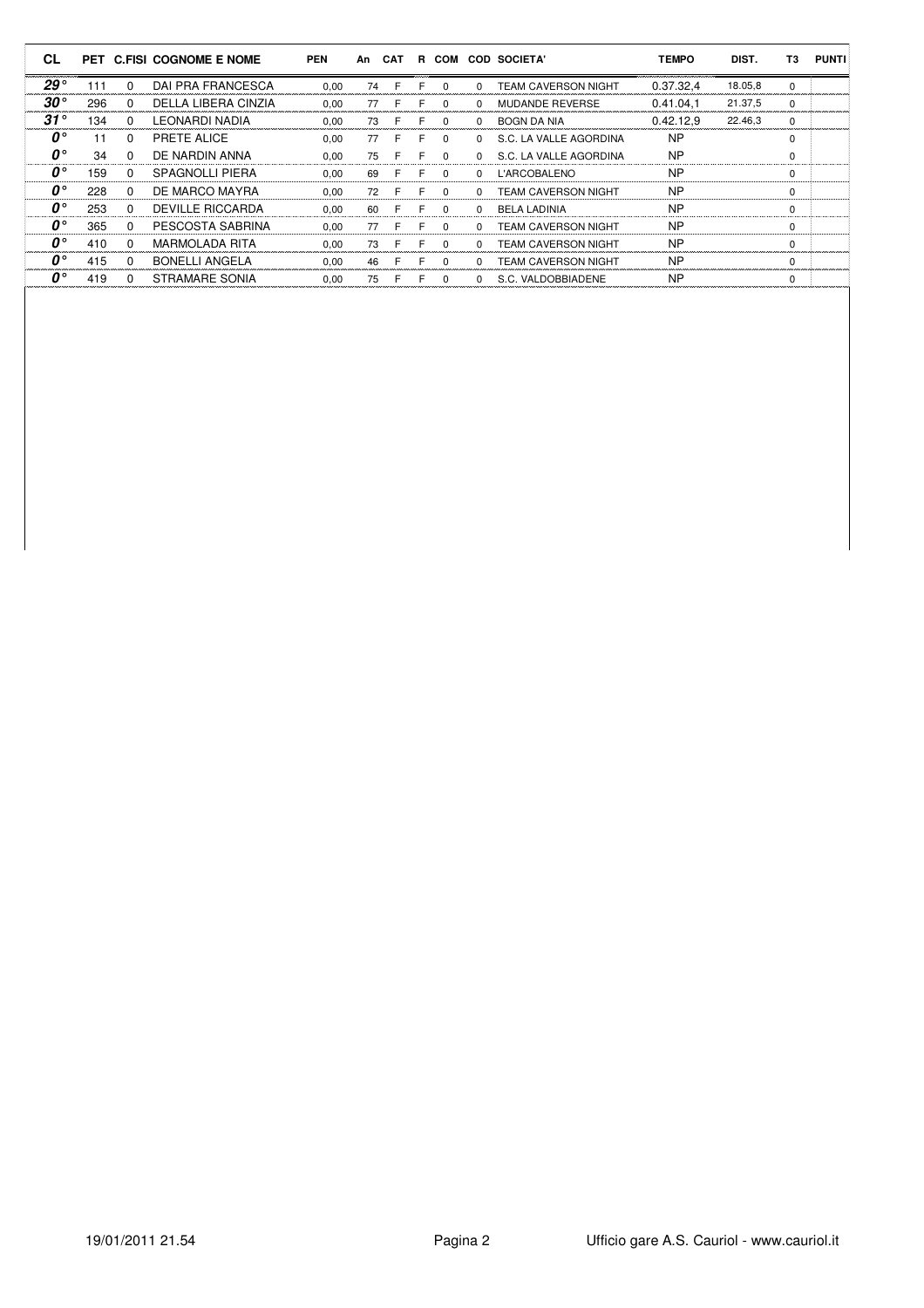## XVI Trofeo VALLE DEL BIOIS 19 gennaio 2011 1^ prova Trofeo Quattro Valli Molino - Caverson

SKI - ALP in notturna individuale

| Codex                        | 0                          | GARA                            |                              |    |      |
|------------------------------|----------------------------|---------------------------------|------------------------------|----|------|
| <b>SOC.ORGANIZZATRICE</b>    | <b>Team Caverson Night</b> | <b>CODICE SOCIETA'</b>          |                              |    |      |
|                              |                            |                                 |                              |    |      |
| LOCALITA'                    | Molino Caverson            | DATA                            | 19 gennaio 2011              |    |      |
| <b>GIURIA</b>                |                            | <b>CARATTERISTICHE TECNICHE</b> |                              |    |      |
|                              |                            |                                 |                              |    |      |
| DIRETTORE DI GARA            |                            | <b>NOME PISTA</b>               | 0                            |    |      |
| <i>DIRETTORE DI PERCORSO</i> |                            | LUNGHEZZA                       |                              |    | 0 KM |
| DELEGATO TECN FISI           |                            | <b>DISLIVELLO TOT</b>           |                              |    | 0 M  |
| ASSIST. DELEGATO TEC         |                            | GIRI                            |                              | 0  |      |
|                              |                            | N. OMOLOGAZIONE                 |                              |    |      |
| <i>METODO DI PART</i>        | a coppie a cronometro      | ORA DI PARTENZA                 | 19.30.00                     |    |      |
|                              |                            | TECNICA GARA                    | <i><b>INDIVIDUALE TC</b></i> |    |      |
| <b>TEMPO</b>                 | <i>SOLEGGIATO VENTOSO</i>  | <b>PENALIZZAZIONE</b>           |                              |    |      |
| <b>NFVF</b>                  | DURA                       |                                 |                              |    |      |
|                              |                            | <i>SIGLA CATEGORIA</i>          |                              | МJ |      |

## CLASSIFICA CATEGORIA MASCHILE Junior

| <b>CL</b>    |     |             | PET C.FISI COGNOME E NOME  | <b>PEN</b> | An |               |  |              | CAT R COM COD SOCIETA'     | <b>TEMPO</b> | DIST.   | T3          | <b>PUNTI</b> |
|--------------|-----|-------------|----------------------------|------------|----|---------------|--|--------------|----------------------------|--------------|---------|-------------|--------------|
| $1^{\circ}$  | 309 | 0           | <b>DEPAUL GABRIELE</b>     | 0.00       |    | 0 / N J M & 8 |  | $\Omega$     | BOGN DA NIA                | 0.16.25.2    |         | $\Omega$    |              |
| $2^{\circ}$  | 246 | $\Omega$    | <b>GAUDENZI NICOLA</b>     | 0,00       |    | 89 M J VI , 0 |  | $\Omega$     | <b>I PIAZAROI</b>          | 0.17.05.6    | 00.40,4 | $\Omega$    |              |
| $3^{\circ}$  | 352 | $\Omega$    | <b>BETTEGA SIMONE</b>      | 0,00       |    | 93 M J VI , 0 |  | $\Omega$     | <b>I PIAZAROI</b>          | 0.17.24.9    | 00.59,7 | $\Omega$    |              |
| $4^\circ$    | 86  | $\Omega$    | <b>BERNHARDT VALENTINO</b> | 0.00       |    | 93 M J M 、 0  |  | $\Omega$     | <b>BRENTA TEAM</b>         | 0.17.52.3    | 01.27,1 | $\Omega$    |              |
| $5^{\circ}$  | 117 | $\Omega$    | DE MIN MATTEO              | 0,00       |    | 93 M J M 、 0  |  | $\Omega$     | <b>DOLOMITI SKI ALP</b>    | 0.17.56.1    | 01.30,9 | 0           |              |
| $6^{\circ}$  | 276 | $\Omega$    | <b>VARESCO CHRISTIAN</b>   | 0.00       |    | 90 M J VI , 0 |  | $\Omega$     | <b>U.S. CORNACCI</b>       | 0.18.02, 6   | 01.37,4 | $\Omega$    |              |
| $7^\circ$    | 114 | $\Omega$    | <b>RATTIN ANDREA</b>       | 0,00       |    | 89 M_J VI_、0  |  | 0            | <b>I PIAZAROI</b>          | 0.18.08.3    | 01.43,1 | 0           |              |
| $8^{\circ}$  | 262 | $\Omega$    | ZANGHELLINI LORENZO        | 0.00       |    | 93 M J M 、 0  |  | $\Omega$     | <b>I FAVOLENZE</b>         | 0.18.25,4    | 02.00,2 | $\Omega$    |              |
| $g^{\circ}$  | 183 | $\Omega$    | <b>VENTURA CRISTIAN</b>    | 0,00       |    | 0 / N J M 88  |  | $\mathbf{0}$ | <b>U.S. CORNACCI</b>       | 0.18.32,5    | 02.07,3 | $\Omega$    |              |
| $10^{\circ}$ | 18  | $\Omega$    | DONDIO GRAZIANO            | 0.00       |    | 0 / N J M & 8 |  | $\Omega$     | <b>U.S. CORNACCI</b>       | 0.18.33,4    | 02.08.2 | $\Omega$    |              |
| $11^{\circ}$ | 93  | $\Omega$    | <b>RASOM IVO</b>           | 0.00       |    | 89 M J M 、 0  |  | $\Omega$     | <b>BELA LADINIA</b>        | 0.18.35,5    | 02.10,3 | $\Omega$    |              |
| $12^{\circ}$ | 272 | $\Omega$    | <b>CAMPESTRINI OMAR</b>    | 0,00       |    | 97 M J VI , 0 |  | $\Omega$     | I FAVOLENZE                | 0.18.52.9    | 02.27,7 | $\Omega$    |              |
| $13^\circ$   | 178 | $\Omega$    | <b>GIULIANI MATTIA</b>     | 0,00       |    | 87 M J M 、 0  |  | $\Omega$     | <b>BELA LADINIA</b>        | 0.18.55,6    | 02.30,4 | $\Omega$    |              |
| $14^{\circ}$ | 372 | $\mathbf 0$ | <b>MENEGHEL DANIELE</b>    | 0.00       |    | 87 M J M 、 0  |  | $\mathbf{0}$ | <b>I PIAZAROI</b>          | 0.18.59.0    | 02.33,8 | $\Omega$    |              |
| 15°          | 156 | $\Omega$    | <b>CAMPEDEL CRISTIAN</b>   | 0,00       |    | 93 M J VI , 0 |  | $\Omega$     | <b>DOLOMITI SKI ALP</b>    | 0.19.19.9    | 02.54,7 | $\Omega$    |              |
| 16°          | 16  | $\Omega$    | <b>COSTA VALENTINO</b>     | 0,00       |    | 87 M J M 、 0  |  | $\Omega$     | SKI ALP TAIBON             | 0.19.28,3    | 03.03.1 | $\Omega$    |              |
| $17^\circ$   | 167 | $\Omega$    | <b>TANCON MATTEO</b>       | 0.00       | 90 | M J VI O      |  | 0            | ** NON DICHIARATA **       | 0.19.55.1    | 03.29,9 | $\mathbf 0$ |              |
| $18^{\circ}$ | 284 | $\Omega$    | SMARZANO IGOR              | 0.00       |    | 91 M J VI , 0 |  | $\Omega$     | <b>I FAVOLENZE</b>         | 0.19.56,4    | 03.31,2 | $\Omega$    |              |
| $19^\circ$   | 395 | $\Omega$    | <b>DEOLA NICOLO'</b>       | 0,00       |    | 89 M J VI , 0 |  | $\Omega$     | <b>TEAM CAVERSON NIGHT</b> | 0.19.57,5    | 03.32,3 | $\Omega$    |              |
| $20^{\circ}$ | 312 | 0           | <b>GUADAGNINI MARTINO</b>  | 0.00       |    | 92 M J M 、 0  |  | 0            | ** NON DICHIARATA **       | 0.19.58.8    | 03.33,6 | $\mathbf 0$ |              |
| $21^{\circ}$ | 405 | $\Omega$    | <b>DESILVESTRO IVAN</b>    | 0,00       | 89 | MJM, 0        |  | $\Omega$     | A.S. CAURIOL               | 0.20.13,3    | 03.48,1 | $\Omega$    |              |
| $22^{\circ}$ | 161 | $\Omega$    | <b>OSELIN DYLAN</b>        | 0.00       |    | 95 M_J VI_、0  |  | $\Omega$     | <b>DOLOMITI SKI ALP</b>    | 0.20.19,1    | 03.53,9 | $\Omega$    |              |
| $23^{\circ}$ | 47  | $\Omega$    | <b>LASTEI GIOVANNI</b>     | 0.00       |    | 94 M J VI 、 0 |  | $\Omega$     | <b>BOGN DA NIA</b>         | 0.20.35,6    | 04.10,4 | $\Omega$    |              |
| $24^{\circ}$ | 35  | $\Omega$    | <b>ZORTEA NICOLA</b>       | 0,00       |    | 92 M J M 、 0  |  | $\Omega$     | <b>I PIAZAROI</b>          | 0.21.04.9    | 04.39,7 | $\Omega$    |              |
| $25^{\circ}$ | 247 | $\Omega$    | <b>SIEFF KEVIN</b>         | 0.00       |    | 89 M J VI , 0 |  | $\Omega$     | A.S. CAURIOL               | 0.21.17,4    | 04.52,2 | $\Omega$    |              |
| $26^{\circ}$ | 306 | $\Omega$    | <b>DECIMA SIMONE</b>       | 0.00       |    | 87 M J VI 、 0 |  | $\Omega$     | <b>SKI ALP TAIBON</b>      | 0.21.34,7    | 05.09,5 | 0           |              |
| $27^\circ$   | 275 | $\Omega$    | <b>MOTT STEFANO</b>        | 0,00       |    | 96 M J VI , 0 |  | $\Omega$     | SKI CLUB SAN MARTINO C.    | 0.22.55.6    | 06.30,4 | $\Omega$    |              |
| $28^\circ$   | 20  | $\Omega$    | <b>ZORZI ANDREA</b>        | 0,00       |    | 89 M J M 、 0  |  | $\Omega$     | U.S. STELLA ALPINA         | 0.23.22,6    | 06.57,4 | $\Omega$    |              |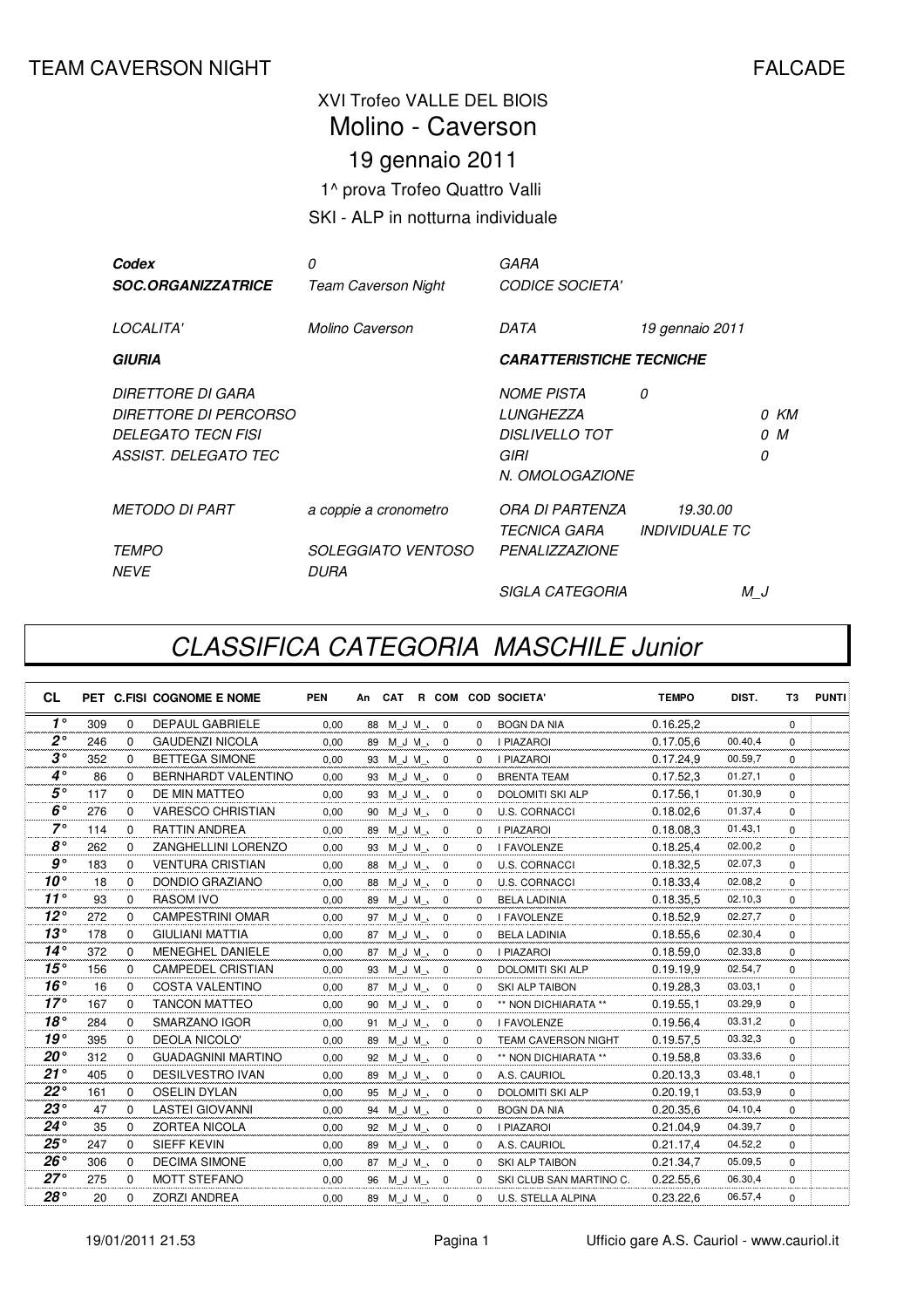| <b>CL</b>                     |     |          | PET C.FISI COGNOME E NOME | <b>PEN</b> | An | <b>CAT</b>    | R COM                   |          | <b>COD SOCIETA'</b>        | <b>TEMPO</b> | DIST.   | T3       | <b>PUNTI</b> |
|-------------------------------|-----|----------|---------------------------|------------|----|---------------|-------------------------|----------|----------------------------|--------------|---------|----------|--------------|
| $29^{\circ}$                  | 126 | $\Omega$ | <b>TROTTNER MATTHIAS</b>  | 0,00       |    | 88 M J M 、 0  |                         | $\Omega$ | <b>BELA LADINIA</b>        | 0.23.39,2    | 07.14,0 | $\Omega$ |              |
| $30^{\circ}$                  | 177 | $\Omega$ | FONTANA ALESSANDRO        | 0,00       |    | 94 M J M 、    | $\mathbf 0$             | $\Omega$ | <b>I PIAZAROI</b>          | 0.24.46.7    | 08.21,5 | $\Omega$ |              |
| $31^{\circ}$                  | 424 | $\Omega$ | DEFRANCESCO MATTEO        | 0,00       |    | 91 M J VI 、   | $\mathbf 0$             | $\Omega$ | <b>SCUFONS</b>             | 0.25.28.6    | 09.03,4 | $\Omega$ |              |
| $32^{\circ}$                  | 63  | $\Omega$ | DELUCA ARMANDO            | 0,00       |    | 87 M J M 、    | $\overline{\mathbf{0}}$ | $\Omega$ | <b>BELA LADINIA</b>        | 0.25.56.8    | 09.31,6 | $\Omega$ |              |
| $33^{\circ}$                  | 67  | $\Omega$ | <b>FABBRIS TONY</b>       | 0,00       |    | 92 M J VI 、   | $\overline{0}$          | $\Omega$ | <b>I PIAZAROI</b>          | 0.26.24,8    | 09.59,6 | $\Omega$ |              |
| $34^{\circ}$                  | 354 | $\Omega$ | SIMON ROLANDO             | 0,00       |    | 94 M J VI .   | $\mathbf 0$             | $\Omega$ | <b>I PIAZAROI</b>          | 0.27.01,4    | 10.36,2 | $\Omega$ |              |
| $35^{\circ}$                  | 255 | $\Omega$ | <b>CAMPESTRINI ELIA</b>   | 0,00       |    | 99 M J W 、    | $\overline{0}$          | $\Omega$ | <b>I FAVOLENZE</b>         | 0.28.01,9    | 11.36,7 | $\Omega$ |              |
| $36^{\circ}$                  | 315 | $\Omega$ | <b>VALT MARCO</b>         | 0,00       |    | 92 M J VI 、   | $\mathbf 0$             | $\Omega$ | <b>TEAM CAVERSON NIGHT</b> | 0.28.05,7    | 11.40,5 | $\Omega$ |              |
| $37^\circ$                    | 120 | $\Omega$ | <b>BETTEGA ELIA</b>       | 0,00       |    | 97 M J VI 、   | $\overline{0}$          | $\Omega$ | <b>I PIAZAROI</b>          | 0.28.09.3    | 11.44,1 | $\Omega$ |              |
| $38^{\circ}$                  | 151 | $\Omega$ | <b>TOMASELLO LUCA</b>     | 0.00       |    | 90 M J VI , 0 |                         | $\Omega$ | <b>BOGN DA NIA</b>         | 0.28.49.7    | 12.24,5 | $\Omega$ |              |
| $39^{\circ}$                  | 428 | $\Omega$ | <b>FELICETTI WALTER</b>   | 0,00       |    | 89 M J VI , 0 |                         | $\Omega$ | ** NON DICHIARATA **       | 0.29.46.7    | 13.21,5 | $\Omega$ |              |
| $40^{\circ}$                  | 368 | $\Omega$ | <b>LASTEI MICEL</b>       | 0,00       |    | 98 M J M 、    | $\mathbf 0$             | $\Omega$ | <b>BOGN DA NIA</b>         | 0.32.31.9    | 16.06,7 | $\Omega$ |              |
| $\mathbf{0}^{\circ}$          | 19  | $\Omega$ | <b>FOLLADOR DANIELE</b>   | 0.00       |    | 93 M J VI 、   | $\Omega$                | $\Omega$ | <b>TEAM CAVERSON NIGHT</b> | <b>NP</b>    |         | $\Omega$ |              |
| $\mathbf{0}^{\circ}$          | 58  | $\Omega$ | <b>FELICETTI WALTER</b>   | 0,00       |    | 89 M J VI 、   | $\overline{\mathbf{0}}$ | $\Omega$ | ** NON DICHIARATA **       | <b>NP</b>    |         | $\Omega$ |              |
| $\mathbf{0}^{\circ}$          | 96  | $\Omega$ | CINCELLI NICOLO'          | 0.00       | 90 | M J M 、       | $\mathbf 0$             | $\Omega$ | <b>BELA LADINIA</b>        | <b>NP</b>    |         | $\Omega$ |              |
| $\boldsymbol{\theta}^{\circ}$ | 384 | $\Omega$ | ROMAGNA STEFANO           | 0,00       | 87 | M J M 、       | 0                       | $\Omega$ | <b>I PIAZAROI</b>          | <b>NP</b>    |         | $\Omega$ |              |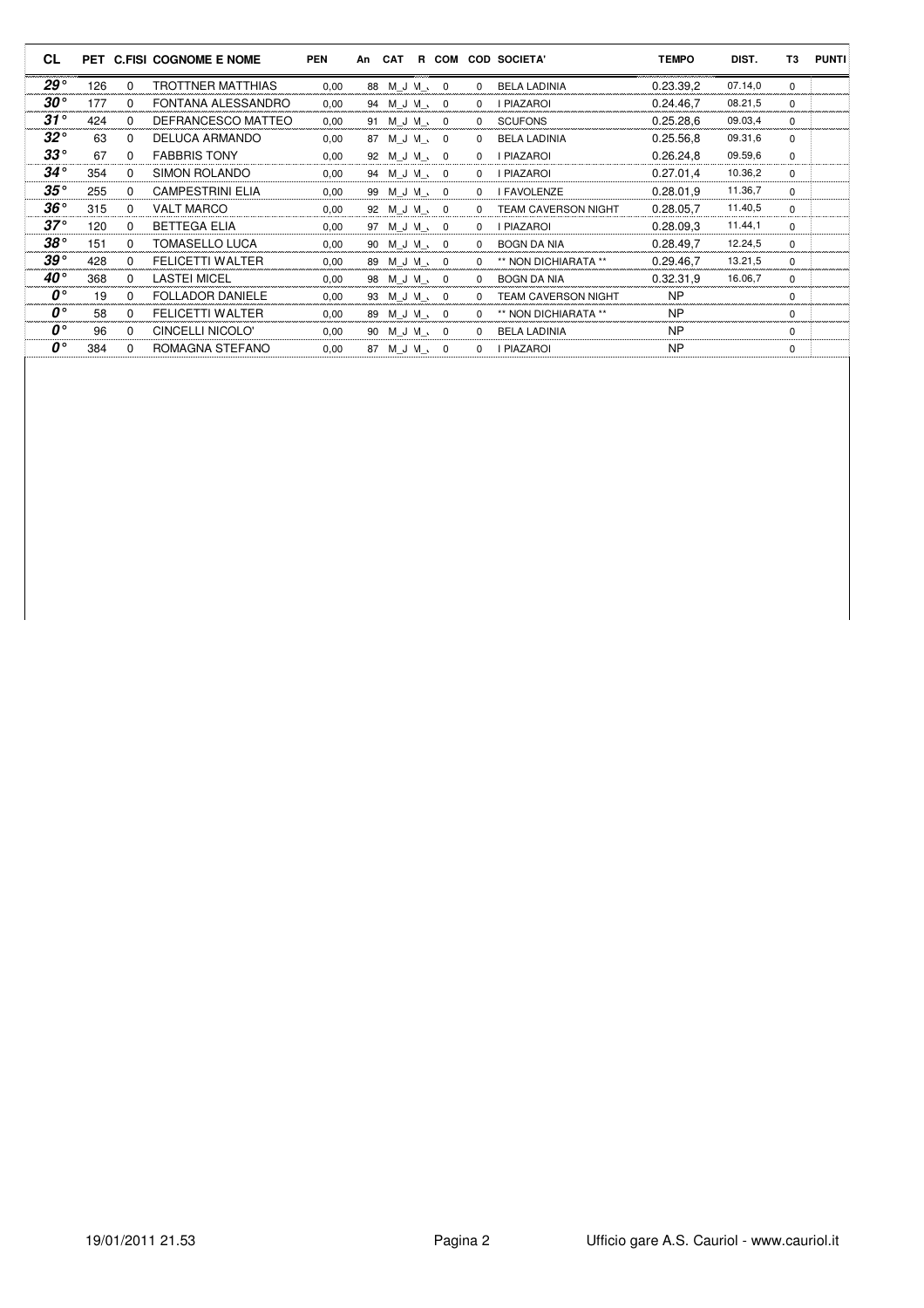## XVI Trofeo VALLE DEL BIOIS 19 gennaio 2011 1^ prova Trofeo Quattro Valli Molino - Caverson

#### SKI - ALP in notturna individuale

| Codex                            | 0                          | GARA                            |                       |   |      |
|----------------------------------|----------------------------|---------------------------------|-----------------------|---|------|
| <i><b>SOC.ORGANIZZATRICE</b></i> | <b>Team Caverson Night</b> | <b>CODICE SOCIETA'</b>          |                       |   |      |
|                                  |                            |                                 |                       |   |      |
| LOCALITA'                        | Molino Caverson            | DATA                            | 19 gennaio 2011       |   |      |
| <b>GIURIA</b>                    |                            | <b>CARATTERISTICHE TECNICHE</b> |                       |   |      |
|                                  |                            |                                 |                       |   |      |
| <b>DIRETTORE DI GARA</b>         |                            | <b>NOME PISTA</b>               | 0                     |   |      |
| <i>DIRETTORE DI PERCORSO</i>     |                            | <b>LUNGHEZZA</b>                |                       |   | 0 KM |
| <b>DELEGATO TECN FISI</b>        |                            | DISLIVELLO TOT                  |                       |   | 0 M  |
| ASSIST. DELEGATO TEC             |                            | GIRI                            |                       | 0 |      |
|                                  |                            | N. OMOLOGAZIONE                 |                       |   |      |
| <b>METODO DI PART</b>            | a coppie a cronometro      | ORA DI PARTENZA                 | 19.30.00              |   |      |
|                                  |                            | <i>TECNICA GARA</i>             | <b>INDIVIDUALE TC</b> |   |      |
| <i>TEMPO</i>                     | <i>SOLEGGIATO VENTOSO</i>  | <b>PENALIZZAZIONE</b>           |                       |   |      |
| <b>NEVE</b>                      | <i>DURA</i>                |                                 |                       |   |      |
|                                  |                            | <i>SIGLA CATEGORIA</i>          |                       | М |      |

## CLASSIFICA CATEGORIA MASCHILE

| <b>CL</b>      |                |             | PET C.FISI COGNOME E NOME  | <b>PEN</b> | An | <b>CAT</b> |   |             |              | R COM COD SOCIETA'         | <b>TEMPO</b> | DIST.   | T3       | <b>PUNTI</b> |
|----------------|----------------|-------------|----------------------------|------------|----|------------|---|-------------|--------------|----------------------------|--------------|---------|----------|--------------|
| $1^{\circ}$    | 409            | $\Omega$    | <b>TRETTEL THOMAS</b>      | 0.00       | 85 | M          | м | $\mathbf 0$ | $\Omega$     | A.S. CAURIOL               | 0.14.33.9    |         | $\Omega$ |              |
| $2^{\circ}$    | 355            | $\Omega$    | <b>FOLLADOR ALESSANDRO</b> | 0.00       | 83 | м          | M | $\Omega$    | $\Omega$     | <b>TEAM CAVERSON NIGHT</b> | 0.14.49.4    | 00.15.5 | $\Omega$ |              |
| $3^{\circ}$    | 290            | $\Omega$    | <b>ZULIAN IVO</b>          | 0,00       | 80 | M          | M | $\Omega$    | $\Omega$     | <b>BOGN DA NIA</b>         | 0.14.55,2    | 00.21,3 | $\Omega$ |              |
| $4^\circ$      | 350            | $\Omega$    | <b>DEZULIAN RICCARDO</b>   | 0.00       | 72 | М          | M | $\Omega$    | $\Omega$     | <b>BOGN DA NIA</b>         | 0.15.13.0    | 00.39,1 | $\Omega$ |              |
| $5^{\circ}$    | 416            | $\Omega$    | PAT FEDERICO               | 0.00       | 66 | M          | М | $\mathbf 0$ | 0            | S.C. VALDOBBIADENE         | 0.15.35.2    | 01.01.3 | 0        |              |
| $6^{\circ}$    | 343            | $\Omega$    | <b>TAUFER ALESSANDRO</b>   | 0,00       | 81 | M          | M | $\Omega$    | $\Omega$     | SKI CLUB SAN MARTINO C.    | 0.15.40,0    | 01.06.1 | $\Omega$ |              |
| $7^\circ$      | 45             | $\Omega$    | PINAMONTI GUIDO            | 0,00       | 67 | M          | M | $\mathbf 0$ | $\Omega$     | <b>BOGN DA NIA</b>         | 0.15.41,7    | 01.07,8 | $\Omega$ |              |
| $8^{\circ}$    | 15             | $\Omega$    | <b>MARTINI THOMAS</b>      | 0.00       | 81 | M          | M | $\Omega$    | $\Omega$     | <b>BRENTA TEAM</b>         | 0.15.44,0    | 01.10.1 | $\Omega$ |              |
| g <sup>°</sup> | 190            | $\Omega$    | <b>SCALET TITTA</b>        | 0.00       | 86 | M          | M | $\mathbf 0$ | $\Omega$     | SKI CLUB SAN MARTINO C.    | 0.15.54,5    | 01.20,6 | $\Omega$ |              |
| $10^{\circ}$   | 224            | $\Omega$    | SOMMACAL IVAN              | 0.00       | 73 | M          | M | $\mathbf 0$ | $\Omega$     | <b>TEAM CAVERSON NIGHT</b> | 0.15.54.6    | 01.20.7 | $\Omega$ |              |
| $11^{\circ}$   | 53             | $\Omega$    | CORAZZA GERMANO            | 0,00       | 72 | M          | M | $\Omega$    | $\Omega$     | <b>DOLOMITI SKI ALP</b>    | 0.16.12,8    | 01.38.9 | $\Omega$ |              |
| $12^{\circ}$   | 64             | $\Omega$    | <b>BARTOLI FABRIZIO</b>    | 0,00       | 86 | M          | M | $\Omega$    | $\Omega$     | <b>BOGN DA NIA</b>         | 0.16.27,3    | 01.53.4 | $\Omega$ |              |
| $13^\circ$     | 33             | $\Omega$    | <b>GUADAGNINI ALDO</b>     | 0,00       | 70 | M          | M | $\mathbf 0$ | $\Omega$     | <b>BELA LADINIA</b>        | 0.16.36.4    | 02.02,5 | $\Omega$ |              |
| $14^{\circ}$   | 285            | $\Omega$    | <b>MARTA FRANCO</b>        | 0.00       | 73 | M          | M | 0           | $\Omega$     | A.S. CAURIOL               | 0.16.40.5    | 02.06.6 | $\Omega$ |              |
| 15°            | 89             | $\Omega$    | LUDWIG STEFAN              | 0,00       | 71 | M          | M | $\Omega$    | $\Omega$     | ZON TE CADIN               | 0.16.40.9    | 02.07.0 | $\Omega$ |              |
| 16°            | 43             | $\Omega$    | <b>SCOLA DANILO</b>        | 0,00       | 68 | M          | M | $\Omega$    | $\Omega$     | S.C. LA VALLE AGORDINA     | 0.16.46.9    | 02.13,0 | $\Omega$ |              |
| $17^\circ$     | 292            | $\Omega$    | <b>VUERICH ALESSANDRO</b>  | 0,00       | 69 | M          | M | $\Omega$    | $\Omega$     | <b>TONALTITUDE</b>         | 0.16.50.7    | 02.16,8 | $\Omega$ |              |
| 18°            | 100            | $\Omega$    | <b>FELICETTI MARCO 84</b>  | 0.00       | 84 | M          | M | 0           | $\Omega$     | ZON TE CADIN               | 0.16.57.7    | 02.23,8 | $\Omega$ |              |
| 19°            | 357            | $\Omega$    | <b>VANZETTA LIVIO</b>      | 0.00       | 59 | M          | M | $\mathbf 0$ | $\Omega$     | A.S. CAURIOL               | 0.17.01.6    | 02.27,7 | $\Omega$ |              |
| $20^{\circ}$   | $\overline{7}$ | $\mathbf 0$ | <b>BOSIN ELIGIO</b>        | 0,00       | 73 | M          | M | $\mathbf 0$ | $\Omega$     | <b>TONALTITUDE</b>         | 0.17.08.0    | 02.34.1 | $\Omega$ |              |
| $21^{\circ}$   | 50             | $\Omega$    | <b>BERTELLE ALBERTO</b>    | 0,00       | 73 | M          | M | $\mathbf 0$ | $\Omega$     | <b>I PIAZAROI</b>          | 0.17.11.0    | 02.37,1 | $\Omega$ |              |
| $22^{\circ}$   | 46             | $\Omega$    | <b>OSSI GIOVANNI</b>       | 0.00       | 77 | M          | м | $\Omega$    | $\Omega$     | <b>U.S. CORNACCI</b>       | 0.17.11.4    | 02.37,5 | $\Omega$ |              |
| $23^{\circ}$   | 222            | $\Omega$    | VANZETTA MATTEO            | 0.00       | 83 | м          | M | $\mathbf 0$ | $\Omega$     | A.S. CAURIOL               | 0.17.11.7    | 02.37,8 | $\Omega$ |              |
| $24^{\circ}$   | 318            | $\Omega$    | DELLAGIACOMA ANDREA        | 0,00       | 81 | M          | M | $\mathbf 0$ | $\Omega$     | <b>TONALTITUDE</b>         | 0.17.21,0    | 02.47,1 | $\Omega$ |              |
| $25^{\circ}$   | 375            | $\Omega$    | <b>DEGIAMPIETRO WERNER</b> | 0.00       | 79 | M          | M | $\Omega$    | $\Omega$     | A.S. CAURIOL               | 0.17.22.2    | 02.48,3 | $\Omega$ |              |
| $26^{\circ}$   | 14             | $\mathbf 0$ | ROCCON PAOLO               | 0.00       | 65 | M          | м | 0           | $\Omega$     | <b>TEAM CAVERSON NIGHT</b> | 0.17.26.6    | 02.52,7 | $\Omega$ |              |
| $27^\circ$     | 216            | $\Omega$    | <b>TOLLARDO MICHELE</b>    | 0.00       | 74 | м          | м | $\Omega$    | <sup>0</sup> | <b>I PIAZAROI</b>          | 0.17.34.3    | 03.00,4 | $\Omega$ |              |
| $28^\circ$     | 87             | $\Omega$    | <b>CAGNATI FRANCO</b>      | 0.00       | 81 | м          | M | $\Omega$    | <sup>0</sup> | <b>TEAM CAVERSON NIGHT</b> | 0.17.34.6    | 03.00.7 | $\Omega$ |              |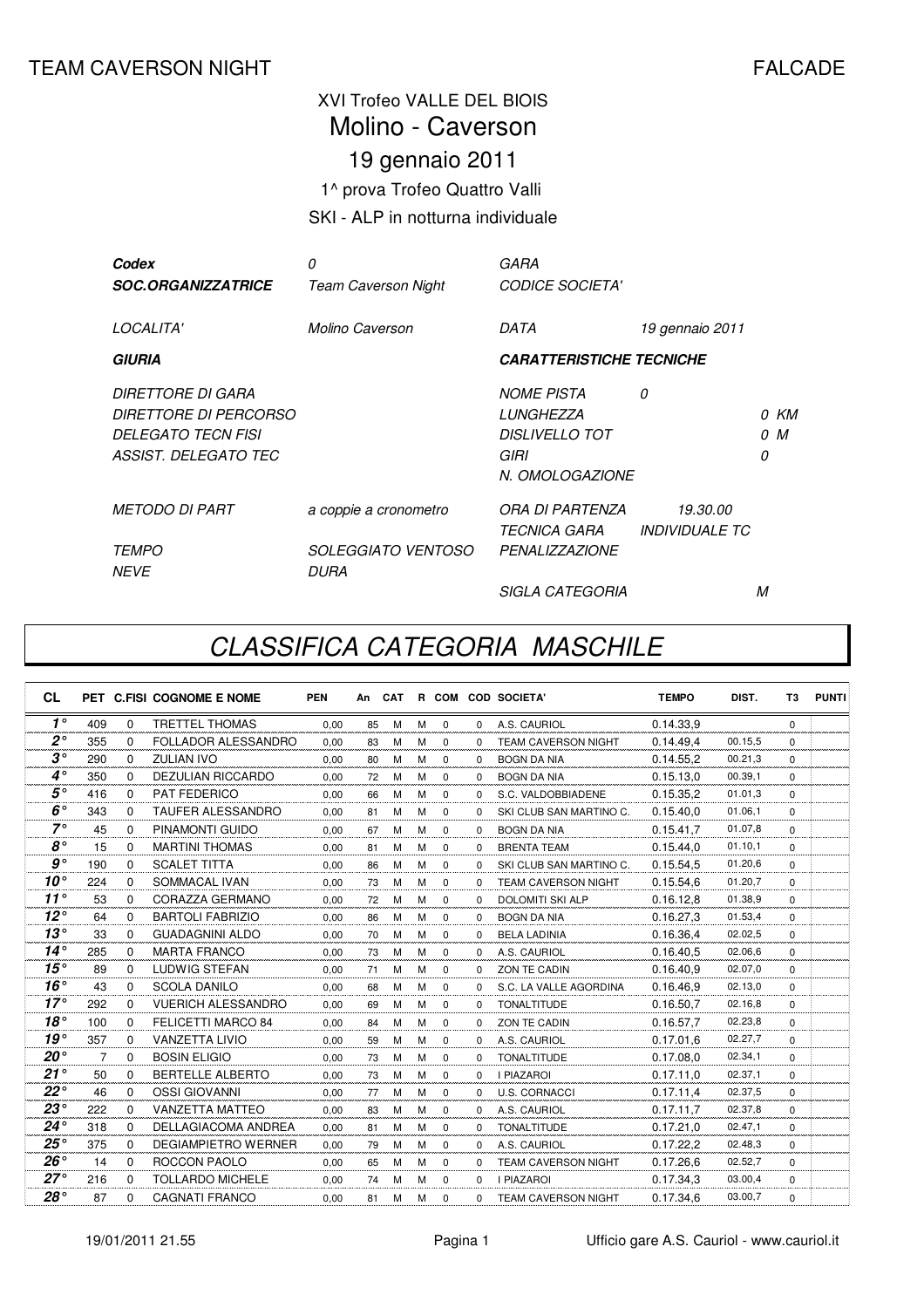| CL                       |            |               | PET C.FISI COGNOME E NOME                | <b>PEN</b>   |          |        |        |                         |             | An CAT R COM COD SOCIETA'             | <b>TEMPO</b>           | DIST.              | T3            | <b>PUNTI</b> |
|--------------------------|------------|---------------|------------------------------------------|--------------|----------|--------|--------|-------------------------|-------------|---------------------------------------|------------------------|--------------------|---------------|--------------|
| $29^{\circ}$             | 411        | 0             | PERON ANDREA                             | 0,00         | 71       | М      | м      | $\mathbf 0$             | 0           | SCI CLUB AZZURRI DEL CEF              | 0.17.35.8              | 03.01,9            | $\mathbf 0$   |              |
| $30^{\circ}$             | 274        | 0             | LAZZARO ARON                             | 0,00         | 81       | М      | м      | 0                       | 0           | I PIAZAROI                            | 0.17.37,8              | 03.03,9            | 0             |              |
| $31^{\circ}$             | 328        | 0             | <b>FELICETTI ALBERTO</b>                 | 0,00         | 66       | М      | м      | 0                       | 0           | <b>TONALTITUDE</b>                    | 0.17.40,7              | 03.06,8            | $\mathbf 0$   |              |
| $32^{\circ}$             | 27         | 0             | DEFRANCESCO MAURIZIO                     | 0,00         | 66       | M      | М      | 0                       | 0           | BELA LADINIA                          | 0.17.41,8              | 03.07,9            | 0             |              |
| $33^\circ$               | 185        | 0             | CHIOCCHETTI ERWIN                        | 0,00         | 74       | M      | М      | 0                       | 0           | BELA LADINIA                          | 0.17.49,6              | 03.15,7            | 0             |              |
| $34^{\circ}$             | 110        | 0             | PALLA LUCA                               | 0,00         | 86       | M      | M      | 0                       | 0           | <b>BELA LADINIA</b>                   | 0.17.54,7              | 03.20,8            | 0             |              |
| $35^{\circ}$             | 239        | $\mathbf 0$   | <b>ZANON CARLO</b>                       | 0,00         | 61       | М      | M      | 0                       | 0           | A.S. CAURIOL                          | 0.17.58,7              | 03.24,8            | 0             |              |
| $36^{\circ}$             | 356        | 0             | SOPPELSA FERRUCCIO                       | 0,00         | 64       | М      | м      | 0                       | 0           | S.C. LA VALLE AGORDINA                | 0.18.02,1              | 03.28,2            | 0             |              |
| $37^{\circ}$             | 345        | $\mathbf 0$   | <b>BRESSAN ERMANNO</b>                   | 0,00         | 75       | М      | м      | $\mathbf 0$             | 0           | S.C. LA VALLE AGORDINA                | 0.18.02,9              | 03.29,0            | $\mathbf 0$   |              |
| $38^\circ$<br>$38^\circ$ | 149        | 0             | RIOLFATTI RICCARDO                       | 0,00         | 69       | М      | м      | 0                       | 0           | L'ARCOBALENO                          | 0.18.03,3              | 03.29,4            | $\mathbf 0$   |              |
| $40^{\circ}$             | 170        | 0<br>0        | DEFLORIAN CLAUDIO                        | 0,00         | 64       | М      | м      | 0                       | 0           | TONALTITUDE                           | 0.18.03,3              | 03.29,4<br>03.31,9 | 0             |              |
| $41^{\circ}$             | 125<br>241 | $\Omega$      | DELLAGIACOMA NICOLO'<br>LIRA GIANCARLO   | 0,00         | 64       | M<br>M | м<br>М | 0<br>0                  | 0<br>0      | TONALTITUDE                           | 0.18.05,8<br>0.18.06,6 | 03.32,7            | 0<br>0        |              |
| $42^{\circ}$             | 314        | $\mathbf 0$   | DELVAI MAURO                             | 0,00<br>0,00 | 65<br>77 | М      | м      | 0                       | 0           | I FAVOLENZE<br>A.S. CAURIOL           | 0.18.09,0              | 03.35,1            | 0             |              |
| $43^\circ$               | 22         | $\mathbf 0$   | TURRA PIERO                              | 0,00         | 84       | М      | м      | 0                       | 0           | I PIAZAROI                            | 0.18.11,9              | 03.38,0            | 0             |              |
| $44^{\circ}$             | 212        | 0             | DELLAGIACOMA GIUSEPPE                    | 0,00         | 78       | М      | M      | $\mathbf 0$             | 0           | <b>TONALTITUDE</b>                    | 0.18.19,1              | 03.45,2            | $\mathbf 0$   |              |
| $45^{\circ}$             | 374        | $\mathbf 0$   | <b>BRIOSI ALDO</b>                       | 0,00         | 68       | М      | м      | $\mathbf 0$             | 0           | <b>TONALTITUDE</b>                    | 0.18.19,3              | 03.45,4            | 0             |              |
| 46°                      | 366        | $\mathbf 0$   | <b>GANZ TIZIANO</b>                      | 0,00         | 81       | М      | м      | 0                       | 0           | <b>I PIAZAROI</b>                     | 0.18.22,2              | 03.48,3            | $\mathbf 0$   |              |
| $47^\circ$               | 94         | 0             | <b>DEJORI ERICH</b>                      | 0,00         | 65       | М      | М      | 0                       | 0           | <b>BOGN DA NIA</b>                    | 0.18.25,2              | 03.51,3            | 0             |              |
| 48°                      | 74         | 0             | <b>VARESCO ALFREDO</b>                   | 0,00         | 64       | М      | М      | 0                       | 0           | U.S. STELLA ALPINA                    | 0.18.35,9              | 04.02,0            | $\mathbf 0$   |              |
| $48^\circ$               | 402        | 0             | <b>CHELODI LUCIO</b>                     | 0,00         | 79       | M      | М      | 0                       | 0           | G.S. CASTELLO DI FIEMME               | 0.18.35,9              | 04.02,0            | 0             |              |
| 50°                      | 294        | $\mathbf 0$   | DEBERTOLIS RENZO                         | 0,00         | 62       | М      | М      | 0                       | 0           | <b>I PIAZAROI</b>                     | 0.18.39,1              | 04.05,2            | 0             |              |
| $51^{\circ}$             | 342        | 0             | <b>BAROZZI MASSIMO</b>                   | 0,00         | 66       | M      | М      | 0                       | 0           | L'ARCOBALENO                          | 0.18.48,8              | 04.14,9            | 0             |              |
| $52^{\circ}$             | 370        | 0             | <b>FARENZENA GIORGIO</b>                 | 0,00         | 62       | М      | М      | 0                       | 0           | DOLOMITI SKI ALP                      | 0.18.54,2              | 04.20,3            | 0             |              |
| $53^{\circ}$             | 283        | 0             | <b>GATTO MICHELE</b>                     | 0,00         | 75       | M      | м      | 0                       | 0           | S.C. VALDOBBIADENE                    | 0.18.59,8              | 04.25,9            | 0             |              |
| 54°                      | 348        | $\mathbf 0$   | <b>GOBBER PAOLO</b>                      | 0,00         | 68       | М      | М      | 0                       | 0           | I PIAZAROI                            | 0.19.01,2              | 04.27,3            | $\mathbf 0$   |              |
| $55^{\circ}$             | 423        | 0             | PANIZ MATTEO                             | 0,00         | 77       | М      | М      | 0                       | 0           | CARBONSTREET                          | 0.19.07,1              | 04.33,2            | 0             |              |
| 56°                      | 206        | 0             | DEFLORIAN WILLI                          | 0,00         | 67       | М      | м      | 0                       | 0           | A.S. CAURIOL                          | 0.19.08,1              | 04.34,2            | 0             |              |
| $57^\circ$               | 363        | 0             | <b>ZULIAN UMBERTO</b>                    | 0,00         | 67       | M      | м      | 0                       | 0           | BOGN DA NIA                           | 0.19.08,8              | 04.34,9            | 0             |              |
| $58^{\circ}$             | 148        | 0             | QUAGLIERINI YURI                         | 0,00         | 75       | М      | М      | 0                       | 0           | SCI CLUB VIGOLO VATTARO               | 0.19.10,3              | 04.36,4            | 0             |              |
| $59^{\circ}$             | 232        | $\mathbf 0$   | <b>GIACOMUZZI NELLO</b>                  | 0,00         | 60       | M      | м      | 0                       | 0           | A.S. CAURIOL                          | 0.19.11,0              | 04.37,1            | 0             |              |
| 60°                      | 422        | $\mathbf 0$   | CHIOCCHETTI RICCARDO                     | 0,00         | 77       | М      | м      | 0                       | 0           | G.S. SAN PELLEGRINO                   | 0.19.11,5              | 04.37,6            | 0             |              |
| $61^\circ$               | 208        | $\mathbf 0$   | <b>CAMPIONI MAURO</b>                    | 0,00         | 64       | М      | м      | $\mathbf 0$             | 0           | U.S. CORNACCI                         | 0.19.14,5              | 04.40,6            | 0             |              |
| 62 $^{\circ}$            | 218        | $\mathbf 0$   | <b>MATORDES ROBERTO</b>                  | 0,00         | 75       | М      | м      | 0                       | 0           | A.S. CAURIOL                          | 0.19.15,0              | 04.41,1            | $\mathbf 0$   |              |
| $63^\circ$<br>64°        | 261        | 0             | <b>FRIZ ROBERTO</b>                      | 0,00         | 71       | М      | м      | 0                       | 0           | S.C. LA VALLE AGORDINA                | 0.19.15,9              | 04.42,0            | $\mathbf 0$   |              |
| $65^{\circ}$             | 227        | 0             | DOFF BRUNO                               | 0,00         | 62       | М      | м      | 0                       | 0           | I PIAZAROI<br>** NON DICHIARATA **    | 0.19.16,7              | 04.42,8<br>04.42,9 | 0             |              |
| $66^\circ$               | 295<br>347 | 0<br>$\Omega$ | SBARDELLA VALERIO<br>BONINSEGNA CRISTIAN | 0,00<br>0,00 | 86<br>73 | M<br>M | М<br>м | $\mathbf 0$<br>$\Omega$ | 0<br>0      |                                       | 0.19.16,8<br>0.19.17,1 | 04.43,2            | 0<br>$\Omega$ |              |
| $67^\circ$               | 39         | 0             | <b>FARENZENA BRUNO</b>                   | 0,00         | 64       | M      | М      | 0                       | 0           | TONALTITUDE<br>S.C. LA VALLE AGORDINA | 0.19.19.0              | 04.45,1            | 0             |              |
| 68°                      | 60         | $\mathbf 0$   | DE MARIA PAOLO                           | 0,00         | 71       | М      | М      | 0                       | 0           | DOLOMITI SKI ALP                      | 0.19.19,1              | 04.45,2            | 0             |              |
| 69°                      | 331        | 0             | VANZETTA GIACOMO                         | 0,00         | 86       | М      | М      | $\mathbf 0$             | 0           | A.S. CAURIOL                          | 0.19.20,9              | 04.47,0            | 0             |              |
| $70^{\circ}$             | 101        | 0             | <b>CEMIN ENRICO</b>                      | 0,00         | 76       | М      | М      | $\mathbf 0$             | 0           | I PIAZAROI                            | 0.19.25.0              | 04.51,1            | 0             |              |
| $71^\circ$               | 9          | 0             | LONGO MATTEO                             | 0,00         | 84       | М      | М      | $\mathbf 0$             | 0           | A.S. CAURIOL                          | 0.19.25,1              | 04.51,2            | $\mathbf 0$   |              |
| $72^{\circ}$             | 385        | 0             | FEDEL DAMIANO                            | 0,00         | 83       | М      | М      | 0                       | 0           | G.S. COSTALTA                         | 0.19.25.8              | 04.51,9            | 0             |              |
| $73^{\circ}$             | 194        | 0             | <b>GERHARD LUDWIG</b>                    | 0,00         | 74       | м      | м      | 0                       | 0           | ZON TE CADIN                          | 0.19.26,5              | 04.52,6            | 0             |              |
| $74^{\circ}$             | 360        | 0             | TOLL DIETMAR                             | 0,00         | 78       | М      | М      | 0                       | 0           | ZON TE CADIN                          | 0.19.28,8              | 04.54,9            | 0             |              |
| $75^{\circ}$             | 118        | 0             | <b>GOMEZ WILLY</b>                       | 0,00         | 61       | Μ      | М      | 0                       | 0           | <b>BELA LADINIA</b>                   | 0.19.29,1              | 04.55,2            | 0             |              |
| $76^{\circ}$             | 189        | $\mathbf 0$   | <b>GABRIELLI ANDREA 75</b>               | 0,00         | 75       | M      | М      | 0                       | 0           | SKI CLUB SAN MARTINO C.               | 0.19.30,7              | 04.56,8            | 0             |              |
| $77^\circ$               | 25         | 0             | <b>BERTON MAURIZIO</b>                   | 0,00         | 79       | М      | М      | 0                       | 0           | <b>DOLOMITI SKI ALP</b>               | 0.19.34,8              | 05.00,9            | 0             |              |
| $78^\circ$               | 264        | 0             | MOTTES GIACOMO                           | 0,00         | 64       | М      | M      | $\mathbf 0$             | 0           | <b>TEAM CAVERSON NIGHT</b>            | 0.19.37,0              | 05.03,1            | 0             |              |
| 79°                      | 108        | 0             | DALLASANTA DENIS                         | 0,00         | 67       | М      | М      | 0                       | 0           | I PIAZAROI                            | 0.19.40,7              | 05.06,8            | 0             |              |
| $80^{\circ}$             | 166        | 0             | CHENET EMANUEL                           | 0,00         | 78       | М      | М      | 0                       | 0           | TEAM CAVERSON NIGHT                   | 0.19.41,4              | 05.07,5            | 0             |              |
| $81^{\circ}$             | 4          | 0             | CAPOVILLA MANUEL                         | 0,00         | 83       | М      | М      | 0                       | 0           | ZON TE CADIN                          | 0.19.41,7              | 05.07,8            | 0             |              |
| $82^{\circ}$             | 392        | 0             | <b>SCHMIDT STEFANO</b>                   | 0,00         | 73       | М      | М      | 0                       | 0           | G.S. CASTELLO DI FIEMME               | 0.19.42,9              | 05.09,0            | 0             |              |
| $83^{\circ}$             | 371        | 0             | ZASSO DEVIS                              | 0,00         | 82       | М      | М      | 0                       | 0           | S.C. LA VALLE AGORDINA                | 0.19.43,2              | 05.09,3            | 0             |              |
| $84^{\circ}$             | 158        | $\mathbf 0$   | LOSS PIERALBINO                          | 0,00         | 62       | М      | М      | 0                       | 0           | I PIAZAROI                            | 0.19.43,8              | 05.09,9            | 0             |              |
| $85^{\circ}$             | 52         | 0             | DEZULIAN RENZO                           | 0,00         | 77       | М      | м      | 0                       | 0           | <b>TONALTITUDE</b>                    | 0.19.43,9              | 05.10,0            | 0             |              |
| $86^{\circ}$             | 427        | 0             | <b>BRUNEL CHRISTIAN</b>                  | 0,00         | 69       | М      | М      | Χ                       | $\mathbf 0$ | <b>BELA LADINIA</b>                   | 0.19.44,3              | 05.10,4            | 0             |              |
| $87^\circ$               | 172        | 0             | CONEDERA STEFANO CEPI                    | 0,00         | 66       | М      | М      | $\mathbf 0$             | 0           | KIWI SPORT                            | 0.19.46,8              | 05.12,9            | 0             |              |
| 88°<br>89°               | 245        | 0             | <b>SCALET ONORINO</b>                    | 0,00         | 56       | М      | М      | 0                       | 0           | I PIAZAROI                            | 0.19.47,2              | 05.13,3            | 0             |              |
| $90^{\circ}$             | 321        | 0             | <b>GIOTTO MAURO</b>                      | 0,00         | 80       | М      | м      | 0                       | 0           | ** NON DICHIARATA **                  | 0.19.49,2              | 05.15,3<br>05.15,9 | 0             |              |
| $91^{\circ}$             | 319<br>128 | 0<br>0        | CASARI ANDREA                            | 0,00         | 74       | М      | м      | 0                       | 0<br>0      | ** NON DICHIARATA **                  | 0.19.49,8              | 05.16,6            | 0             |              |
| $92^{\circ}$             | 271        | 0             | DE VALERIO ANGELO<br>ROAT MARZIO         | 0,00         | 74       | М      | М      | 0<br>0                  |             | DOLOMITI SKI ALP                      | 0.19.50,5              | 05.17,7            | 0             |              |
| $93^{\circ}$             | 359        | $\mathbf 0$   | DAL CORTIVO GRAZIANO                     | 0,00<br>0,00 | 67<br>72 | М<br>M | М<br>М | 0                       | 0<br>0      | L'ARCOBALENO<br>I PIAZAROI            | 0.19.51,6<br>0.19.53,6 | 05.19,7            | 0<br>0        |              |
|                          |            |               |                                          |              |          |        |        |                         |             |                                       |                        |                    |               |              |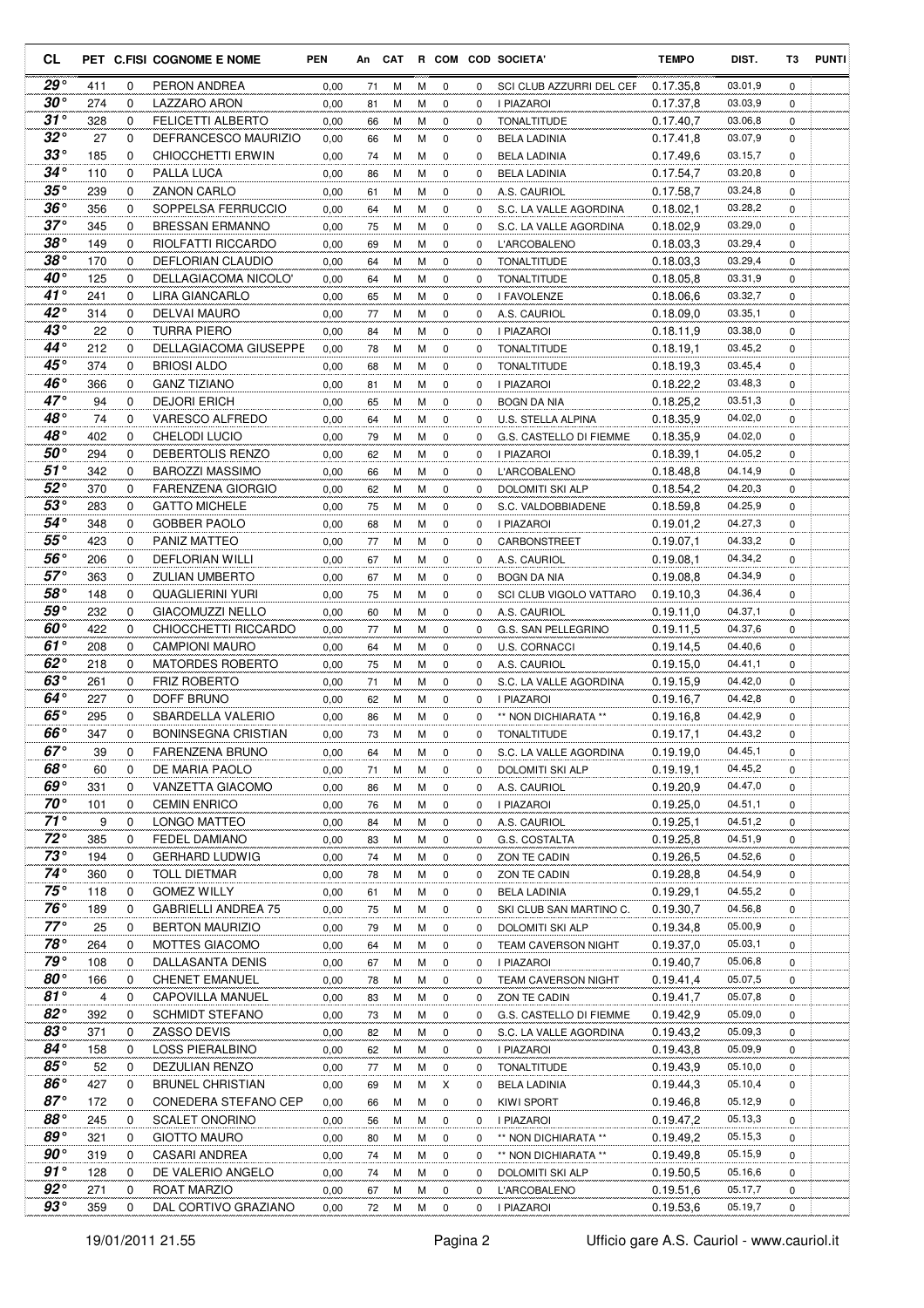| CL                            |            |                      | PET C.FISI COGNOME E NOME                     | <b>PEN</b>   |          |        |        |                            |          | An CAT R COM COD SOCIETA'                  | <b>TEMPO</b>           | DIST.              | T3               | <b>PUNTI</b> |
|-------------------------------|------------|----------------------|-----------------------------------------------|--------------|----------|--------|--------|----------------------------|----------|--------------------------------------------|------------------------|--------------------|------------------|--------------|
| $94^{\circ}$                  | 204        | 0                    | <b>GANZ LIVIO</b>                             | 0,00         | 59       | М      | м      | 0                          | 0        | S.C. LA VALLE AGORDINA                     | 0.19.57.0              | 05.23,1            | $\mathbf 0$      |              |
| $95^{\circ}$                  | 320        | 0                    | DE PAOLI MATTIA                               | 0,00         | 86       | М      | м      | 0                          | 0        | <b>VVFF BELLUNO</b>                        | 0.19.57,5              | 05.23,6            | 0                |              |
| $96^{\circ}$                  | 153        | 0                    | LOSEGO UMBERTO                                | 0,00         | 63       | М      | м      | $\mathbf 0$                | 0        | ** NON DICHIARATA **                       | 0.19.58,5              | 05.24,6            | 0                |              |
| $97^\circ$                    | 369        | 0                    | ROSSA RENZO                                   | 0,00         | 68       | M      | М      | $\mathbf 0$                | 0        | ROBISPORT BELLUNO                          | 0.19.59,2              | 05.25,3            | 0                |              |
| $98^{\circ}$                  | 187        | $\mathbf 0$          | <b>CODEN DIEGO</b>                            | 0,00         | 58       | M      | М      | $\mathbf 0$                | 0        | <b>SCI CLUB PONTE NELLE ALF</b>            | 0.20.01,4              | 05.27,5            | 0                |              |
| $99^{\circ}$                  | 215        | 0                    | MARMOLADA LUCA                                | 0,00         | 72       | M      | м      | $\mathbf 0$                | 0        | <b>TEAM CAVERSON NIGHT</b>                 | 0.20.02,1              | 05.28,2            | 0                |              |
| $100^{\circ}$                 | 98         | $\mathbf 0$          | <b>CORRADINI ALESSANDRO</b>                   | 0,00         | 77       | M      | M      | $\mathbf 0$                | 0        | ZON TE CADIN                               | 0.20.02,4              | 05.28,5            | 0                |              |
| $101^\circ$                   | 240        | 0                    | <b>ZANON MICHELE</b>                          | 0,00         | 62       | M      | M      | 0                          | 0        | A.S. CAURIOL                               | 0.20.04,8              | 05.30,9            | 0                |              |
| 102 $^{\circ}$                | 380        | $\mathbf 0$          | <b>MATTEI SERGIO</b>                          | 0,00         | 59       | М      | м      | 0                          | 0        | S.C. LA VALLE AGORDINA                     | 0.20.09,0              | 05.35,1            | $\mathbf 0$      |              |
| 103°                          | 200        | 0                    | <b>BRIOSI ELVIS</b>                           | 0,00         | 75       | М      | м      | 0                          | 0        | <b>TONALTITUDE</b>                         | 0.20.10,7              | 05.36,8            | $\mathbf 0$      |              |
| 104 $^{\circ}$<br>$105^\circ$ | 396        | 0                    | <b>DEOLA PATRIZIO</b>                         | 0,00         | 58       | М      | м      | 0                          | 0        | <b>TEAM CAVERSON NIGHT</b>                 | 0.20.11,1              | 05.37,2<br>05.37,3 | $\Omega$         |              |
| $106^\circ$                   | 121<br>91  | 0<br>$\Omega$        | SALVADORI IVAN<br>BETTEGA ROMANO              | 0,00         | 85<br>82 | M<br>М | м<br>м | $\mathbf 0$<br>$\mathbf 0$ | 0<br>0   | SKI CLUB SAN MARTINO C.<br>I PIAZAROI      | 0.20.11,2<br>0.20.14,1 | 05.40,2            | 0<br>0           |              |
| $107^\circ$                   | 394        | $\mathbf 0$          | <b>GERONAZZO DAVIDE</b>                       | 0,00<br>0,00 | 79       | М      | м      | $\mathbf 0$                | 0        | S.C. VALDOBBIADENE                         | 0.20.16,3              | 05.42,4            | 0                |              |
| 108°                          | 21         | $\mathbf 0$          | SOMMAVILLA BRUNO                              | 0,00         | 72       | М      | М      | 0                          | 0        | ASD V. FASSA SPORT EVENT                   | 0.20.17,2              | 05.43,3            | 0                |              |
| $109^\circ$                   | 301        | 0                    | <b>GHETTA MIRKO</b>                           | 0,00         | 77       | M      | M      | $\mathbf 0$                | 0        | <b>BOGN DA NIA</b>                         | 0.20.18.9              | 05.45,0            | $\mathbf 0$      |              |
| 110 $^{\circ}$                | 139        | $\mathbf 0$          | DA TOS DARIO                                  | 0,00         | 81       | М      | м      | $\mathbf 0$                | 0        | S.C. ALLEGHE                               | 0.20.19,8              | 05.45,9            | 0                |              |
| 111 $^{\circ}$                | 330        | $\mathbf 0$          | <b>DANTONE ENNIO</b>                          | 0,00         | 54       | М      | м      | $\mathbf 0$                | 0        | <b>BOGN DA NIA</b>                         | 0.20.26,8              | 05.52,9            | $\mathbf 0$      |              |
| 112 $^{\circ}$                | 107        | 0                    | <b>FELICETTI ANDREA</b>                       | 0,00         | 80       | М      | м      | 0                          | 0        | <b>BELA LADINIA</b>                        | 0.20.28,2              | 05.54,3            | 0                |              |
| 113 $^{\circ}$                | 32         | 0                    | ROVISI ARMANDO                                | 0,00         | 77       | M      | м      | $\mathbf 0$                | 0        | BOGN DA NIA                                | 0.20.28.7              | 05.54,8            | $\mathbf 0$      |              |
| $114^\circ$                   | 203        | 0                    | CHIOCCHETTI FRANCESCC                         | 0,00         | 72       | M      | М      | $\mathbf 0$                | 0        | ASD V. FASSA SPORT EVENT                   | 0.20.32,0              | 05.58,1            | 0                |              |
| 115°                          | 249        | $\mathbf 0$          | <b>BELLUS DIEGO</b>                           | 0,00         | 75       | M      | М      | 0                          | 0        | DOLOMITI SKI ALP                           | 0.20.34,2              | 06.00,3            | 0                |              |
| 116°                          | 336        | 0                    | <b>ZORZI CARLO</b>                            | 0,00         | 58       | M      | М      | $\mathbf 0$                | 0        | U.S. STELLA ALPINA                         | 0.20.37,1              | 06.03,2            | 0                |              |
| $117^\circ$                   | 267        | 0                    | <b>DONDIO LUCA</b>                            | 0,00         | 85       | М      | М      | $\mathbf 0$                | 0        | ZON TE CADIN                               | 0.20.37,4              | 06.03,5            | 0                |              |
| 118°                          | 29         | $\mathbf 0$          | <b>DEAVI PAOLO</b>                            | 0,00         | 72       | M      | м      | 0                          | 0        | L'ARCOBALENO                               | 0.20.45,3              | 06.11,4            | 0                |              |
| 119°                          | 78         | $\mathbf 0$          | <b>GALVANI MASSIMILIANO</b>                   | 0,00         | 86       | М      | М      | $\mathbf 0$                | 0        | ** NON DICHIARATA **                       | 0.20.48,2              | 06.14,3            | $\mathbf 0$      |              |
| 120°                          | 273        | 0                    | PEDOT STEFANO                                 | 0,00         | 83       | М      | М      | 0                          | 0        | ZON TE CADIN                               | 0.20.50, 8             | 06.16,9            | 0                |              |
| 121 $^{\circ}$                | 361        | 0                    | <b>VIGNAZIA LUCA</b>                          | 0,00         | 74       | М      | м      | $\mathbf 0$                | 0        | SC SKI COLLEGE VENETO                      | 0.20.50,9              | 06.17,0            | 0                |              |
| $122^\circ$                   | 79         | 0                    | CADORIN VALENTINO                             | 0,00         | 67       | M      | м      | $\mathbf 0$                | 0        | KIWI SPORT                                 | 0.20.53,1              | 06.19,2            | 0                |              |
| $123^\circ$                   | 346        | $\mathbf 0$          | <b>DEZULIAN SERGIO</b>                        | 0,00         | 60       | М      | М      | 0                          | 0        | <b>TONALTITUDE</b>                         | 0.20.53,9              | 06.20,0            | 0                |              |
| $124^\circ$                   | 169        | 0                    | BONVECCHIO EDOARDO                            | 0,00         | 67       | M      | м      | $\mathbf 0$                | 0        | L'ARCOBALENO                               | 0.20.55,1              | 06.21,2            | 0                |              |
| $125^\circ$                   | 129        | $\mathbf 0$          | DE BASTIANI ALEX                              | 0,00         | 85       | М      | м      | 0                          | 0        | ** NON DICHIARATA **                       | 0.20.56,4              | 06.22,5            | 0                |              |
| $126^\circ$                   | 382        | 0                    | DAGOSTIN RICCARDO                             | 0,00         | 56       | М      | м      | 0                          | 0        | <b>TONALTITUDE</b>                         | 0.21.06.8              | 06.32,9            | $\mathbf 0$      |              |
| 127 $^{\circ}$                | 304        | $\mathbf 0$          | <b>LOTT MARIANO</b>                           | 0,00         | 62       | М      | м      | 0                          | 0        | SKI CLUB SAN MARTINO C.                    | 0.21.08,4              | 06.34,5            | $\mathbf 0$      |              |
| 128°                          | 145        | $\mathbf 0$          | <b>FRANZINI MANUEL</b>                        | 0,00         | 76       | М      | м      | $\mathbf 0$                | 0        | G.S. COSTALTA                              | 0.21.09.5              | 06.35,6            | $\mathbf 0$      |              |
| 129 $^{\circ}$<br>$130^\circ$ | 36         | 0                    | <b>VOLTOLINI ROBERTO</b>                      | 0,00         | 75       | М      | м      | $\mathbf 0$                | $\Omega$ | BOGN DA NIA                                | 0.21.14,1              | 06.40,2            | 0                |              |
| $131^\circ$                   | 150<br>119 | $\Omega$<br>$\Omega$ | DECRESTINA ROBERTO<br><b>XAIZ ELVIO</b>       | 0,00<br>0,00 | 70<br>62 | M<br>M | М<br>м | $\mathbf 0$<br>$\Omega$    | 0<br>0   | U.S. DOLOMITICA                            | 0.21.14.5<br>0.21.17,5 | 06.40,6<br>06.43,6 | 0<br>$\Omega$    |              |
| $132^\circ$                   | 1          | 0                    | <b>GABRIELLI FABIO</b>                        | 0,00         | 69       | M      | М      | 0                          | 0        | <b>TEAM CAVERSON NIGHT</b><br>ZON TE CADIN | 0.21.20,9              | 06.47,0            | 0                |              |
| $133^\circ$                   | 344        | 0                    | <b>LOSS LUCIANO</b>                           | 0,00         | 72       | М      | м      | 0                          | 0        | I PIAZAROI                                 | 0.21.21,0              | 06.47,1            | 0                |              |
| $134^\circ$                   | 388        | 0                    | <b>SCHEPIS DAVIDE</b>                         | 0,00         | 75       | М      | М      | 0                          | 0        | ** NON DICHIARATA **                       | 0.21.24,9              | 06.51,0            | 0                |              |
| $135^\circ$                   | 113        | 0                    | LONGO CARLO                                   | 0,00         | 69       | М      | М      | $\mathbf 0$                | 0        | <b>TONALTITUDE</b>                         | 0.21.25,3              | 06.51,4            | 0                |              |
| $136^\circ$                   | 244        | 0                    | ZAGONEL JOHNNY                                | 0,00         | 73       | М      | М      | $\mathbf 0$                | 0        | I PIAZAROI                                 | 0.21.28,9              | 06.55,0            | $\mathbf 0$      |              |
| $137^\circ$                   | 349        | 0                    | PASQUALI CALISTO                              | 0,00         | 54       | М      | М      | 0                          | 0        | TEAM CAVERSON NIGHT                        | 0.21.31,3              | 06.57,4            | 0                |              |
| $138^\circ$                   | 180        | 0                    | <b>GERONAZZO ANDREA</b>                       | 0,00         | 75       | м      | м      | 0                          | 0        | S.C. VALDOBBIADENE                         | 0.21.38,9              | 07.05,0            | 0                |              |
| $139^\circ$                   | 135        | 0                    | MAZZERBO WALTER                               | 0,00         | 61       | М      | М      | 0                          | 0        | <b>GST VILLAZZANO</b>                      | 0.21.40,2              | 07.06,3            | 0                |              |
| $140^\circ$                   | 297        | 0                    | SOMMARIVA CRISTIAN                            | 0,00         | 86       | М      | М      | 0                          | 0        | TEAM CAVERSON NIGHT                        | 0.21.40,3              | 07.06,4            | 0                |              |
| $141^\circ$                   | 213        | 0                    | DONAZZOLO PAOLO                               | 0,00         | 72       | M      | М      | 0                          | 0        | S.C. LA VALLE AGORDINA                     | 0.21.41.2              | 07.07,3            | 0                |              |
| $142^\circ$                   | 288        | 0                    | LORENZINI STEFANO                             | 0,00         | 78       | М      | М      | 0                          | 0        | <b>BELA LADINIA</b>                        | 0.21.41,6              | 07.07,7            | 0                |              |
| $143^\circ$                   | 248        | 0                    | PERUT DARIO                                   | 0,00         | 66       | М      | м      | 0                          | 0        | S.C. PIRAMIDI SEGONZANO                    | 0.21.44,6              | 07.10,7            | 0                |              |
| 144°                          | 236        | 0                    | <b>BASSO GABRIELE</b>                         | 0,00         | 71       | М      | М      | 0                          | 0        | TEAM CAVERSON NIGHT                        | 0.21.46,5              | 07.12,6            | 0                |              |
| $145^\circ$                   | 214        | 0                    | CROCE FRANCESCO                               | 0,00         | 79       | М      | М      | 0                          | 0        | <b>BOGN DA NIA</b>                         | 0.21.46,6              | 07.12,7            | 0                |              |
| 146 $^{\circ}$                | 302        | 0                    | <b>SCALET SIMONE</b>                          | 0,00         | 85       | М      | М      | 0                          | 0        | I PIAZAROI                                 | 0.21.46,8              | 07.12,9            | 0                |              |
| $147^\circ$                   | 335        | 0                    | <b>GUARIENTO GIUSEPPE</b>                     | 0,00         | 50       | М      | М      | 0                          | 0        | <b>VENEZIA RUNNER</b>                      | 0.21.47,5              | 07.13,6            | 0                |              |
| $148^\circ$                   | 175        | 0                    | <b>SLONGO GIAMPIERO</b>                       | 0,00         | 56       | М      | М      | 0                          | 0        | <b>TEAM CAVERSON NIGHT</b>                 | 0.21.54,9              | 07.21,0            | 0                |              |
| $149^\circ$                   | 5          | 0                    | RASOM MAURIZIO                                | 0,00         | 61       | М      | М      | 0                          | 0        | <b>BELA LADINIA</b>                        | 0.21.57,9              | 07.24,0            | 0                |              |
| 150 $^{\circ}$                | 55         | 0                    | FRIZ DANIELE                                  | 0,00         | 73       | М      | м      | 0                          | 0        | S.C. LA VALLE AGORDINA                     | 0.21.59,0              | 07.25,1            | 0                |              |
| $151^\circ$                   | 102        | 0                    | MICHELUZZI OTTAVIO                            | 0,00         | 56       | М      | М      | $\mathbf 0$                | 0        | TEAM CAVERSON NIGHT                        | 0.21.59,6              | 07.25,7            | 0                |              |
| $152^\circ$<br>$153^\circ$    | 250        | 0                    | FELICETTI MARCO 85                            | 0,00         | 85       | М      | М      | $\mathbf 0$                | 0        | <b>BELA LADINIA</b>                        | 0.22.00,2              | 07.26,3            | 0                |              |
| 154 $^{\circ}$                | 426<br>95  | 0<br>0               | <b>SCARIAN GIROLAMO</b><br><b>FENTI FABIO</b> | 0,00         | 81       | М      | М      | 0                          | 0        | U.S. LAVAZE'                               | 0.22.00,7              | 07.26,8<br>07.29,0 | $\mathbf 0$<br>0 |              |
| $155^\circ$                   | 12         | 0                    | MORANDUZZO GIULIO                             | 0,00<br>0,00 | 63<br>59 | М<br>М | м<br>м | 0<br>0                     | 0<br>0   | S.C. LA VALLE AGORDINA<br>L'ARCOBALENO     | 0.22.02,9<br>0.22.04,5 | 07.30,6            | 0                |              |
| $156^\circ$                   | 138        | 0                    | DOLIANA LEONARDO                              | 0,00         | 61       | М      | м      | 0                          | 0        | U.S. CORNACCI                              | 0.22.06,1              | 07.32,2            | 0                |              |
| $157^\circ$                   | 226        | 0                    | <b>FRANCESCHI FEDERICO</b>                    | 0,00         | 84       | М      | М      | 0                          | 0        | G.S. COSTALTA                              | 0.22.06,6              | 07.32,7            | 0                |              |
| $157^\circ$                   | 401        | 0                    | PODA DANILO                                   | 0,00         | 66       | M      | М      | 0                          | 0        | TEAM CAVERSON NIGHT                        | 0.22.06,6              | 07.32,7            | 0                |              |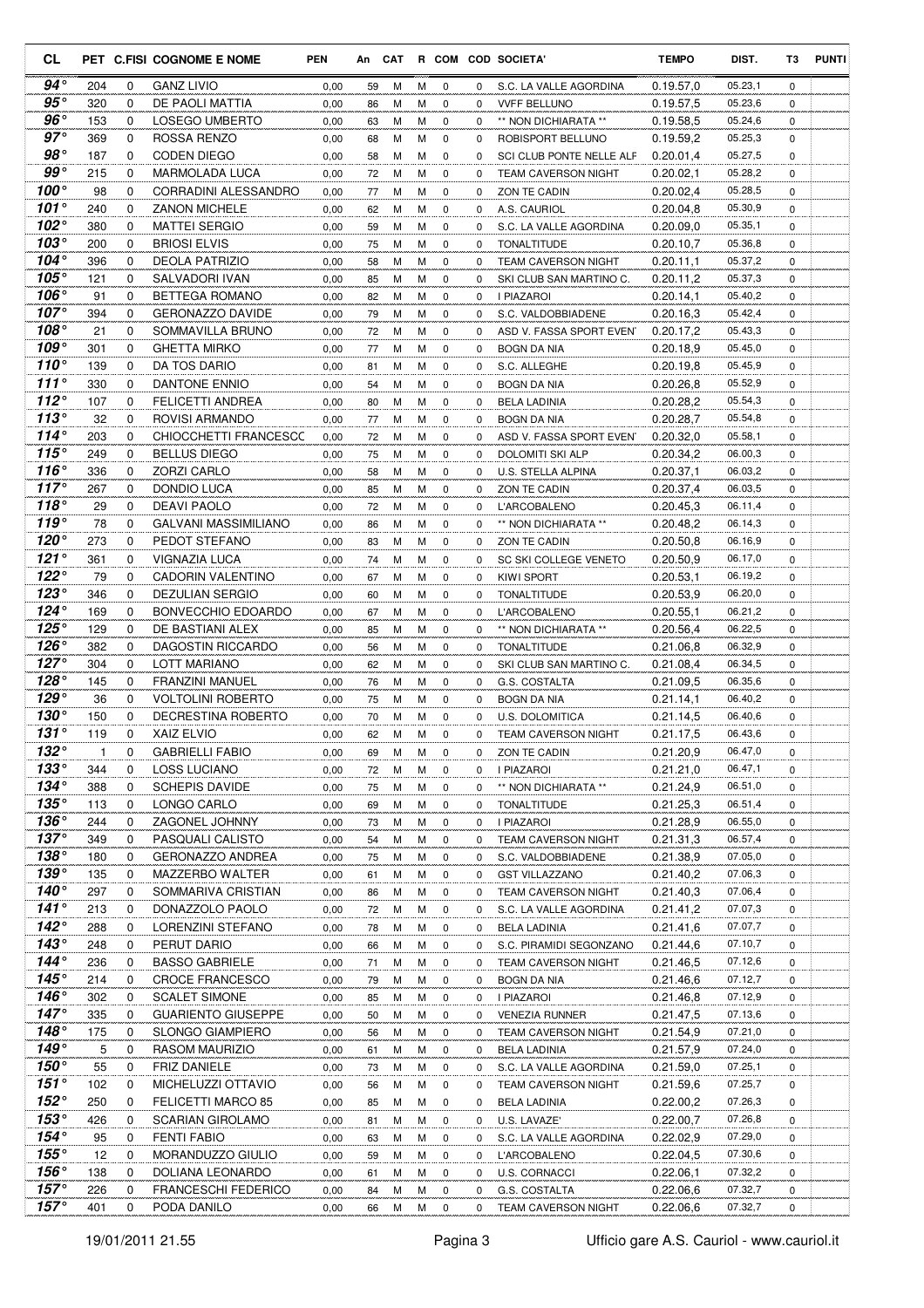| <b>CL</b>                        |            |                            | PET C.FISI COGNOME E NOME                      | <b>PEN</b>   | An       | CAT    |        |                            |               | R COM COD SOCIETA'                       | <b>TEMPO</b>           | DIST.              | T3               | <b>PUNTI</b> |
|----------------------------------|------------|----------------------------|------------------------------------------------|--------------|----------|--------|--------|----------------------------|---------------|------------------------------------------|------------------------|--------------------|------------------|--------------|
| 159°                             | 160        | 0                          | CASAGRANDE CLAUDIO                             | 0,00         | 45       | М      | м      | 0                          | 0             | <b>I PIAZAROI</b>                        | 0.22.07,1              | 07.33,2            | $\mathbf 0$      |              |
| 160°                             | 23         | 0                          | PETERLE OMAR                                   | 0,00         | 75       | м      | м      | 0                          | $\Omega$      | <b>SCI CLUB TAMBRE</b>                   | 0.22.07.8              | 07.33,9            | 0                |              |
| $161^\circ$                      | 313        | 0                          | RASOM LUIGI                                    | 0,00         | 80       | М      | M      | $\mathbf 0$                | 0             | ** NON DICHIARATA **                     | 0.22.12,5              | 07.38,6            | 0                |              |
| $162^\circ$                      | 219        | 0                          | DELLA PIETRA JOHN                              | 0,00         | 55       | М      | M      | 0                          | 0             | <b>TEAM CAVERSON NIGHT</b>               | 0.22.14,6              | 07.40,7            | 0                |              |
| $163^\circ$                      | 414        | 0                          | <b>BORTOLUZZI LORENZO</b>                      | 0,00         | 52       | М      | M      | $\mathbf 0$                | 0             | <b>TEAM CAVERSON NIGHT</b>               | 0.22.14.7              | 07.40,8            | 0                |              |
| 164°                             | 293        | $\mathbf 0$                | POSSAMAI RENZO                                 | 0,00         | 64       | м      | M      | 0                          | 0             | <b>TEAM CAVERSON NIGHT</b>               | 0.22.17,6              | 07.43,7            | 0                |              |
| $165^\circ$                      | 17         | $\mathbf 0$                | <b>SCOLA FABRIZIO</b>                          | 0,00         | 66       | М      | M      | 0                          | 0             | <b>TEAM CAVERSON NIGHT</b>               | 0.22.19.7              | 07.45,8            | $\mathbf 0$      |              |
| 166 $^{\circ}$<br>167 $^{\circ}$ | 30<br>44   | 0<br>$\mathbf 0$           | JAGHER ALBERTO                                 | 0,00         | 63       | м      | M      | 0                          | 0             | I PIAZAROI<br>S.C. VALDOBBIADENE         | 0.22.27,2<br>0.22.28.2 | 07.53.3<br>07.54,3 | 0                |              |
| 168°                             | 97         | 0                          | COLLAVO MASSIMO<br>ZAMPIERI ANDREA             | 0,00<br>0,00 | 71<br>75 | M<br>M | M<br>M | $\mathbf 0$<br>0           | 0<br>0        | <b>SCARSI MA BEI</b>                     | 0.22.29,6              | 07.55,7            | $\mathbf 0$<br>0 |              |
| 169°                             | 146        | 0                          | <b>RIGONI LUCA</b>                             | 0,00         | 68       | M      | м      | 0                          | 0             | <b>BELA LADINIA</b>                      | 0.22.33,7              | 07.59,8            | 0                |              |
| $170^\circ$                      | 333        | 0                          | <b>VARESCO LUCIO</b>                           | 0,00         | 60       | М      | M      | 0                          | 0             | U.S. CORNACCI                            | 0.22.34,2              | 08.00,3            | 0                |              |
| $171^\circ$                      | 223        | $\Omega$                   | <b>MORANDINI GIANCARLO</b>                     | 0,00         | 66       | M      | M      | 0                          | 0             | <b>TONALTITUDE</b>                       | 0.22.37,8              | 08.03,9            | 0                |              |
| $172^\circ$                      | 278        | $\mathbf 0$                | <b>LENZI ROBERTO</b>                           | 0,00         | 60       | М      | M      | 0                          | 0             | I FAVOLENZE                              | 0.22.39,1              | 08.05,2            | 0                |              |
| $173^\circ$                      | 280        | $\mathbf 0$                | <b>BONATA SERAFINO</b>                         | 0,00         | 59       | М      | M      | $\mathbf 0$                | 0             | SC SKI COLLEGE VENETO                    | 0.22.43,9              | 08.10,0            | 0                |              |
| $174^\circ$                      | 136        | 0                          | <b>RIVA DIEGO</b>                              | 0,00         | 67       | М      | M      | 0                          | 0             | S.C. LA VALLE AGORDINA                   | 0.22.45,1              | 08.11,2            | 0                |              |
| 175 $^{\circ}$                   | 334        | 0                          | <b>SILVAGNI ANTOINE</b>                        | 0,00         | 77       | M      | M      | $\mathbf 0$                | 0             | <b>TONALTITUDE</b>                       | 0.22.47,0              | 08.13,1            | $\mathbf 0$      |              |
| $176^\circ$                      | 281        | 0                          | <b>VANZO GIAMBATTISTA</b>                      | 0,00         | 79       | M      | M      | 0                          | 0             | <b>VV.F.MOENA</b>                        | 0.22.49,6              | 08.15,7            | 0                |              |
| $177^\circ$                      | 143        | 0                          | <b>ZORZI GIUSEPPE</b>                          | 0,00         | 72       | M      | M      | 0                          | 0             | ZON TE CADIN                             | 0.22.49,7              | 08.15,8            | $\mathbf 0$      |              |
| $178^\circ$                      | 325        | 0                          | CHIOCCHETTI CARLO                              | 0,00         | 70       | М      | M      | 0                          | 0             | <b>BELA LADINIA</b>                      | 0.22.54.0              | 08.20,1            | 0                |              |
| $179^\circ$                      | 141        | 0                          | <b>MENEGUS GIOVANNI</b>                        | 0,00         | 53       | М      | M      | 0                          | 0             | <b>TONALTITUDE</b>                       | 0.22.55,3              | 08.21,4            | 0                |              |
| $180^\circ$                      | 332        | $\mathbf 0$                | <b>COMARELLA MASSIMO</b>                       | 0,00         | 70       | М      | M      | $\mathbf 0$                | 0             | S.C. VALDOBBIADENE                       | 0.22.56,3              | 08.22,4            | 0                |              |
| 181°<br>$182^\circ$              | 266<br>229 | $\mathbf 0$<br>$\mathbf 0$ | DE FAVERI ANDREA<br>DI NENNO REMO              | 0,00<br>0,00 | 68<br>54 | М<br>М | M<br>М | $\mathbf 0$<br>$\mathbf 0$ | $\Omega$<br>0 | <b>TONALTITUDE</b><br>ZON TE CADIN       | 0.22.59.6<br>0.23.01,2 | 08.25,7<br>08.27,3 | 0<br>0           |              |
| 183°                             | 251        | 0                          | DELL'EVA STEFANO                               | 0,00         | 79       | М      | М      | 0                          | 0             | <b>TEAM CAVERSON NIGHT</b>               | 0.23.09,0              | 08.35,1            | 0                |              |
| 184°                             | 202        | 0                          | <b>DELLAGIACOMA LUIGI</b>                      | 0,00         | 78       | М      | М      | 0                          | 0             | <b>TONALTITUDE</b>                       | 0.23.12.0              | 08.38,1            | $\mathbf 0$      |              |
| 185°                             | 403        | 0                          | PERRONE FLAVIO                                 | 0,00         | 75       | М      | M      | 0                          | $\Omega$      | ZON TE CADIN                             | 0.23.16,3              | 08.42,4            | 0                |              |
| $186^\circ$                      | 186        | 0                          | <b>SARTOR ROBERTO</b>                          | 0,00         | 73       | М      | М      | $\mathbf 0$                | 0             | S.C. LA VALLE AGORDINA                   | 0.23.19,7              | 08.45,8            | 0                |              |
| $187^\circ$                      | 367        | 0                          | <b>FRANCESCHINEL DOMENIC</b>                   | 0,00         | 63       | М      | М      | 0                          | 0             | I PIAZAROI                               | 0.23.23,5              | 08.49,6            | 0                |              |
| $188^\circ$                      | 104        | $\mathbf 0$                | DE BIASI MATTEO                                | 0,00         | 77       | M      | M      | 0                          | $\Omega$      | ** NON DICHIARATA **                     | 0.23.31,6              | 08.57,7            | 0                |              |
| 188 $^{\circ}$                   | 211        | 0                          | <b>BERGAMASCHI GREGORIO</b>                    | 0,00         | 68       | М      | М      | 0                          | 0             | L'ARCOBALENO                             | 0.23.31,6              | 08.57,7            | 0                |              |
| 188°                             | 242        | $\mathbf 0$                | CODELLO WALTER                                 | 0,00         | 75       | М      | M      | $\mathbf 0$                | 0             | S.C. VALDOBBIADENE                       | 0.23.31,6              | 08.57,7            | $\mathbf 0$      |              |
| 191°                             | 142        | 0                          | <b>VANZO ROBERTO</b>                           | 0,00         | 83       | М      | М      | 0                          | 0             | ASD V. FASSA SPORT EVENT                 | 0.23.32,3              | 08.58,4            | 0                |              |
| 192°                             | 106        | $\mathbf 0$                | <b>BRIGADOI MARCO</b>                          | 0,00         | 57       | M      | М      | 0                          | 0             | A.S. CAURIOL                             | 0.23.34,3              | 09.00,4            | $\mathbf 0$      |              |
| 193°                             | 339        | 0                          | <b>GASPERINI MIRKO</b>                         | 0,00         | 76       | M      | M      | 0                          | 0             | <b>BELA LADINIA</b>                      | 0.23.35,9              | 09.02,0            | 0                |              |
| 194°<br>195°                     | 412        | 0                          | <b>SERAFINI MARCO</b>                          | 0,00         | 68       | M      | м      | 0                          | 0             | SKI TEAM PALAFAVERA                      | 0.23.37,3              | 09.03,4            | 0                |              |
| 196°                             | 176<br>13  | 0<br>$\Omega$              | <b>PELLEGRINON MICHELE</b><br>PELLEGRIN ANDREA | 0,00<br>0.00 | 72<br>86 | M<br>M | M<br>M | 0<br>$\mathbf 0$           | 0<br>0        | S.C. LA VALLE AGORDINA                   | 0.23.39,9<br>0.23.42,4 | 09.06,0<br>09.08.5 | 0<br>$\mathbf 0$ |              |
| $197^\circ$                      | 358        | 0                          | BETTEGA GIANANTONIO                            | 0,00         | 77       | M      | М      | 0                          | 0             | <b>BOGN DA NIA</b><br><b>TONALTITUDE</b> | 0.23.43,8              | 09.09,9            | 0                |              |
| $198^\circ$                      | 51         | 0                          | <b>CRISTOFORI FRANCESCO</b>                    | 0,00         | 76       | М      | М      | 0                          | 0             | ZON TE CADIN                             | 0.23.51,0              | 09.17,1            | 0                |              |
| $198^\circ$                      | 324        | 0                          | DEBERTOLIS RICCARDO                            | 0,00         | 73       | M      | M      | 0                          | 0             | I PIAZAROI                               | 0.23.51,0              | 09.17,1            | 0                |              |
| 200°                             | 38         | 0                          | PALLAVER FRANCESCO 76                          | 0,00         | 76       | М      | M      | 0                          | 0             | ** NON DICHIARATA **                     | 0.23.54,6              | 09.20,7            | 0                |              |
| 201°                             | 221        | 0                          | <b>BUSACCA CLAUDIO</b>                         | 0,00         | 68       | М      | M      | 0                          | 0             | SKI TEAM LAGORAI                         | 0.24.04,3              | 09.30,4            | 0                |              |
| 202°                             | 109        | 0                          | TREBO DAVIDE                                   | 0,00         | 80       | М      | М      | 0                          | 0             | ** NON DICHIARATA **                     | 0.24.13,1              | 09.39,2            | 0                |              |
| 203°                             | 399        | 0                          | COSTA ALESSANDRO                               | 0,00         | 73       | M      | M      | 0                          | 0             | <b>TEAM CAVERSON NIGHT</b>               | 0.24.15,4              | 09.41,5            | 0                |              |
| 204°                             | 163        | 0                          | CAPRARO CRISTIANO                              | 0,00         | 70       | M      | M      | 0                          | 0             | <b>TEAM CAVERSON NIGHT</b>               | 0.24.16,3              | 09.42,4            | 0                |              |
| 205°                             | 421        | 0                          | PASQUALI STEFANO                               | 0,00         | 60       | M      | M      | 0                          | 0             | <b>TEAM CAVERSON NIGHT</b>               | 0.24.20,2              | 09.46,3            | 0                |              |
| 206°                             | 408        | 0                          | ZASSO FULVIO                                   | 0,00         | 70       | M      | М      | 0                          | 0             | S.C. LA VALLE AGORDINA                   | 0.24.23,2              | 09.49,3            | 0                |              |
| 207°                             | 341        | 0                          | MURER SILVANO                                  | 0,00         | 61       | M      | M      | 0                          | 0             | ZON TE CADIN                             | 0.24.24,3              | 09.50,4            | 0                |              |
| $208^\circ$<br>209°              | 198<br>225 | 0                          | <b>CERCHIO MATTEO</b>                          | 0,00         | 75       | М      | M      | 0                          | 0             | SKI CLUB SAN MARTINO C.                  | 0.24.30,4              | 09.56,5<br>10.02,7 | 0                |              |
| $210^{\circ}$                    | 260        | 0<br>0                     | CAVADA MAURO<br>LORENZ VALERIO                 | 0,00<br>0,00 | 59       | м<br>м | М<br>М | 0<br>0                     | 0<br>0        | ZON TE CADIN<br>BOGN DA NIA              | 0.24.36,6<br>0.24.37,7 | 10.03,8            | 0<br>0           |              |
| $211^\circ$                      | 373        | 0                          | SPERANZA GIORGIO                               | 0,00         | 61<br>68 | м      | м      | 0                          | 0             | ULTIMISSIMA SKI CLUB                     | 0.24.37,9              | 10.04,0            | 0                |              |
| 212°                             | 298        | 0                          | <b>DEJORI RICHARD</b>                          | 0,00         | 69       | M      | M      | 0                          | 0             | <b>BOGN DA NIA</b>                       | 0.24.38,8              | 10.04,9            | 0                |              |
| 213°                             | 41         | 0                          | <b>GENUIN ANGELO</b>                           | 0,00         | 39       | M      | M      | 0                          | 0             | <b>TEAM CAVERSON NIGHT</b>               | 0.24.38,9              | 10.05,0            | 0                |              |
| $214^\circ$                      | 397        | 0                          | CASSOL STEFANO                                 | 0,00         | 75       | M      | M      | 0                          | 0             | <b>TEAM CAVERSON NIGHT</b>               | 0.24.39,8              | 10.05,9            | 0                |              |
| $215^\circ$                      | 48         | 0                          | <b>GRISOTTO GABRIELE</b>                       | 0,00         | 63       | M      | M      | 0                          | 0             | <b>BOGN DA NIA</b>                       | 0.24.40,0              | 10.06,1            | 0                |              |
| $216^\circ$                      | 364        | 0                          | GUADAGNINI ALESSANDRC                          | 0,00         | 64       | M      | M      | 0                          | 0             | <b>TONALTITUDE</b>                       | 0.24.41,4              | 10.07,5            | 0                |              |
| $217^\circ$                      | 201        | 0                          | TROTTNER VITTORIO                              | 0,00         | 59       | M      | M      | 0                          | 0             | <b>BELA LADINIA</b>                      | 0.24.43,9              | 10.10,0            | 0                |              |
| $218^\circ$                      | 387        | 0                          | <b>CASERA ATTILIO</b>                          | 0,00         | 44       | M      | M      | 0                          | 0             | S.C. LA VALLE AGORDINA                   | 0.25.03,8              | 10.29,9            | 0                |              |
| 219°                             | 231        | 0                          | ZANON ALESSANDRO                               | 0,00         | 66       | M      | М      | 0                          | 0             | A.S. CAURIOL                             | 0.25.04,5              | 10.30,6            | 0                |              |
| 220°                             | 391        | 0                          | NIEBUHR NIKOLAJ                                | 0,00         | 83       | М      | M      | 0                          | 0             | <b>BOGN DA NIA</b>                       | 0.25.06,2              | 10.32,3            | 0                |              |
| 221°                             | 265        | 0                          | <b>BALZAN MAURO</b>                            | 0,00         | 52       | M      | M      | 0                          | 0             | DOLOMITI SKI ALP                         | 0.25.06,9              | 10.33,0            | 0                |              |
| $222^\circ$                      | 277        | 0                          | DE ROCCO STEFANO                               | 0,00         | 71       | M      | M      | 0                          | 0             | TEAM CAVERSON NIGHT                      | 0.25.14,8              | 10.40,9            | 0                |              |
| $222^\circ$                      | 308        | 0                          | BETTEGA SEVERINO                               | 0,00         | 62       | М      | M      | 0                          | 0             | I PIAZAROI                               | 0.25.14,8              | 10.40,9            | 0                |              |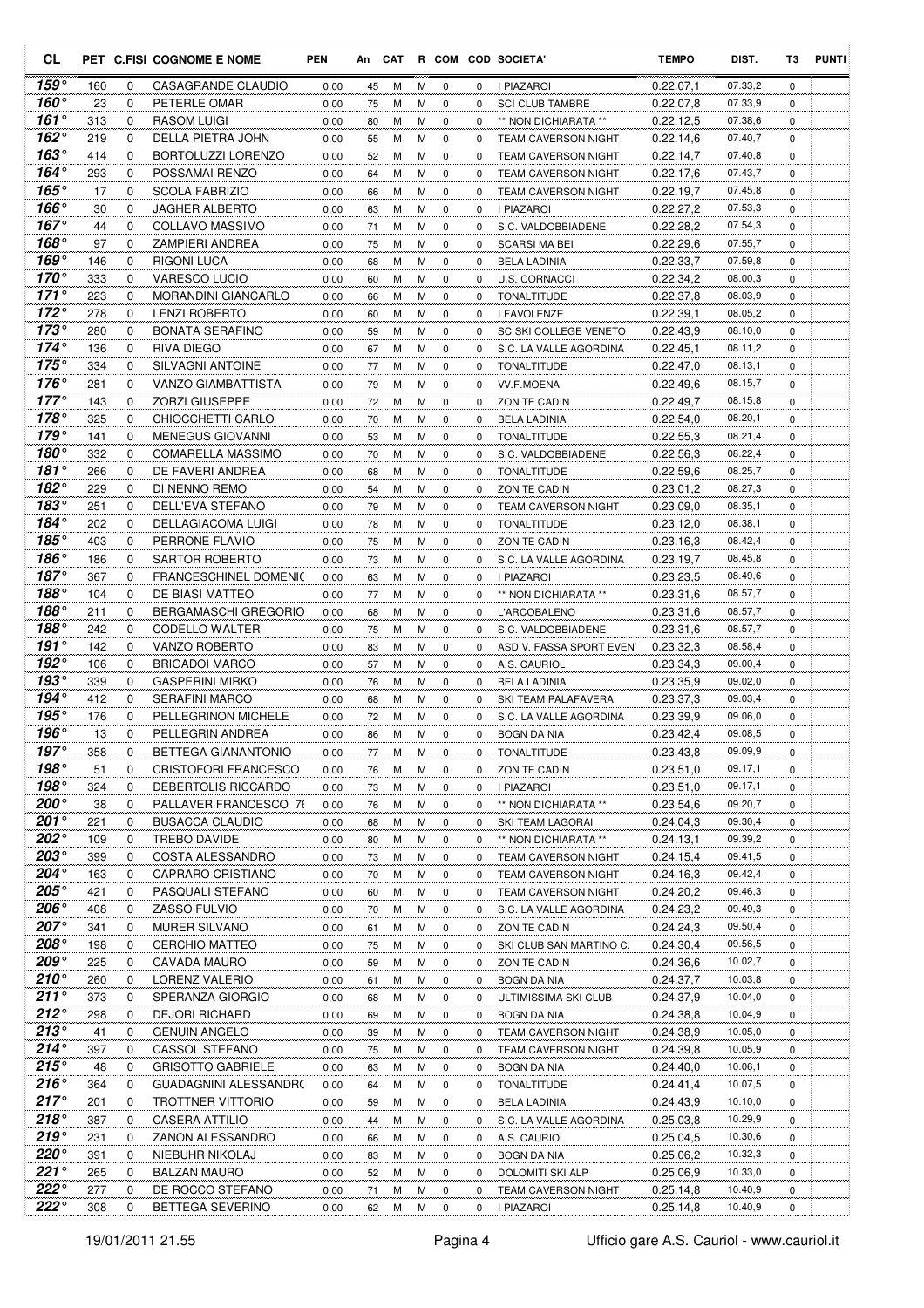| CL                                |            |                  | PET C.FISI COGNOME E NOME                          | PEN          | An       | CAT    |        |                            |               | R COM COD SOCIETA'                     | <b>TEMPO</b>           | DIST.              | T3                         | <b>PUNTI</b> |
|-----------------------------------|------------|------------------|----------------------------------------------------|--------------|----------|--------|--------|----------------------------|---------------|----------------------------------------|------------------------|--------------------|----------------------------|--------------|
| 224 $^{\circ}$                    | 425        | 0                | <b>DELLANTONIO LUCIANO</b>                         | 0,00         | 67       | м      | м      | 0                          | 0             | <b>TONALTITUDE</b>                     | 0.25.23,5              | 10.49,6            | $\mathbf 0$                |              |
| $225^\circ$                       | 137        | 0                | SAVI ALESSANDRO                                    | 0,00         | 67       | м      | м      | 0                          | $\Omega$      | <b>DOLOMITI SKI ALP</b>                | 0.25.23,8              | 10.49,9            | 0                          |              |
| $226^\circ$                       | 259        | 0                | <b>ZANGHELLINI ANTONIO</b>                         | 0,00         | 66       | М      | М      | $\mathbf 0$                | 0             | I FAVOLENZE                            | 0.25.32,8              | 10.58,9            | $\mathbf 0$                |              |
| 227°                              | 383        | 0                | <b>BELLOT FULVIO</b>                               | 0,00         | 55       | м      | М      | $\mathbf 0$                | 0             | I PIAZAROI                             | 0.25.34,8              | 11.00,9            | 0                          |              |
| $228^\circ$                       | 337        | 0                | <b>MANFROI IGOR</b>                                | 0,00         | 70       | м      | М      | $\mathbf 0$                | $\Omega$      | <b>TEAM CAVERSON NIGHT</b>             | 0.25.35,0              | 11.01,1            | 0                          |              |
| $229^\circ$                       | 323        | 0                | MARMOLADA DANILO                                   | 0,00         | 69       | М      | M      | $\mathbf 0$                | 0             | <b>TEAM CAVERSON NIGHT</b>             | 0.25.36,7              | 11.02,8            | 0                          |              |
| 230°                              | 131        | 0                | ONGARO PAOLO                                       | 0,00         | 59       | М      | М      | $\mathbf 0$                | 0             | <b>TEAM CAVERSON NIGHT</b>             | 0.25.42,1              | 11.08,2            | 0                          |              |
| $231^\circ$<br>232°               | 233        | 0                | <b>DELUCA TULLIO</b>                               | 0,00         | 42       | М      | м      | $\mathbf 0$                | 0             | <b>BELA LADINIA</b>                    | 0.25.45,2              | 11.11,3<br>11.14.8 | $\mathbf 0$                |              |
| $233^\circ$                       | 59<br>75   | $\mathbf 0$<br>0 | DA ROIT ARDUINO<br>ARDUINI ALESSANDRO              | 0,00         | 56       | М      | м      | $\mathbf 0$                | 0             | S.C. LA VALLE AGORDINA                 | 0.25.48,7              | 11.18,1            | $\mathbf 0$<br>$\mathbf 0$ |              |
| 234°                              | 80         | 0                | <b>DAMIAN FULVIO</b>                               | 0,00<br>0,00 | 77<br>57 | м<br>м | М<br>м | $\mathbf 0$<br>$\mathbf 0$ | 0<br>$\Omega$ | <b>BELA LADINIA</b><br><b>VIVIBIKE</b> | 0.25.52.0<br>0.25.57,4 | 11.23,5            | 0                          |              |
| 235°                              | 381        | 0                | DA ROIT CLAUDIO                                    | 0,00         | 64       | м      | М      | $\mathbf 0$                | 0             | <b>TEAM CAVERSON NIGHT</b>             | 0.25.57,9              | 11.24,0            | 0                          |              |
| 236°                              | 6          | 0                | <b>BRUN MARCELLO</b>                               | 0,00         | 67       | М      | М      | $\mathbf 0$                | 0             | L'ARCOBALENO                           | 0.26.02,1              | 11.28,2            | 0                          |              |
| $237^\circ$                       | 90         | 0                | <b>VALT WILLY</b>                                  | 0,00         | 66       | м      | м      | $\mathbf 0$                | $\mathbf 0$   | A.S.CHIDALVAUT                         | 0.26.06,2              | 11.32,3            | 0                          |              |
| $238^\circ$                       | 269        | 0                | <b>DEMONTE DENIS</b>                               | 0,00         | 78       | М      | м      | $\mathbf 0$                | $\Omega$      | I FAVOLENZE                            | 0.26.08,1              | 11.34,2            | 0                          |              |
| 239°                              | 205        | 0                | <b>SECONDO SILVANO</b>                             | 0,00         | 61       | М      | M      | $\mathbf 0$                | 0             | <b>TEAM CAVERSON NIGHT</b>             | 0.26.09,1              | 11.35,2            | $\mathbf 0$                |              |
| 240°                              | 154        | 0                | <b>FOSSEN LORIS</b>                                | 0,00         | 72       | М      | м      | 0                          | 0             | S.C. LA VALLE AGORDINA                 | 0.26.09.7              | 11.35,8            | 0                          |              |
| 241°                              | 243        | 0                | ZANGRANDO MASSIMO                                  | 0,00         | 66       | м      | М      | $\mathbf 0$                | $\mathbf 0$   | ZON TE CADIN                           | 0.26.20.2              | 11.46,3            | $\mathbf 0$                |              |
| 242°                              | 72         | 0                | LORENZ STEFANO                                     | 0,00         | 84       | м      | М      | 0                          | 0             | <b>BELA LADINIA</b>                    | 0.26.21,7              | 11.47,8            | 0                          |              |
| 243°                              | 77         | 0                | <b>NART MORENO</b>                                 | 0,00         | 66       | м      | М      | 0                          | $\Omega$      | <b>TEAM CAVERSON NIGHT</b>             | 0.26.24,7              | 11.50,8            | $\mathbf 0$                |              |
| $244^\circ$                       | 69         | 0                | <b>BOSO SERGIO</b>                                 | 0,00         | 65       | М      | М      | $\mathbf 0$                | 0             | SKI TEAM LAGORAI                       | 0.26.36,8              | 12.02,9            | 0                          |              |
| $244^\circ$                       | 234        | 0                | <b>MANFROI JUAN CARLOS</b>                         | 0,00         | 58       | М      | М      | 0                          | 0             | <b>TEAM CAVERSON NIGHT</b>             | 0.26.36.8              | 12.02,9            | 0                          |              |
| 246°                              | 76         | 0                | DAI PRA DIEGO                                      | 0,00         | 75       | М      | M      | $\mathbf 0$                | 0             | <b>TEAM CAVERSON NIGHT</b>             | 0.26.41,7              | 12.07,8            | 0                          |              |
| $247^\circ$                       | 99         | $\mathbf 0$      | <b>TELCH PATRIZIO</b>                              | 0,00         | 85       | м      | М      | $\mathbf 0$                | 0             | ZON TE CADIN                           | 0.26.48,9              | 12.15,0            | 0                          |              |
| 248°                              | 317        | 0                | <b>COSTA FRANCO</b>                                | 0,00         | 62       | М      | M      | $\mathbf 0$                | 0             | <b>TEAM CAVERSON NIGHT</b>             | 0.26.58.8              | 12.24,9            | 0                          |              |
| 249°                              | 174        | 0                | DALLE MULLE IVAN                                   | 0,00         | 83       | М      | М      | $\mathbf 0$                | 0             | ** NON DICHIARATA **                   | 0.26.59.4              | 12.25,5            | $\mathbf 0$                |              |
| 250°                              | 413        | 0                | <b>MINELLA RENZO</b>                               | 0,00         | 63       | м      | м      | 0                          | $\Omega$      | <b>TEAM CAVERSON NIGHT</b>             | 0.27.04,4              | 12.30,5            | $\mathbf 0$                |              |
| 251°                              | 123        | 0                | DE MARTINI ANDREA                                  | 0,00         | 66       | м      | М      | 0                          | $\Omega$      | <b>TEAM CAVERSON NIGHT</b>             | 0.27.19,7              | 12.45,8            | 0                          |              |
| $252^\circ$                       | 61         | 0                | <b>BAGNARA GASPARINO</b>                           | 0,00         | 48       | М      | М      | $\mathbf 0$                | 0             | <b>TEAM CAVERSON NIGHT</b>             | 0.27.28,0              | 12.54,1            | 0                          |              |
| 253°                              | 66         | 0                | FACCHINATO LORENZO                                 | 0,00         | 68       | М      | М      | 0                          | 0             | DOLOMITI SKI ALP                       | 0.27.38,5              | 13.04,6            | 0                          |              |
| $254^\circ$                       | 287        | 0                | POTRICH SILVIO                                     | 0,00         | 61       | М      | M      | $\mathbf 0$                | 0             | <b>L'ARCOBALENO</b>                    | 0.27.39,7              | 13.05,8            | 0                          |              |
| $255^{\circ}$                     | 179        | 0                | <b>TISSI DANIELE</b>                               | 0,00         | 77       | М      | м      | $\mathbf 0$                | $\Omega$      | <b>TEAM CAVERSON NIGHT</b>             | 0.27.44,1              | 13.10,2            | 0                          |              |
| $256^\circ$                       | 70         | 0                | <b>BRUNEL IGINIO</b>                               | 0,00         | 51       | М      | M      | $\mathbf 0$                | 0             | <b>BOGN DA NIA</b>                     | 0.28.02.4              | 13.28,5            | $\mathbf 0$                |              |
| $257^\circ$                       | 406        | 0                | <b>SCOLA PIERO</b>                                 | 0,00         | 76       | М      | м      | 0                          | 0             | <b>TEAM CAVERSON NIGHT</b>             | 0.28.15,2              | 13.41,3            | $\mathbf 0$                |              |
| 258°                              | 310        | 0                | <b>VALT CRISTIAN</b>                               | 0,00         | 76       | м      | М      | 0                          | 0             | S.C. LA VALLE AGORDINA                 | 0.28.27,0              | 13.53,1            | $\mathbf 0$                |              |
| 259°<br>$260^\circ$               | 254<br>300 | $\Omega$<br>0    | <b>CAMPESTRINI CAMILLO</b><br><b>GHETTA MANUEL</b> | 0,00         | 64       | м      | м      | 0<br>$\mathbf 0$           | $\Omega$      | I FAVOLENZE                            | 0.28.28,7              | 13.54,8<br>14.02,8 | 0<br>0                     |              |
| $261^\circ$                       | 191        | $\Omega$         | <b>MOTT SIMONE</b>                                 | 0,00<br>0,00 | 72<br>81 | м<br>М | М<br>м | $\Omega$                   | 0<br>0        | <b>BOGN DA NIA</b><br>I PIAZAROI       | 0.28.36,7<br>0.28.51,0 | 14.17,1            | $\Omega$                   |              |
| 262°                              | 92         | 0                | <b>SALMI ALBERTO</b>                               | 0,00         | 70       | М      | м      | 0                          | 0             | A.S. CAURIOL                           | 0.29.04,7              | 14.30,8            | 0                          |              |
| $263^\circ$                       | 116        | 0                | RONCHI LORIS                                       | 0,00         | 79       | м      | м      | 0                          | 0             | TEAM CAVERSON NIGHT                    | 0.29.34,0              | 15.00,1            | 0                          |              |
| $264^\circ$                       | 386        | 0                | DEFRANCESCO LUCA                                   | 0,00         | 78       | м      | М      | 0                          | $\mathbf 0$   | ** NON DICHIARATA **                   | 0.29.34,9              | 15.01,0            | $\mathbf 0$                |              |
| 265°                              | 238        | 0                | SIEFF ERNESTO                                      | 0,00         | 52       | м      | М      | 0                          | 0             | A.S. CAURIOL                           | 0.29.41,0              | 15.07,1            | 0                          |              |
| 266°                              | 162        | 0                | LASTEI CLAUDIO                                     | 0,00         | 63       | М      | М      | 0                          | 0             | <b>BOGN DA NIA</b>                     | 0.30.08.3              | 15.34,4            | 0                          |              |
| 267°                              | 173        | 0                | <b>BRUNELLO MARIO</b>                              | 0,00         | 66       | м      | М      | 0                          | 0             | S.C. PEDEMONTANA DEL GF                | 0.30.35,7              | 16.01,8            | 0                          |              |
| 268°                              | 152        | 0                | <b>WEBER ADRIANO</b>                               | 0,00         | 57       | м      | м      | 0                          | 0             | ZON TE CADIN                           | 0.30.36,8              | 16.02,9            | 0                          |              |
| 269°                              | 197        | 0                | DEZULIAN GIACOMO                                   | 0,00         | 70       | М      | М      | 0                          | 0             | ZON TE CADIN                           | 0.30.58,3              | 16.24,4            | 0                          |              |
| $270^\circ$                       | 73         | 0                | COLLAVO CESARE                                     | 0,00         | 38       | М      | м      | 0                          | 0             | S.C. VALDOBBIADENE                     | 0.31.34,9              | 17.01,0            | 0                          |              |
| $271^\circ$                       | 40         | 0                | <b>GHETTA CARLO</b>                                | 0,00         | 80       | М      | M      | 0                          | $\mathbf 0$   | <b>BELA LADINIA</b>                    | 0.31.44,0              | 17.10,1            | 0                          |              |
| $272^\circ$                       | 103        | 0                | <b>TOGNETTI FRANCO</b>                             | 0,00         | 68       | М      | M      | 0                          | 0             | SKI TEAM PALAFAVERA                    | 0.32.28,0              | 17.54,1            | 0                          |              |
| $273^\circ$                       | 2          | 0                | <b>TESTA MATTEO</b>                                | 0,00         | 78       | М      | М      | 0                          | $\mathbf 0$   | ** NON DICHIARATA **                   | 0.32.58,5              | 18.24,6            | 0                          |              |
| $274^\circ$                       | 299        | 0                | SOMMAVILLA MARCO                                   | 0,00         | 65       | М      | M      | 0                          | 0             | S.C. PIRAMIDI SEGONZANO                | 0.32.59,0              | 18.25,1            | 0                          |              |
| $275^\circ$                       | 144        | 0                | <b>MURER STEFANO</b>                               | 0,00         | 63       | м      | М      | 0                          | 0             | TEAM CAVERSON NIGHT                    | 0.33.05,8              | 18.31,9            | 0                          |              |
| 276°                              | 127        | 0                | <b>BUCCI EMILIO</b>                                | 0,00         | 59       | М      | М      | 0                          | 0             | S.C. ORSO BIANCO                       | 0.33.27,5              | 18.53,6            | 0                          |              |
| $277^\circ$                       | 311        | 0                | <b>MILANI MARZIO</b>                               | 0,00         | 73       | м      | м      | 0                          | 0             | DOLOMITI SKI ALP                       | 0.33.50,4              | 19.16,5            | 0                          |              |
| 278°                              | 340        | 0                | CONEDERA TIZIANO                                   | 0,00         | 68       | M      | М      | 0                          | 0             | SKI TEAM PALAFAVERA                    | 0.34.06,5              | 19.32,6            | 0                          |              |
| 279°                              | 112        | 0                | <b>RATTIN LUIGI</b>                                | 0,00         | 59       | М      | м      | 0                          | 0             | I PIAZAROI                             | 0.36.03,5              | 21.29,6            | 0                          |              |
| 280°                              | 210        | 0                | MARCHET ROBERTO                                    | 0,00         | 62       | м      | м      | 0                          | 0             | TEAM CAVERSON NIGHT                    | 0.38.57,2              | 24.23,3            | 0                          |              |
| $281^\circ$                       | 305        | 0                | VANZETTA PAOLO                                     | 0,00         | 76       | М      | м      | 0                          | $\mathbf 0$   | A.S. CAURIOL                           | 0.39.14,5              | 24.40,6            | 0                          |              |
| $282^\circ$<br>$\boldsymbol{0}$ ° | 209        | 0                | <b>BRANDALISE PAOLO</b>                            | 0,00         | 78       | М      | М      | 0                          | 0             | MUDANDE REVERSE                        | 0.55.29,6              | 40.55,7            | 0                          |              |
| 0°                                | 10         | 0                | PALLAVER FRANCESCO 81                              | 0,00         | 81       | м      | М      | 0                          | $\mathbf 0$   | <b>U.S. CORNACCI</b>                   | NP.                    |                    | $\mathbf 0$                |              |
| $\boldsymbol{0}$ °                | 24<br>28   | 0<br>0           | <b>JELLICI GIULIANO</b><br>CAGNATI GIUSEPPE        | 0,00         | 42       | м<br>м | м<br>М | 0<br>0                     | 0<br>0        | U.S. CORNACCI<br>TEAM CAVERSON NIGHT   | NP<br>NP.              |                    | 0<br>0                     |              |
| 0°                                | 31         | 0                | FONTANIVE ANTONIO                                  | 0,00<br>0,00 | 66<br>48 | М      | М      | 0                          | 0             | <b>TEAM CAVERSON NIGHT</b>             | NP.                    |                    | 0                          |              |
| $\boldsymbol{0}$ °                | 62         | 0                | LAUTON CORNELIO                                    | 0,00         | 82       | М      | м      | 0                          | $\mathbf 0$   | <b>BOGN DA NIA</b>                     | NP                     |                    | 0                          |              |
| 0°                                | 68         | 0                | OLIVERI ROBERTO                                    | 0,00         | 69       | м      | M      | 0                          | 0             | SKI TEAM LAGORAI                       | NP                     |                    | 0                          |              |
|                                   |            |                  |                                                    |              |          |        |        |                            |               |                                        |                        |                    |                            |              |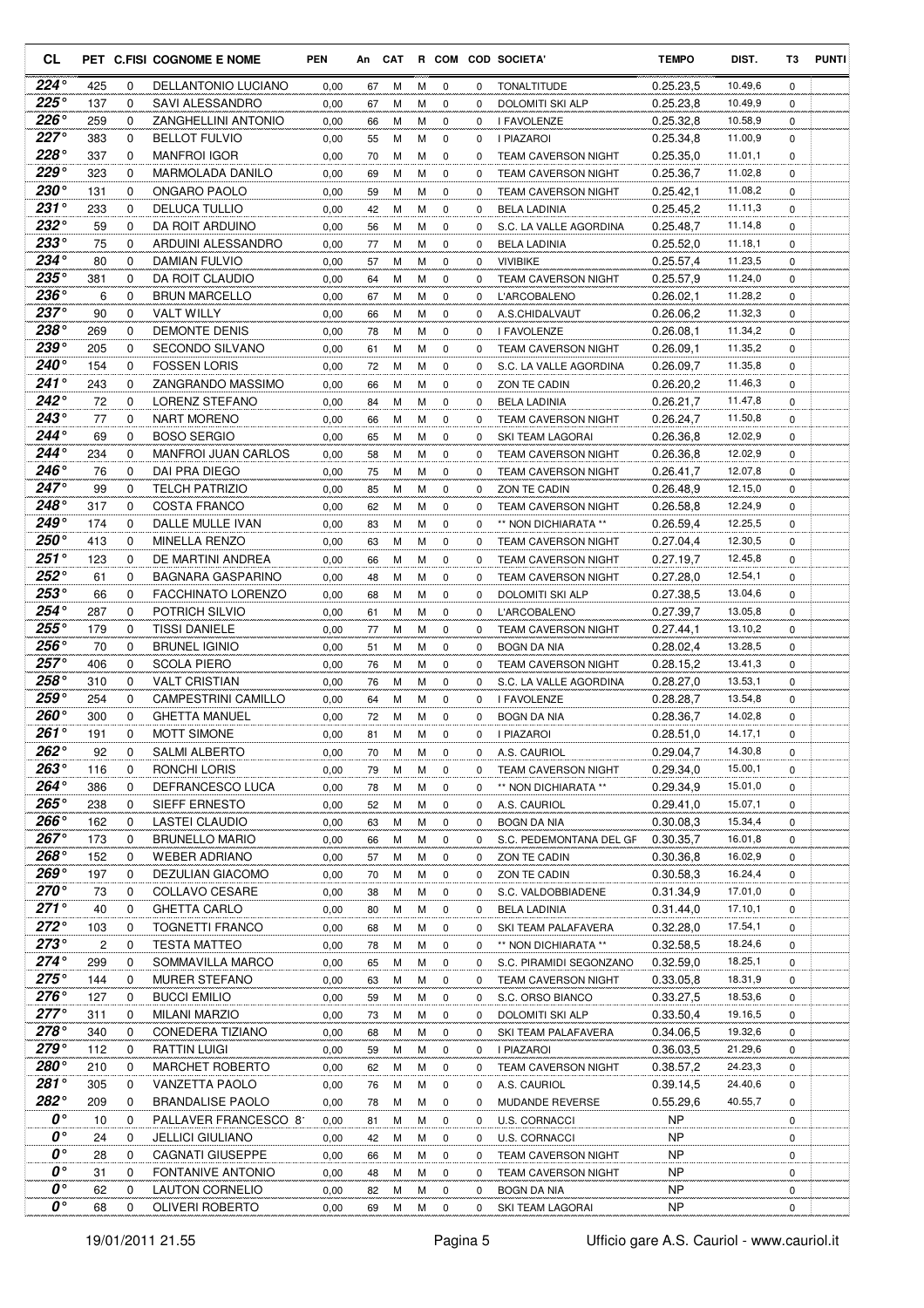| CL                     |     |             | PET C.FISI COGNOME E NOME  | <b>PEN</b> |    |   |   |             |          | An CAT R COM COD SOCIETA'  | <b>TEMPO</b> | DIST. | T3          | <b>PUNTI</b> |
|------------------------|-----|-------------|----------------------------|------------|----|---|---|-------------|----------|----------------------------|--------------|-------|-------------|--------------|
| 0°                     | 81  | 0           | <b>KALTAK SANEL</b>        | 0,00       | 79 | М | м | 0           | 0        | <b>TEAM CAVERSON NIGHT</b> | <b>NP</b>    |       | $\mathbf 0$ |              |
| $0^{\circ}$            | 82  | 0           | DALPIAZ CARLO              | 0,00       | 67 | М | м | 0           | $\Omega$ | S.C. PANAROTTA             | <b>NP</b>    |       | 0           |              |
| $\boldsymbol{0}$ °     | 83  | 0           | <b>DESILVESTRO OLIVO</b>   | 0,00       | 61 | M | м | $\mathbf 0$ | 0        | A.S. CAURIOL               | <b>NP</b>    |       | 0           |              |
| O۰                     | 88  | 0           | LOVAT CORONA ANDREA        | 0,00       | 70 | M | M | $\mathbf 0$ | 0        | <b>TEAM CAVERSON NIGHT</b> | <b>NP</b>    |       | 0           |              |
| O۰                     | 105 | $\Omega$    | DE PELLEGRINI LIVIO        | 0,00       | 55 | M | м | $\mathbf 0$ | 0        | <b>TEAM CAVERSON NIGHT</b> | <b>NP</b>    |       | 0           |              |
| O۰                     | 122 | 0           | DA RIZ STEFANO             | 0,00       | 70 | M | М | $\mathbf 0$ | 0        | ** NON DICHIARATA **       | <b>NP</b>    |       | 0           |              |
| O۰                     | 124 | 0           | <b>SCHENA LUCIANO</b>      | 0,00       | 55 | M | М | $\mathbf 0$ | 0        | <b>TEAM CAVERSON NIGHT</b> | <b>NP</b>    |       | 0           |              |
| $\boldsymbol{o} \circ$ | 130 | 0           | DAL BEN ANDREA             | 0,00       | 69 | M | М | $\mathbf 0$ | 0        | U.S. CORNACCI              | <b>NP</b>    |       | 0           |              |
| 0°                     | 132 | 0           | ORLER PAOLO                | 0,00       | 69 | М | м | 0           | 0        | I PIAZAROI                 | <b>NP</b>    |       | 0           |              |
| O۰                     | 133 | 0           | <b>EDOTTI MIRKO</b>        | 0,00       | 72 | M | м | $\mathbf 0$ | $\Omega$ | <b>MUDANDE REVERSE</b>     | <b>NP</b>    |       | 0           |              |
| O۰                     | 157 | $\Omega$    | DAPRA' NELLO               | 0,00       | 58 | М | М | 0           | $\Omega$ | A.S. CAURIOL               | <b>NP</b>    |       | 0           |              |
| 0°                     | 165 | 0           | RIZZARDI PAOLO             | 0,00       | 62 | M | М | $\mathbf 0$ | 0        | <b>TEAM CAVERSON NIGHT</b> | <b>NP</b>    |       | 0           |              |
| O۰                     | 168 | $\Omega$    | DEFRANCESCO ROBERTO        | 0,00       | 66 | M | м | $\mathbf 0$ | 0        | <b>TONALTITUDE</b>         | <b>NP</b>    |       | 0           |              |
| O۰                     | 171 | 0           | <b>VIGNA MARIO</b>         | 0,00       | 70 | M | м | $\mathbf 0$ | 0        | DOLOMITI SKI ALP           | <b>NP</b>    |       | 0           |              |
| O۰                     | 181 | 0           | <b>BEZZI MARCO</b>         | 0,00       | 78 | M | М | $\mathbf 0$ | $\Omega$ | G.S. CASTELLO DI FIEMME    | <b>NP</b>    |       | 0           |              |
| O۰                     | 182 | $\mathbf 0$ | LORENZI SERGIO             | 0,00       | 65 | M | M | $\mathbf 0$ | 0        | <b>L'ARCOBALENO</b>        | <b>NP</b>    |       | 0           |              |
| $\boldsymbol{0}$ °     | 195 | 0           | <b>FONTANA MARCO</b>       | 0,00       | 78 | M | м | 0           | 0        | S.C. VALDOBBIADENE         | <b>NP</b>    |       | 0           |              |
| O۰                     | 196 | 0           | DE BASTIANI MATTEO         | 0,00       | 76 | М | М | $\mathbf 0$ | 0        | <b>MUDANDE REVERSE</b>     | <b>NP</b>    |       | 0           |              |
| O۰                     | 230 | 0           | <b>GABRIELLI ANDREA 71</b> | 0,00       | 71 | M | м | 0           | 0        | SKI CLUB SAN MARTINO C.    | <b>NP</b>    |       | 0           |              |
| $\boldsymbol{o} \circ$ | 252 | 0           | DE CARLI ENRICO            | 0,00       | 82 | M | М | $\mathbf 0$ | 0        | ROBISPORT BELLUNO          | <b>NP</b>    |       | 0           |              |
| O۰                     | 256 | 0           | PERENZONI GABRIEL          | 0,00       | 84 | M | M | $\mathbf 0$ | 0        | L'ARCOBALENO               | ΝP           |       | 0           |              |
| O۰                     | 258 | $\Omega$    | <b>BETTEGA ERNESTO</b>     | 0,00       | 62 | M | М | 0           | 0        | I PIAZAROI                 | <b>NP</b>    |       | 0           |              |
| O۰                     | 263 | 0           | <b>CRISTELLON STEFANO</b>  | 0,00       | 78 | M | M | 0           | 0        | G.S. CASTELLO DI FIEMME    | <b>NP</b>    |       | 0           |              |
| $\boldsymbol{0}$ °     | 282 | 0           | <b>SCALET ALESSANDRO</b>   | 0,00       | 77 | M | М | $\mathbf 0$ | 0        | <b>I PIAZAROI</b>          | <b>NP</b>    |       | 0           |              |
| O۰                     | 286 | 0           | <b>GRIOT ROBERTO</b>       | 0,00       | 77 | M | м | 0           | 0        | U.S. DOLOMITICA            | <b>NP</b>    |       | 0           |              |
| O۰                     | 289 | 0           | <b>TURRA MICHELE</b>       | 0,00       | 69 | M | М | $\mathbf 0$ | 0        | <b>I PIAZAROI</b>          | <b>NP</b>    |       | 0           |              |
| O۰                     | 303 | 0           | DELLAMARIA FRANCO          | 0,00       | 73 | M | м | $\mathbf 0$ | $\Omega$ | SKI TEAM LAGORAI           | <b>NP</b>    |       | 0           |              |
| $\boldsymbol{o} \circ$ | 316 | 0           | <b>FACCHINELLI MARCO</b>   | 0,00       | 80 | M | М | $\mathbf 0$ | 0        | <b>BOGN DA NIA</b>         | <b>NP</b>    |       | 0           |              |
| O۰                     | 353 | 0           | <b>MORETTA IRWIN</b>       | 0,00       | 75 | M | M | $\mathbf 0$ | 0        | DOLOMITI SKI ALP           | <b>NP</b>    |       | 0           |              |
| 0°                     | 377 | 0           | DI NARDO LORENZO           | 0,00       | 71 | M | М | 0           | 0        | G.S. BORACCIONES           | <b>NP</b>    |       | 0           |              |
| $0^{\circ}$            | 398 | 0           | <b>ILLI ALESSIO</b>        | 0,00       | 75 | M | М | $\mathbf 0$ | 0        | S.C. VALDOBBIADENE         | <b>NP</b>    |       | 0           |              |
| $\boldsymbol{0}$ °     | 404 | 0           | <b>VENDRUSCOLO MAURO</b>   | 0,00       | 63 | M | м | $\mathbf 0$ | 0        | <b>TEAM CAVERSON NIGHT</b> | <b>NP</b>    |       | 0           |              |
| O۰                     | 407 | 0           | <b>SALVADORI MICHELE</b>   | 0,00       | 75 | M | м | $\mathbf 0$ | 0        | I PIAZAROI                 | <b>NP</b>    |       | 0           |              |
| 0°                     | 418 | 0           | <b>MAGRIN FRANCO</b>       | 0,00       | 60 | М | м | 0           | 0        | <b>TEAM CAVERSON NIGHT</b> | <b>NP</b>    |       | 0           |              |
| 0°                     | 420 | 0           | PINTARELLI GIL             | 0,00       | 80 | M | м | 0           | 0        | <b>KSV TRIATHLON</b>       | <b>NP</b>    |       | 0           |              |
| $0^{\circ}$            | 57  | 0           | <b>JELLICI MIRCO</b>       | 0,00       | 70 | М | м | 0           | $\Omega$ | <b>BELA LADINIA</b>        | <b>NP</b>    |       | 0           |              |
| 0°                     | 379 | 0           | <b>IORIATTI GIULIANO</b>   | 0,00       | 64 | M | м | $\mathbf 0$ | 0        | <b>L'ARCOBALENO</b>        | <b>NP</b>    |       | 0           |              |
| $\boldsymbol{0}$ °     | 155 | $\Omega$    | <b>MORANDINI GIANNI</b>    | 0,00       | 82 | M | м | $\Omega$    | 0        | TONALTITUDE                | <b>NP</b>    |       | $\Omega$    |              |
| 0°                     | 193 | 0           | <b>BRIGADOI GIANNI</b>     | 0,00       | 60 | M | М | 0           | 0        | U.S. DOLOMITICA            | NP           |       | 0           |              |
| $0^{\circ}$            | 84  | 0           | ZANETEL GIANANTONIO        | 0,00       | 69 | М | М | 0           | 0        | I PIAZAROI                 | NP           |       | 0           |              |
| $\boldsymbol{0}$ °     | 192 | 0           | GIACOMUZZI LORENZO         | 0,00       | 69 | М | М | $\mathbf 0$ | 0        | A.S. CAURIOL               | NP           |       | 0           |              |
| $\boldsymbol{0}$ °     | 147 | 0           | DE PELLEGRINI IGOR         | 0,00       | 65 | М | М | 0           | 0        | S.C. PIRAMIDI SEGONZANO    | NP           |       | 0           |              |
| 0°                     | 184 | 0           | <b>BETTEGA ERIK</b>        | 0,00       | 85 | М | М | 0           | 0        | I PIAZAROI                 | NP           |       | 0           |              |
| 0°                     | 199 | 0           | DE ROCCO PAOLO             | 0,00       | 80 | М | М | 0           | 0        | TEAM CAVERSON NIGHT        | NP           |       | 0           |              |
| 0°                     | 207 | 0           | SERAFINI LUCA              | 0,00       | 79 | М | M | 0           | 0        | ANKA MACHA SKI TEAM        | NP           |       | 0           |              |
| 0°                     | 257 | 0           | <b>BRANCALEONE CLAUDIO</b> | 0,00       | 66 | M | M | 0           | 0        | <b>TEAM CAVERSON NIGHT</b> | NP           |       | 0           |              |
| 0°                     | 291 | 0           | GIANGIORDANO DAVIDE        | 0,00       | 79 | M | м | 0           | 0        | SCARSI MA BEI              | NP.          |       | 0           |              |
| 0°                     | 389 | 0           | DE PELLEGRINI GIOVANNI     | 0,00       | 80 | М | М | 0           | 0        | S.C. PIRAMIDI SEGONZANO    | NP           |       | 0           |              |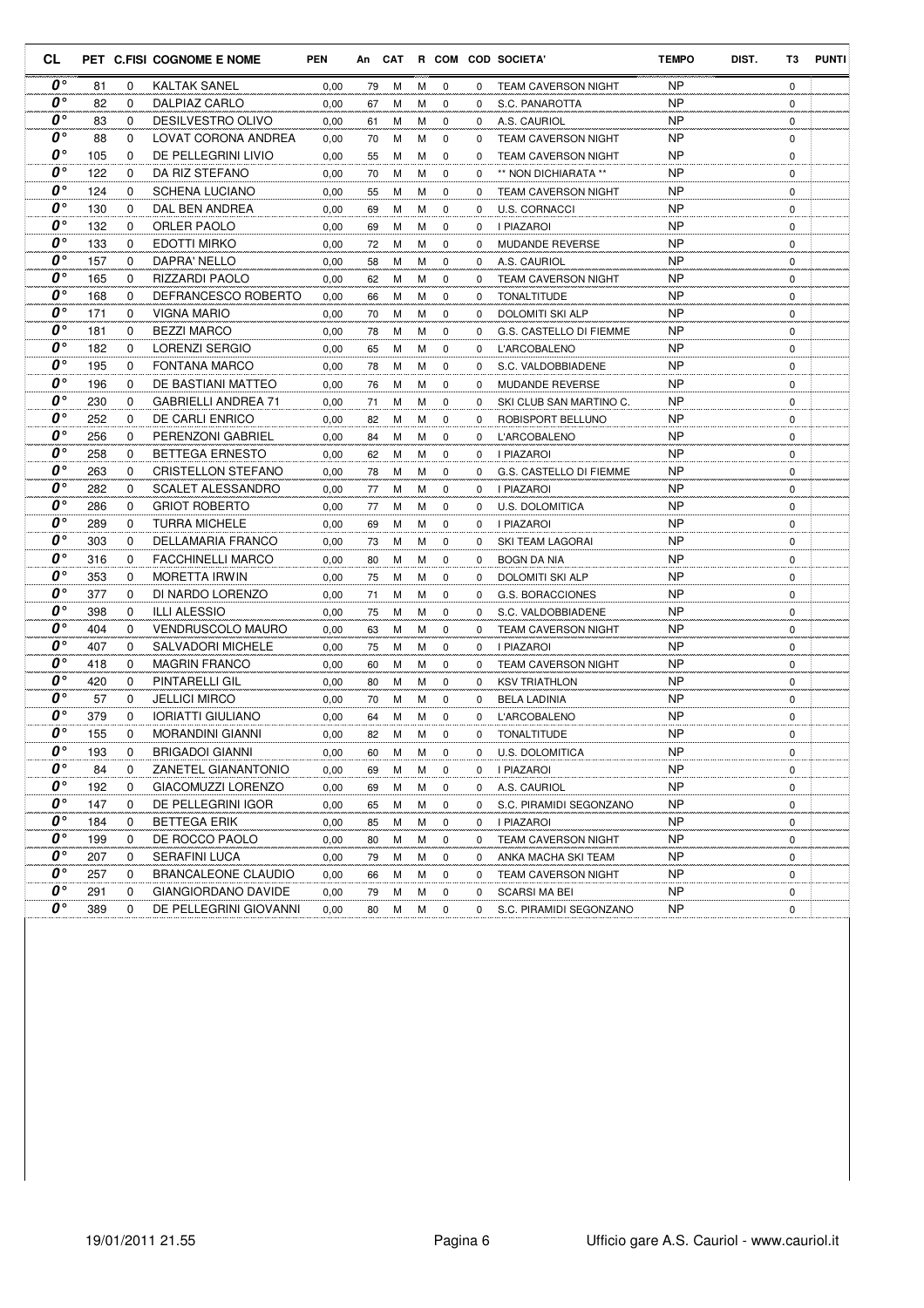#### 1^ prova Trofeo Quattro Valli SKI - ALP in notturna individuale XVI Trofeo VALLE DEL BIOIS Molino - Caverson 19 gennaio 2011

# CLASSIFICA per SOCIETA'

| POS.         | <b>SOCIETA'</b>                | <u>n°cl.</u>               | <b>TOT.PUNTI</b> |
|--------------|--------------------------------|----------------------------|------------------|
| $1^{\circ}$  | I PIAZAROI                     | 36                         | 7.396            |
| $2^{\circ}$  | <b>TEAM CAVERSON NIGHT</b>     | 57                         | 7.076            |
| $3^{\circ}$  | <b>TONALTITUDE</b>             | 25                         | 5.551            |
| $4^{\circ}$  | A.S. CAURIOL                   | 22                         | 5.092            |
| $5^{\circ}$  | <b>BOGN DA NIA</b>             | 26                         | 4.651            |
| $6^{\circ}$  | <b>BELA LADINIA</b>            | 23                         | 4.467            |
| $7^\circ$    | S.C. LA VALLE AGORDINA         | 19                         | 3.646            |
| $8^{\circ}$  | ZON TE CADIN                   | 20                         | 3.401            |
| $g \circ$    | DOLOMITI SKI ALP               | 18                         | 3.250            |
| $10^{\circ}$ | U.S. CORNACCI                  | 8                          | 2.068            |
| 11°          | SKI CLUB SAN MARTINO C.        | 8                          | 1.925            |
| $12^{\circ}$ | L'ARCOBALENO                   | 9                          | 1.725            |
| 13°          | S.C. VALDOBBIADENE             | 9                          | 1.573            |
| $14^{\circ}$ | I FAVOLENZE                    | 9                          | 1.568            |
| 15°          | <b>BRENTA TEAM</b>             | $\mathfrak{p}$             | 679              |
| $16^{\circ}$ | U.S. STELLA ALPINA             | 3                          | 657              |
| $17^\circ$   | G.S. COSTALTA                  | 3                          | 648              |
| 18°          | ASD V. FASSA SPORT EVENTS      | 3                          | 580              |
| 19°          | <b>G.S. CASTELLO DI FIEMME</b> | $\overline{c}$             | 564              |
| $20^{\circ}$ | SCI CLUB PONTE NELLE ALPI      | $\boldsymbol{2}$           | 477              |
| $21^{\circ}$ | <b>KIWI SPORT</b>              | $\overline{c}$             | 468              |
| $22^{\circ}$ | SKI ALP TAIBON                 | $\mathfrak{p}$             | 464              |
| $23^{\circ}$ | SC SKI COLLEGE VENETO          | $\boldsymbol{2}$           | 366              |
| $24^{\circ}$ | SCI CLUB AZZURRI DEL CERVINO   | $\boldsymbol{\mathcal{I}}$ | 330              |
| $25^{\circ}$ | CARBONSTREET                   | $\mathbf{1}$               | 293              |
| $26^{\circ}$ | SCI CLUB VIGOLO VATTARO        | $\mathbf{1}$               | 290              |
| $27^{\circ}$ | <b>G.S. SAN PELLEGRINO</b>     | $\mathbf{1}$               | 288              |
| $28^{\circ}$ | <b>VVFF BELLUNO</b>            | 1                          | 245              |
| $29^{\circ}$ | ROBISPORT BELLUNO              | 1                          | 241              |
| $30^{\circ}$ | <b>VENEZIA RUNNER</b>          | $\mathfrak{p}$             | 230              |
| $31^\circ$   | S.C. ALLEGHE                   | 1                          | 225              |
| $32^{\circ}$ | <b>U.S. DOLOMITICA</b>         | $\mathbf{1}$               | 202              |
| $33^{\circ}$ | S.C. PIRAMIDI SEGONZANO        | $\overline{c}$             | 200              |
| $34^{\circ}$ | <b>GST VILLAZZANO</b>          | 1                          | 190              |
| $35^{\circ}$ | <b>SKI TEAM LAGORAI</b>        | $\overline{c}$             | 183              |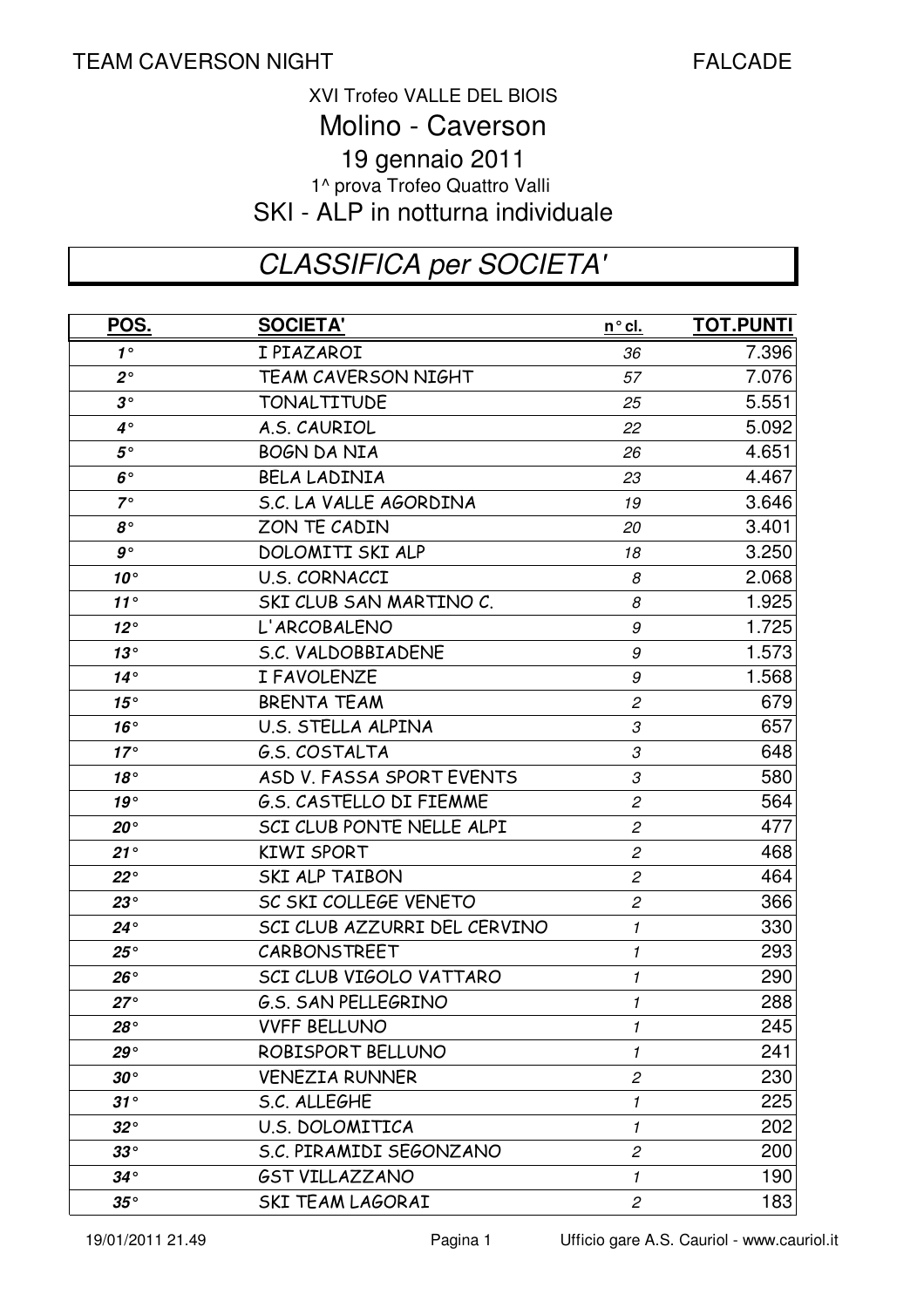| POS.         | <b>SOCIETA'</b>             | <u>n°cl.</u>   | <b>TOT.PUNTI</b> |
|--------------|-----------------------------|----------------|------------------|
| $36^{\circ}$ | U.S. LAVAZE'                |                | 174              |
| $37^\circ$   | <b>SCI CLUB TAMBRE</b>      |                | 166              |
| $38^{\circ}$ | <b>SKI TEAM PALAFAVERA</b>  | $\overline{4}$ | 165              |
| $39^{\circ}$ | SCARSI MA BEI               |                | 158              |
| 40°          | <b>VV.F.MOENA</b>           |                | 150              |
| $41^{\circ}$ | ULTIMISSIMA SKI CLUB        |                | 107              |
| $42^{\circ}$ | <b>SCUFONS</b>              |                | 88               |
| $43^{\circ}$ | <b>VIVIBIKE</b>             |                | 76               |
| $44^{\circ}$ | A.S.CHIDALVAUT              |                | 73               |
| $45^{\circ}$ | S.C. PEDEMONTANA DEL GRAPPA |                | 30               |
| 46°          | SCI CLUB CANALE D'AGORDO    |                | 28               |
| $47^{\circ}$ | S.C. ORSO BIANCO            |                | 14               |
| $48^{\circ}$ | <b>FASSACLIMBING</b>        |                | 10               |
| 49°          | <b>MUDANDE REVERSE</b>      | 2              | 4                |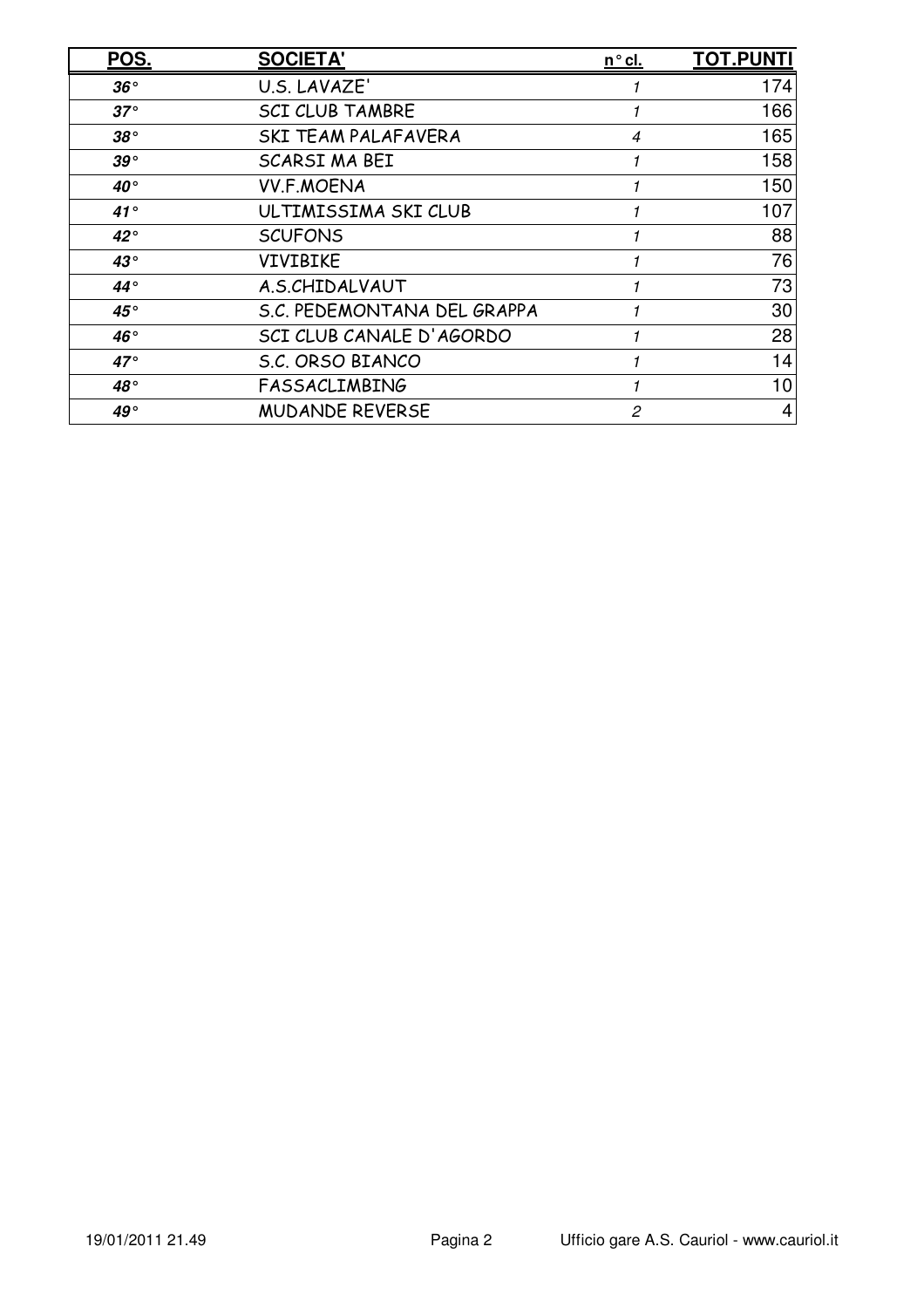#### XVI Trofeo VALLE DEL BIOIS 19 gennaio 2011 1^ prova Trofeo Quattro Valli SKI - ALP in notturna individuale Molino - Caverson

| Codex<br><b>SOC.ORGANIZZATRICE</b>                                                              | <b>Team Caverson Night</b>        | GARA<br><b>CODICE SOCIETA'</b>                                                     |                                                        |   |             |
|-------------------------------------------------------------------------------------------------|-----------------------------------|------------------------------------------------------------------------------------|--------------------------------------------------------|---|-------------|
| LOCALITA'                                                                                       | Molino Caverson                   | DATA                                                                               | 19 gennaio 2011                                        |   |             |
| <b>GIURIA</b>                                                                                   |                                   | <b>CARATTERISTICHE TECNICHE</b>                                                    |                                                        |   |             |
| DIRETTORE DI GARA<br>DIRETTORE DI PERCORSO<br><b>DELEGATO TECN FISI</b><br>ASSIST. DELEGATO TEC |                                   | <b>NOME PISTA</b><br>LUNGHEZZA<br><b>DISLIVELLO TOT</b><br>GIRI<br>N. OMOLOGAZIONE | 0                                                      | 0 | 0 KM<br>0 M |
| <b>METODO DI PART</b>                                                                           | a coppie a cronometro             | ORA DI PARTENZA<br><i><b>TECNICA GARA</b></i>                                      | <i><b>19:30:00</b></i><br><i><b>INDIVIDUALE TC</b></i> |   |             |
| <b>TEMPO</b><br><b>NFVF</b>                                                                     | <i>SOLEGGIATO VENTOSO</i><br>DURA | <b>PENALIZZAZIONE</b>                                                              |                                                        |   |             |
|                                                                                                 |                                   | <b>SIGLA CATEGORIA</b>                                                             |                                                        |   |             |

## CLASSIFICA UFFICIALE - UNICA

| <b>CL</b>      |     |          | PET C.FISI COGNOME E NOME  | <b>PEN</b> | An | <b>CAT</b> |   |             |          | R COM COD SOCIETA'         | <b>TEMPO</b> | DIST.   | T3       | <b>PUNTI</b> |
|----------------|-----|----------|----------------------------|------------|----|------------|---|-------------|----------|----------------------------|--------------|---------|----------|--------------|
| $1^{\circ}$    | 409 | $\Omega$ | <b>TRETTEL THOMAS</b>      | 0.00       | 85 | м          | U | $\mathbf 0$ | $\Omega$ | A.S. CAURIOL               | 0.14.33.9    |         | $\Omega$ | 361          |
| $2^{\circ}$    | 355 | $\Omega$ | FOLLADOR ALESSANDRO        | 0,00       | 83 | M          | U | $\mathbf 0$ | $\Omega$ | <b>TEAM CAVERSON NIGHT</b> | 0.14.49.4    | 00.15,5 | $\Omega$ | 360          |
| $3^{\circ}$    | 290 | $\Omega$ | ZULIAN IVO                 | 0.00       | 80 | M          | U | $\mathbf 0$ | $\Omega$ | <b>BOGN DA NIA</b>         | 0.14.55.2    | 00.21,3 | $\Omega$ | 359          |
| $4^\circ$      | 350 | $\Omega$ | <b>DEZULIAN RICCARDO</b>   | 0.00       | 72 | M          | U | $\Omega$    | $\Omega$ | <b>BOGN DA NIA</b>         | 0.15.13,0    | 00.39.1 | $\Omega$ | 358          |
| $5^{\circ}$    | 416 | $\Omega$ | <b>PAT FEDERICO</b>        | 0,00       | 66 | M          | U | $\mathbf 0$ | $\Omega$ | S.C. VALDOBBIADENE         | 0.15.35,2    | 01.01.3 | $\Omega$ | 357          |
| $6^\circ$      | 343 | $\Omega$ | <b>TAUFER ALESSANDRO</b>   | 0.00       | 81 | M          | U | 0           | $\Omega$ | SKI CLUB SAN MARTINO C.    | 0.15.40.0    | 01.06.1 | $\Omega$ | 356          |
| $7^\circ$      | 45  | $\Omega$ | PINAMONTI GUIDO            | 0.00       | 67 | м          | U | $\mathbf 0$ | $\Omega$ | <b>BOGN DA NIA</b>         | 0.15.41.7    | 01.07,8 | $\Omega$ | 355          |
| $8^{\circ}$    | 15  | $\Omega$ | <b>MARTINI THOMAS</b>      | 0.00       | 81 | м          | U | $\Omega$    | $\Omega$ | <b>BRENTA TEAM</b>         | 0.15.44.0    | 01.10.1 | $\Omega$ | 354          |
| g <sub>o</sub> | 190 | $\Omega$ | <b>SCALET TITTA</b>        | 0,00       | 86 | м          | U | $\mathbf 0$ | $\Omega$ | SKI CLUB SAN MARTINO C.    | 0.15.54,5    | 01.20,6 | $\Omega$ | 353          |
| $10^{\circ}$   | 224 | $\Omega$ | <b>SOMMACAL IVAN</b>       | 0.00       | 73 | M          | U | 0           | $\Omega$ | <b>TEAM CAVERSON NIGHT</b> | 0.15.54,6    | 01.20,7 | $\Omega$ | 352          |
| $11^{\circ}$   | 53  | $\Omega$ | CORAZZA GERMANO            | 0.00       | 72 | M          | U | 0           | $\Omega$ | <b>DOLOMITI SKI ALP</b>    | 0.16.12,8    | 01.38,9 | $\Omega$ | 351          |
| $12^{\circ}$   | 309 | $\Omega$ | <b>DEPAUL GABRIELE</b>     | 0.00       | 88 | M J        | U | $\Omega$    | $\Omega$ | <b>BOGN DA NIA</b>         | 0.16.25.2    | 01.51,3 | $\Omega$ | 350          |
| $13^\circ$     | 64  | $\Omega$ | <b>BARTOLI FABRIZIO</b>    | 0,00       | 86 | M          | U | $\Omega$    | $\Omega$ | <b>BOGN DA NIA</b>         | 0.16.27,3    | 01.53,4 | $\Omega$ | 349          |
| $14^{\circ}$   | 33  | $\Omega$ | <b>GUADAGNINI ALDO</b>     | 0.00       | 70 | M          | U | $\Omega$    | $\Omega$ | <b>BELA LADINIA</b>        | 0.16.36,4    | 02.02,5 | $\Omega$ | 348          |
| $15^{\circ}$   | 285 | $\Omega$ | <b>MARTA FRANCO</b>        | 0.00       | 73 | м          | U | 0           | $\Omega$ | A.S. CAURIOL               | 0.16.40,5    | 02.06,6 | $\Omega$ | 347          |
| $16^{\circ}$   | 89  | $\Omega$ | LUDWIG STEFAN              | 0.00       | 71 | M          | U | $\mathbf 0$ | $\Omega$ | ZON TE CADIN               | 0.16.40.9    | 02.07,0 | $\Omega$ | 346          |
| 17°            | 43  | $\Omega$ | <b>SCOLA DANILO</b>        | 0.00       | 68 | M          | U | $\Omega$    | $\Omega$ | S.C. LA VALLE AGORDINA     | 0.16.46.9    | 02.13,0 | $\Omega$ | 345          |
| 18°            | 292 | $\Omega$ | <b>VUERICH ALESSANDRO</b>  | 0,00       | 69 | м          | U | $\Omega$    | $\Omega$ | <b>TONALTITUDE</b>         | 0.16.50.7    | 02.16,8 | $\Omega$ | 344          |
| $19^{\circ}$   | 100 | $\Omega$ | FELICETTI MARCO 84         | 0,00       | 84 | M          | U | $\Omega$    | $\Omega$ | ZON TE CADIN               | 0.16.57,7    | 02.23,8 | $\Omega$ | 343          |
| $20^{\circ}$   | 357 | $\Omega$ | <b>VANZETTA LIVIO</b>      | 0.00       | 59 | м          | U | 0           | $\Omega$ | A.S. CAURIOL               | 0.17.01.6    | 02.27,7 | $\Omega$ | 342          |
| 21°            | 246 | $\Omega$ | <b>GAUDENZI NICOLA</b>     | 0.00       | 89 | M J        | U | $\Omega$    | $\Omega$ | <b>I PIAZAROI</b>          | 0.17.05.6    | 02.31,7 | $\Omega$ | 341          |
| $22^{\circ}$   | 7   | $\Omega$ | <b>BOSIN ELIGIO</b>        | 0.00       | 73 | M          | U | $\Omega$    | 0        | <b>TONALTITUDE</b>         | 0.17.08,0    | 02.34,1 | $\Omega$ | 340          |
| $23^{\circ}$   | 50  | $\Omega$ | <b>BERTELLE ALBERTO</b>    | 0,00       | 73 | M          | U | $\Omega$    | $\Omega$ | <b>I PIAZAROI</b>          | 0.17.11,0    | 02.37,1 | $\Omega$ | 339          |
| $24^{\circ}$   | 46  | $\Omega$ | <b>OSSI GIOVANNI</b>       | 0,00       | 77 | M          | U | 0           | $\Omega$ | <b>U.S. CORNACCI</b>       | 0.17.11,4    | 02.37,5 | $\Omega$ | 338          |
| $25^{\circ}$   | 222 | $\Omega$ | <b>VANZETTA MATTEO</b>     | 0,00       | 83 | м          | U | $\mathbf 0$ | 0        | A.S. CAURIOL               | 0.17.11,7    | 02.37,8 | $\Omega$ | 337          |
| $26^{\circ}$   | 318 | $\Omega$ | DELLAGIACOMA ANDREA        | 0.00       | 81 | м          | U | $\mathbf 0$ | $\Omega$ | <b>TONALTITUDE</b>         | 0.17.21.0    | 02.47,1 | $\Omega$ | 336          |
| $27^\circ$     | 375 | $\Omega$ | <b>DEGIAMPIETRO WERNER</b> | 0.00       | 79 | м          | U | $\mathbf 0$ | $\Omega$ | A.S. CAURIOL               | 0.17.22.2    | 02.48,3 | $\Omega$ | 335          |
| $28^{\circ}$   | 352 | $\Omega$ | <b>BETTEGA SIMONE</b>      | 0.00       | 93 | M J        | U | $\Omega$    | $\Omega$ | <b>I PIAZAROI</b>          | 0.17.24.9    | 02.51,0 | $\Omega$ | 334          |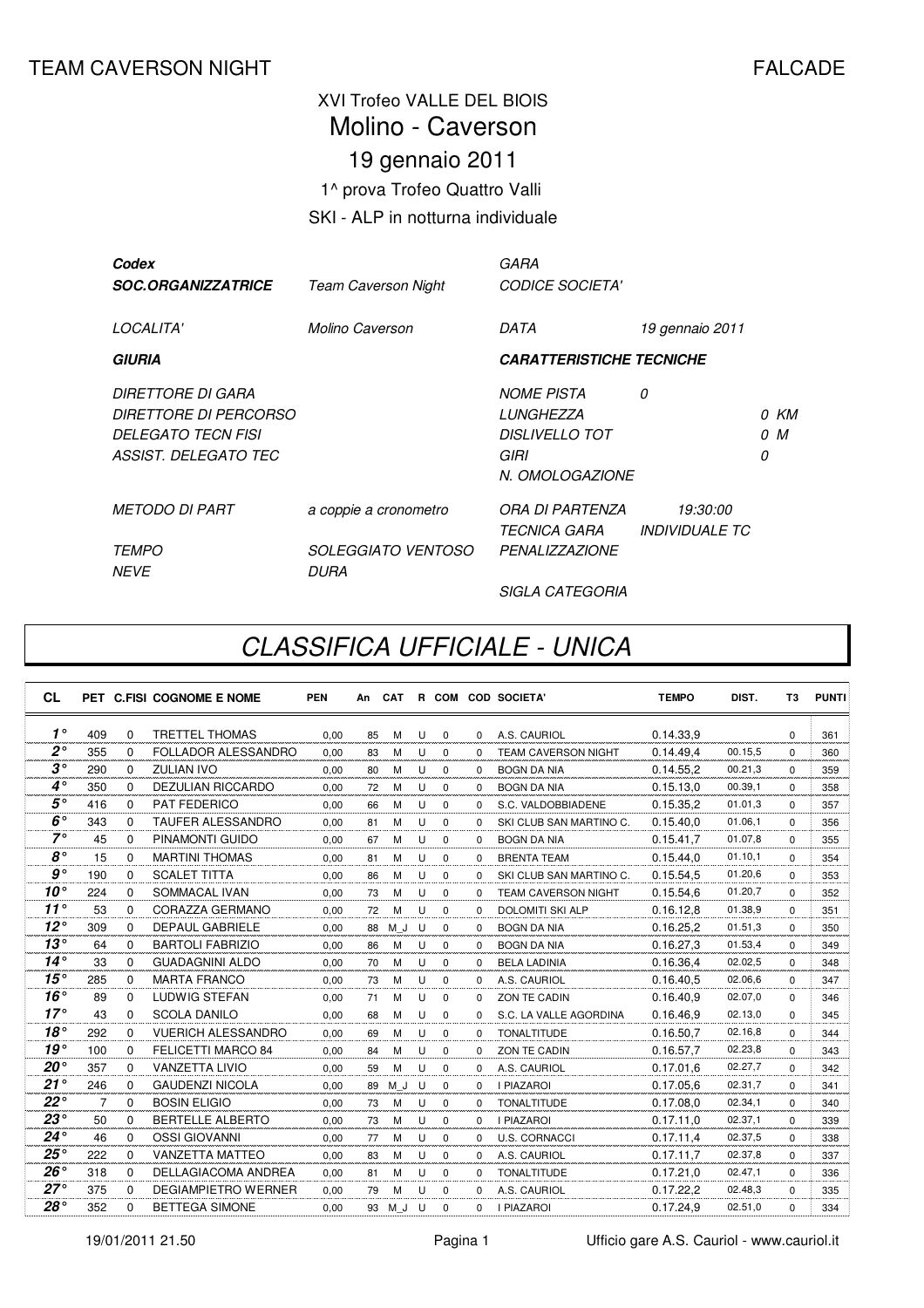| CL                           |            |                  | PET C.FISI COGNOME E NOME         | <b>PEN</b>   | An       | CAT      |        |                  |          | R COM COD SOCIETA'                    | <b>TEMPO</b>           | DIST.              | ТЗ               | <b>PUNTI</b> |
|------------------------------|------------|------------------|-----------------------------------|--------------|----------|----------|--------|------------------|----------|---------------------------------------|------------------------|--------------------|------------------|--------------|
| $29^{\circ}$                 | 14         | 0                | ROCCON PAOLO                      | 0,00         | 65       | М        | U      | 0                | 0        | <b>TEAM CAVERSON NIGHT</b>            | 0.17.26,6              | 02.52,7            | $\mathbf 0$      | 333          |
| $30^{\circ}$                 | 216        | $\Omega$         | <b>TOLLARDO MICHELE</b>           | 0,00         | 74       | М        | U      | $\mathbf 0$      | 0        | I PIAZAROI                            | 0.17.34,3              | 03.00,4            | 0                | 332          |
| $31^{\circ}$                 | 87         | 0                | <b>CAGNATI FRANCO</b>             | 0,00         | 81       | М        | U      | $\mathbf 0$      | 0        | <b>TEAM CAVERSON NIGHT</b>            | 0.17.34,6              | 03.00,7            | 0                | 331          |
| $32^{\circ}$                 | 411        | 0                | PERON ANDREA                      | 0,00         | 71       | М        | U      | $\mathbf 0$      | 0        | SCI CLUB AZZURRI DEL CEF              | 0.17.35,8              | 03.01,9            | 0                | 330          |
| $33^\circ$                   | 274        | 0                | LAZZARO ARON                      | 0,00         | 81       | M        | U      | $\mathbf 0$      | 0        | <b>I PIAZAROI</b>                     | 0.17.37,8              | 03.03,9            | 0                | 329          |
| $34^{\circ}$                 | 328        | $\mathbf 0$      | <b>FELICETTI ALBERTO</b>          | 0,00         | 66       | М        | U      | 0                | 0        | <b>TONALTITUDE</b>                    | 0.17.40,7              | 03.06,8            | 0                | 328          |
| $35^{\circ}$                 | 27         | $\mathbf 0$      | DEFRANCESCO MAURIZIO              | 0,00         | 66       | M        | U      | 0                | 0        | <b>BELA LADINIA</b>                   | 0.17.41,8              | 03.07,9            | $\mathbf 0$      | 327          |
| $36^{\circ}$                 | 185        | 0                | CHIOCCHETTI ERWIN                 | 0,00         | 74       | M        | U      | 0                | 0        | <b>BELA LADINIA</b>                   | 0.17.49,6              | 03.15,7            | 0                | 326          |
| $37^\circ$                   | 86         | $\mathbf 0$      | BERNHARDT VALENTINO               | 0,00         | 93       | ΜJ       | U      | $\mathbf 0$      | 0        | <b>BRENTA TEAM</b>                    | 0.17.52.3              | 03.18,4            | $\mathbf 0$      | 325          |
| $38^{\circ}$<br>$39^{\circ}$ | 110<br>117 | 0<br>$\Omega$    | PALLA LUCA<br>DE MIN MATTEO       | 0,00         | 86       | M        | U      | 0                | 0        | <b>BELA LADINIA</b>                   | 0.17.54,7              | 03.20,8<br>03.22,2 | 0                | 324          |
| $40^{\circ}$                 | 239        | 0                | ZANON CARLO                       | 0,00<br>0,00 | 93<br>61 | ΜJ<br>М  | U<br>U | 0<br>$\mathbf 0$ | 0<br>0   | DOLOMITI SKI ALP<br>A.S. CAURIOL      | 0.17.56.1<br>0.17.58,7 | 03.24,8            | 0<br>0           | 323<br>322   |
| $41^{\circ}$                 | 356        | 0                | SOPPELSA FERRUCCIO                | 0,00         | 64       | M        | U      | $\mathbf 0$      | 0        | S.C. LA VALLE AGORDINA                | 0.18.02,1              | 03.28,2            | 0                | 321          |
| $42^{\circ}$                 | 276        | 0                | <b>VARESCO CHRISTIAN</b>          | 0,00         | 90       | M J      | U      | 0                | 0        | U.S. CORNACCI                         | 0.18.02,6              | 03.28,7            | 0                | 320          |
| $43^\circ$                   | 345        | $\mathbf 0$      | <b>BRESSAN ERMANNO</b>            | 0,00         | 75       | М        | U      | $\mathbf 0$      | 0        | S.C. LA VALLE AGORDINA                | 0.18.02,9              | 03.29,0            | 0                | 319          |
| $44^{\circ}$                 | 149        | 0                | RIOLFATTI RICCARDO                | 0,00         | 69       | M        | U      | 0                | 0        | L'ARCOBALENO                          | 0.18.03,3              | 03.29,4            | 0                | 318          |
| $44^\circ$                   | 170        | $\mathbf 0$      | <b>DEFLORIAN CLAUDIO</b>          | 0,00         | 64       | M        | U      | $\mathbf 0$      | 0        | <b>TONALTITUDE</b>                    | 0.18.03.3              | 03.29,4            | $\mathbf 0$      | 318          |
| 46°                          | 125        | 0                | DELLAGIACOMA NICOLO'              | 0,00         | 64       | M        | U      | 0                | 0        | <b>TONALTITUDE</b>                    | 0.18.05.8              | 03.31,9            | 0                | 316          |
| $47^{\circ}$                 | 241        | 0                | LIRA GIANCARLO                    | 0,00         | 65       | M        | U      | 0                | 0        | I FAVOLENZE                           | 0.18.06,6              | 03.32,7            | 0                | 315          |
| 48°                          | 114        | 0                | RATTIN ANDREA                     | 0,00         | 89       | M J      | U      | 0                | 0        | <b>I PIAZAROI</b>                     | 0.18.08.3              | 03.34,4            | 0                | 314          |
| 49°                          | 314        | 0                | DELVAI MAURO                      | 0,00         | 77       | М        | U      | 0                | 0        | A.S. CAURIOL                          | 0.18.09.0              | 03.35,1            | 0                | 313          |
| $50^{\circ}$                 | 22         | $\mathbf 0$      | TURRA PIERO                       | 0,00         | 84       | М        | U      | $\mathbf 0$      | 0        | I PIAZAROI                            | 0.18.11,9              | 03.38,0            | 0                | 312          |
| $51^{\circ}$                 | 212        | $\mathbf 0$      | DELLAGIACOMA GIUSEPPE             | 0,00         | 78       | М        | U      | $\mathbf 0$      | $\Omega$ | <b>TONALTITUDE</b>                    | 0.18.19,1              | 03.45,2            | 0                | 311          |
| $52^{\circ}$                 | 374        | $\mathbf 0$      | <b>BRIOSI ALDO</b>                | 0,00         | 68       | М        | U      | $\mathbf 0$      | 0        | <b>TONALTITUDE</b>                    | 0.18.19,3              | 03.45,4            | 0                | 310          |
| $53^{\circ}$                 | 366        | 0                | <b>GANZ TIZIANO</b>               | 0,00         | 81       | М        | U      | 0                | 0        | I PIAZAROI                            | 0.18.22,2              | 03.48,3            | 0                | 309          |
| 54°                          | 94         | 0                | <b>DEJORI ERICH</b>               | 0,00         | 65       | M        | U      | 0                | $\Omega$ | <b>BOGN DA NIA</b>                    | 0.18.25,2              | 03.51,3            | $\mathbf 0$      | 308          |
| 55°                          | 262        | 0                | ZANGHELLINI LORENZO               | 0,00         | 93       | M J      | U      | 0                | $\Omega$ | I FAVOLENZE                           | 0.18.25,4              | 03.51,5            | 0                | 307          |
| $56^{\circ}$<br>$57^\circ$   | 183        | 0                | <b>VENTURA CRISTIAN</b>           | 0,00         | 88       | M J      | U      | $\mathbf 0$      | 0        | <b>U.S. CORNACCI</b>                  | 0.18.32,5              | 03.58,6            | 0                | 306          |
| $58^{\circ}$                 | 18         | 0                | DONDIO GRAZIANO                   | 0,00         | 88       | M J      | U      | 0                | 0        | U.S. CORNACCI                         | 0.18.33,4              | 03.59,5            | 0                | 305          |
| $59^{\circ}$                 | 93<br>74   | $\mathbf 0$      | <b>RASOM IVO</b>                  | 0,00         | 89       | M J      | U      | 0                | 0        | <b>BELA LADINIA</b>                   | 0.18.35,5              | 04.01,6            | 0                | 304          |
| $59^{\circ}$                 | 402        | 0<br>$\mathbf 0$ | VARESCO ALFREDO<br>CHELODI LUCIO  | 0,00         | 64       | М<br>M   | U<br>U | 0<br>$\mathbf 0$ | 0<br>0   | U.S. STELLA ALPINA                    | 0.18.35,9              | 04.02,0<br>04.02,0 | 0<br>$\mathbf 0$ | 303<br>303   |
| $61^\circ$                   | 294        | 0                | DEBERTOLIS RENZO                  | 0,00<br>0,00 | 79<br>62 | М        | U      | 0                | 0        | G.S. CASTELLO DI FIEMME<br>I PIAZAROI | 0.18.35.9<br>0.18.39,1 | 04.05,2            | 0                | 301          |
| 62 $^{\circ}$                | 342        | 0                | <b>BAROZZI MASSIMO</b>            | 0,00         | 66       | M        | U      | 0                | 0        | <b>L'ARCOBALENO</b>                   | 0.18.48,8              | 04.14,9            | 0                | 300          |
| $63^\circ$                   | 272        | 0                | <b>CAMPESTRINI OMAR</b>           | 0,00         | 97       | M J      | U      | 0                | 0        | I FAVOLENZE                           | 0.18.52,9              | 04.19,0            | 0                | 299          |
| $64^\circ$                   | 370        | 0                | <b>FARENZENA GIORGIO</b>          | 0,00         | 62       | M        | U      | 0                | $\Omega$ | DOLOMITI SKI ALP                      | 0.18.54,2              | 04.20,3            | 0                | 298          |
| $65^{\circ}$                 | 178        | 0                | <b>GIULIANI MATTIA</b>            | 0,00         | 87       | M J      | U      | 0                | 0        | <b>BELA LADINIA</b>                   | 0.18.55,6              | 04.21,7            | 0                | 297          |
| 66°                          | 372        | $\Omega$         | <b>MENEGHEL DANIELE</b>           | 0,00         |          | 87 M J U |        | $\mathbf 0$      | 0        | <b>I PIAZAROI</b>                     | 0.18.59.0              | 04.25,1            | $\mathbf 0$      | 296          |
| $67^\circ$                   | 283        | 0                | <b>GATTO MICHELE</b>              | 0,00         | 75       | M        | U      | 0                | 0        | S.C. VALDOBBIADENE                    | 0.18.59,8              | 04.25,9            | 0                | 295          |
| 68°                          | 348        | 0                | GOBBER PAOLO                      | 0,00         | 68       | M        | U      | 0                | 0        | I PIAZAROI                            | 0.19.01,2              | 04.27,3            | 0                | 294          |
| 69°                          | 423        | 0                | PANIZ MATTEO                      | 0,00         | 77       | M        | U      | 0                | 0        | CARBONSTREET                          | 0.19.07,1              | 04.33,2            | 0                | 293          |
| $70^{\circ}$                 | 206        | 0                | DEFLORIAN WILLI                   | 0,00         | 67       | M        | U      | 0                | 0        | A.S. CAURIOL                          | 0.19.08,1              | 04.34,2            | 0                | 292          |
| $71^{\circ}$                 | 363        | 0                | <b>ZULIAN UMBERTO</b>             | 0,00         | 67       | М        | U      | 0                | 0        | <b>BOGN DA NIA</b>                    | 0.19.08,8              | 04.34,9            | 0                | 291          |
| $72^{\circ}$                 | 148        | 0                | QUAGLIERINI YURI                  | 0,00         | 75       | M        | U      | 0                | 0        | SCI CLUB VIGOLO VATTARO               | 0.19.10,3              | 04.36,4            | 0                | 290          |
| $73^{\circ}$                 | 232        | 0                | <b>GIACOMUZZI NELLO</b>           | 0,00         | 60       | M        | U      | 0                | 0        | A.S. CAURIOL                          | 0.19.11,0              | 04.37,1            | 0                | 289          |
| $74^{\circ}$                 | 422        | 0                | CHIOCCHETTI RICCARDO              | 0,00         | 77       | M        | U      | 0                | 0        | G.S. SAN PELLEGRINO                   | 0.19.11,5              | 04.37,6            | 0                | 288          |
| $75^{\circ}$                 | 208        | 0                | <b>CAMPIONI MAURO</b>             | 0,00         | 64       | M        | U      | 0                | 0        | U.S. CORNACCI                         | 0.19.14,5              | 04.40,6            | 0                | 287          |
| $76^{\circ}$<br>$77^\circ$   | 218        | 0                | <b>MATORDES ROBERTO</b>           | 0,00         | 75       | M        | U      | 0                | 0        | A.S. CAURIOL                          | 0.19.15,0              | 04.41,1            | 0                | 286          |
| 78°                          | 261<br>227 | 0<br>0           | <b>FRIZ ROBERTO</b><br>DOFF BRUNO | 0,00         | 71       | M        | U      | 0                | 0        | S.C. LA VALLE AGORDINA                | 0.19.15,9              | 04.42,0<br>04.42,8 | 0                | 285          |
| 79°                          | 295        | 0                | SBARDELLA VALERIO                 | 0,00<br>0,00 | 62<br>86 | M<br>M   | U<br>U | 0<br>0           | 0<br>0   | I PIAZAROI<br>** NON DICHIARATA **    | 0.19.16,7<br>0.19.16,8 | 04.42,9            | 0<br>0           | 284<br>283   |
| $80^{\circ}$                 | 347        | 0                | <b>BONINSEGNA CRISTIAN</b>        | 0,00         | 73       | М        | U      | 0                | 0        | <b>TONALTITUDE</b>                    | 0.19.17,1              | 04.43,2            | 0                | 282          |
| $81^{\circ}$                 | 39         | 0                | FARENZENA BRUNO                   | 0,00         | 64       | М        | U      | 0                | 0        | S.C. LA VALLE AGORDINA                | 0.19.19,0              | 04.45,1            | 0                | 281          |
| $82^{\circ}$                 | 60         | 0                | DE MARIA PAOLO                    | 0,00         | 71       | M        | U      | 0                | 0        | DOLOMITI SKI ALP                      | 0.19.19,1              | 04.45,2            | 0                | 280          |
| $83^{\circ}$                 | 156        | 0                | <b>CAMPEDEL CRISTIAN</b>          | 0,00         | 93       | M J      | U      | 0                | 0        | DOLOMITI SKI ALP                      | 0.19.19,9              | 04.46,0            | 0                | 279          |
| $84^{\circ}$                 | 331        | 0                | VANZETTA GIACOMO                  | 0,00         | 86       | M        | U      | 0                | 0        | A.S. CAURIOL                          | 0.19.20,9              | 04.47,0            | 0                | 278          |
| $85^\circ$                   | 101        | 0                | <b>CEMIN ENRICO</b>               | 0,00         | 76       | M        | U      | 0                | 0        | I PIAZAROI                            | 0.19.25,0              | 04.51,1            | 0                | 277          |
| $86^{\circ}$                 | 9          | 0                | LONGO MATTEO                      | 0,00         | 84       | M        | U      | 0                | 0        | A.S. CAURIOL                          | 0.19.25,1              | 04.51,2            | 0                | 276          |
| $87^\circ$                   | 385        | 0                | FEDEL DAMIANO                     | 0,00         | 83       | M        | U      | 0                | 0        | G.S. COSTALTA                         | 0.19.25,8              | 04.51,9            | 0                | 275          |
| 88°                          | 194        | 0                | <b>GERHARD LUDWIG</b>             | 0,00         | 74       | M        | U      | 0                | 0        | ZON TE CADIN                          | 0.19.26,5              | 04.52,6            | 0                | 274          |
| $89^\circ$                   | 326        | 0                | <b>IELLICI CARLA</b>              | 0,00         | 69       | F        | U      | 0                | 0        | <b>BOGN DA NIA</b>                    | 0.19.26,6              | 04.52,7            | 0                | 273          |
| $90^{\circ}$                 | 16         | 0                | COSTA VALENTINO                   | 0,00         | 87       | $M_J$    | U      | 0                | 0        | SKI ALP TAIBON                        | 0.19.28,3              | 04.54,4            | 0                | 272          |
| $91^{\circ}$                 | 360        | 0                | <b>TOLL DIETMAR</b>               | 0,00         | 78       | M        | U      | 0                | 0        | ZON TE CADIN                          | 0.19.28,8              | 04.54,9            | 0                | 271          |
| $92^{\circ}$                 | 118        | 0                | <b>GOMEZ WILLY</b>                | 0,00         | 61       | M        | U      | 0                | 0        | <b>BELA LADINIA</b>                   | 0.19.29,1              | 04.55,2            | 0                | 270          |
| $93^{\circ}$                 | 189        | 0                | <b>GABRIELLI ANDREA 75</b>        | 0,00         | 75       | M        | U      | $\mathbf 0$      | 0        | SKI CLUB SAN MARTINO C.               | 0.19.30,7              | 04.56,8            | 0                | 269          |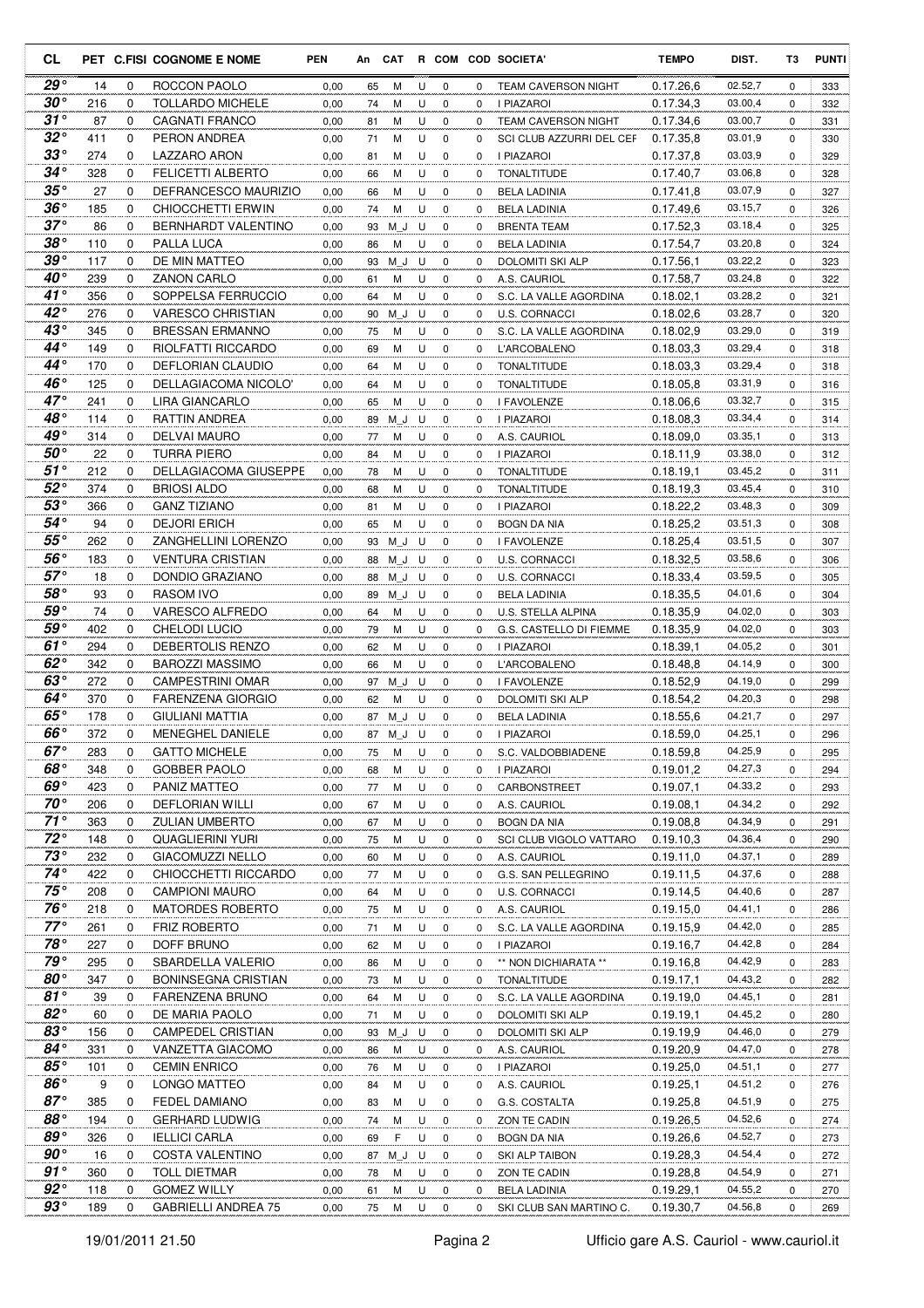| CL                            |            |               | PET C.FISI COGNOME E NOME               | <b>PEN</b>   | An       | CAT      |        |                  |          | R COM COD SOCIETA'                             | <b>TEMPO</b>           | DIST.              | T3          | <b>PUNTI</b> |
|-------------------------------|------------|---------------|-----------------------------------------|--------------|----------|----------|--------|------------------|----------|------------------------------------------------|------------------------|--------------------|-------------|--------------|
| 94°                           | 220        | 0             | <b>MARGONI KETTY</b>                    | 0,00         | 71       | F        | U      | 0                | 0        | <b>TONALTITUDE</b>                             | 0.19.34,6              | 05.00,7            | $\mathbf 0$ | 268          |
| 95 $^{\circ}$                 | 25         | 0             | <b>BERTON MAURIZIO</b>                  | 0,00         | 79       | М        | U      | 0                | $\Omega$ | <b>DOLOMITI SKI ALP</b>                        | 0.19.34,8              | 05.00,9            | 0           | 267          |
| $96^{\circ}$                  | 264        | 0             | <b>MOTTES GIACOMO</b>                   | 0,00         | 64       | М        | U      | $\mathbf 0$      | 0        | <b>TEAM CAVERSON NIGHT</b>                     | 0.19.37,0              | 05.03,1            | 0           | 266          |
| $97^\circ$                    | 235        | 0             | <b>RIZZI MICHELA</b>                    | 0,00         | 71       | F        | U      | 0                | 0        | <b>BELA LADINIA</b>                            | 0.19.38,5              | 05.04,6            | 0           | 265          |
| $98^{\circ}$                  | 108        | 0             | DALLASANTA DENIS                        | 0,00         | 67       | M        | U      | $\mathbf 0$      | 0        | I PIAZAROI                                     | 0.19.40,7              | 05.06,8            | 0           | 264          |
| $99^{\circ}$                  | 166        | 0             | <b>CHENET EMANUEL</b>                   | 0,00         | 78       | М        | U      | 0                | 0        | <b>TEAM CAVERSON NIGHT</b>                     | 0.19.41,4              | 05.07,5            | 0           | 263          |
| $100^\circ$                   | 4          | $\mathbf 0$   | <b>CAPOVILLA MANUEL</b>                 | 0,00         | 83       | M        | U      | 0                | 0        | ZON TE CADIN                                   | 0.19.41,7              | 05.07,8            | 0           | 262          |
| 101 $^{\circ}$                | 392        | 0             | <b>SCHMIDT STEFANO</b>                  | 0,00         | 73       | М        | U      | 0                | 0        | G.S. CASTELLO DI FIEMME                        | 0.19.42,9              | 05.09,0            | 0           | 261          |
| 102 $^{\circ}$<br>103°        | 371        | 0             | <b>ZASSO DEVIS</b><br>LOSS PIERALBINO   | 0,00         | 82       | M        | U      | $\mathbf 0$      | 0        | S.C. LA VALLE AGORDINA                         | 0.19.43,2              | 05.09,3<br>05.09,9 | $\mathbf 0$ | 260          |
| 104 $^{\circ}$                | 158<br>52  | 0<br>$\Omega$ | <b>DEZULIAN RENZO</b>                   | 0,00<br>0,00 | 62<br>77 | M<br>м   | U<br>U | 0<br>$\mathbf 0$ | 0<br>0   | I PIAZAROI<br><b>TONALTITUDE</b>               | 0.19.43,8<br>0.19.43,9 | 05.10,0            | 0<br>0      | 259<br>258   |
| 105°                          | 427        | 0             | <b>BRUNEL CHRISTIAN</b>                 | 0,00         | 69       | М        | U      | Χ                | 0        | <b>BELA LADINIA</b>                            | 0.19.44,3              | 05.10,4            | 0           | 257          |
| 106°                          | 172        | 0             | CONEDERA STEFANO CEP                    | 0,00         | 66       | M        | U      | 0                | 0        | KIWI SPORT                                     | 0.19.46,8              | 05.12,9            | 0           | 256          |
| $107^\circ$                   | 245        | 0             | <b>SCALET ONORINO</b>                   | 0,00         | 56       | М        | U      | $\mathbf 0$      | $\Omega$ | I PIAZAROI                                     | 0.19.47,2              | 05.13,3            | 0           | 255          |
| $108^\circ$                   | 3          | $\mathbf 0$   | <b>SECCO ROBERTA</b>                    | 0,00         | 64       | F        | U      | $\mathbf 0$      | $\Omega$ | SKI CLUB SAN MARTINO C.                        | 0.19.48.8              | 05.14,9            | 0           | 254          |
| $109^\circ$                   | 321        | $\mathbf 0$   | <b>GIOTTO MAURO</b>                     | 0,00         | 80       | M        | U      | 0                | 0        | ** NON DICHIARATA **                           | 0.19.49.2              | 05.15,3            | 0           | 253          |
| $110^{\circ}$                 | 319        | 0             | <b>CASARI ANDREA</b>                    | 0,00         | 74       | M        | U      | $\mathbf 0$      | 0        | ** NON DICHIARATA **                           | 0.19.49,8              | 05.15,9            | $\mathbf 0$ | 252          |
| 111 $^{\circ}$                | 128        | 0             | DE VALERIO ANGELO                       | 0,00         | 74       | M        | U      | 0                | 0        | DOLOMITI SKI ALP                               | 0.19.50,5              | 05.16,6            | 0           | 251          |
| 112°                          | 271        | 0             | <b>ROAT MARZIO</b>                      | 0,00         | 67       | M        | U      | 0                | 0        | L'ARCOBALENO                                   | 0.19.51,6              | 05.17,7            | 0           | 250          |
| 113°                          | 359        | 0             | DAL CORTIVO GRAZIANO                    | 0,00         | 72       | M        | U      | 0                | 0        | <b>I PIAZAROI</b>                              | 0.19.53.6              | 05.19,7            | 0           | 249          |
| $114^\circ$                   | 167        | 0             | <b>TANCON MATTEO</b>                    | 0,00         | 90       | ΜJ       | U      | 0                | 0        | ** NON DICHIARATA **                           | 0.19.55,1              | 05.21,2            | 0           | 248          |
| 115°                          | 284        | 0             | SMARZANO IGOR                           | 0,00         | 91       | M J      | U      | 0                | 0        | I FAVOLENZE                                    | 0.19.56,4              | 05.22,5            | 0           | 247          |
| 116°                          | 204        | $\mathbf 0$   | <b>GANZ LIVIO</b>                       | 0,00         | 59       | М        | U      | 0                | 0        | S.C. LA VALLE AGORDINA                         | 0.19.57,0              | 05.23,1            | 0           | 246          |
| $117^\circ$                   | 320        | $\mathbf 0$   | DE PAOLI MATTIA                         | 0,00         | 86       | М        | U      | $\mathbf 0$      | 0        | <b>VVFF BELLUNO</b>                            | 0.19.57.5              | 05.23,6            | 0           | 245          |
| $117^\circ$<br>119 $^{\circ}$ | 395<br>153 | 0<br>0        | DEOLA NICOLO'<br>LOSEGO UMBERTO         | 0,00         | 89       | M J      | U      | 0<br>0           | 0        | <b>TEAM CAVERSON NIGHT</b>                     | 0.19.57,5              | 05.23,6<br>05.24,6 | 0           | 245          |
| 120°                          | 312        | 0             | GUADAGNINI MARTINO                      | 0,00<br>0,00 | 63<br>92 | М<br>M J | U<br>U | 0                | 0<br>0   | ** NON DICHIARATA **<br>** NON DICHIARATA **   | 0.19.58,5<br>0.19.58,8 | 05.24,9            | 0<br>0      | 243<br>242   |
| 121°                          | 369        | 0             | ROSSA RENZO                             | 0,00         | 68       | М        | U      | $\mathbf 0$      | 0        | ROBISPORT BELLUNO                              | 0.19.59.2              | 05.25,3            | 0           | 241          |
| $122^\circ$                   | 187        | 0             | CODEN DIEGO                             | 0,00         | 58       | М        | U      | 0                | 0        | SCI CLUB PONTE NELLE ALF                       | 0.20.01,4              | 05.27,5            | 0           | 240          |
| $123^\circ$                   | 215        | 0             | <b>MARMOLADA LUCA</b>                   | 0,00         | 72       | м        | U      | $\mathbf 0$      | 0        | <b>TEAM CAVERSON NIGHT</b>                     | 0.20.02,1              | 05.28,2            | 0           | 239          |
| $124^\circ$                   | 98         | 0             | CORRADINI ALESSANDRO                    | 0,00         | 77       | М        | U      | 0                | 0        | ZON TE CADIN                                   | 0.20.02,4              | 05.28,5            | 0           | 238          |
| $125^\circ$                   | 188        | $\mathbf 0$   | <b>ROSSI FRANCESCA</b>                  | 0,00         | 66       | F        | U      | $\mathbf 0$      | 0        | SCI CLUB PONTE NELLE ALF                       | 0.20.03.6              | 05.29,7            | 0           | 237          |
| $126^\circ$                   | 240        | 0             | <b>ZANON MICHELE</b>                    | 0,00         | 62       | М        | U      | 0                | 0        | A.S. CAURIOL                                   | 0.20.04,8              | 05.30,9            | 0           | 236          |
| 127 $^{\circ}$                | 380        | 0             | <b>MATTEI SERGIO</b>                    | 0,00         | 59       | M        | U      | $\mathbf 0$      | 0        | S.C. LA VALLE AGORDINA                         | 0.20.09.0              | 05.35,1            | 0           | 235          |
| $128^\circ$                   | 200        | 0             | <b>BRIOSI ELVIS</b>                     | 0,00         | 75       | M        | U      | 0                | 0        | <b>TONALTITUDE</b>                             | 0.20.10,7              | 05.36,8            | 0           | 234          |
| $129^\circ$                   | 396        | 0             | <b>DEOLA PATRIZIO</b>                   | 0,00         | 58       | M        | U      | 0                | 0        | <b>TEAM CAVERSON NIGHT</b>                     | 0.20.11,1              | 05.37,2            | 0           | 233          |
| $130^\circ$                   | 121        | 0             | SALVADORI IVAN                          | 0,00         | 85       | M        | U      | 0                | 0        | SKI CLUB SAN MARTINO C.                        | 0.20.11,2              | 05.37,3            | 0           | 232          |
| 131°                          | 405        | $\Omega$      | <b>DESILVESTRO IVAN</b>                 | 0.00         | 89       | M J      | U      | $\Omega$         | 0        | A.S. CAURIOL                                   | 0.20.13.3              | 05.39,4            | $\Omega$    | 231          |
| $132^\circ$<br>$133^\circ$    | 91         | 0             | BETTEGA ROMANO                          | 0,00         | 82       | M        | U      | 0                | 0        | <b>I PIAZAROI</b>                              | 0.20.14,1              | 05.40,2            | 0           | 230          |
| $134^\circ$                   | 394<br>21  | 0<br>0        | <b>GERONAZZO DAVIDE</b>                 | 0,00         | 79       | M        | U      | 0<br>0           | 0<br>0   | S.C. VALDOBBIADENE                             | 0.20.16,3              | 05.42,4<br>05.43,3 | 0           | 229          |
| $135^\circ$                   | 301        | 0             | SOMMAVILLA BRUNO<br><b>GHETTA MIRKO</b> | 0,00         | 72       | M<br>M   | U<br>U | 0                | 0        | ASD V. FASSA SPORT EVENT<br><b>BOGN DA NIA</b> | 0.20.17,2<br>0.20.18,9 | 05.45,0            | 0<br>0      | 228<br>227   |
| $136^\circ$                   | 161        | 0             | OSELIN DYLAN                            | 0,00<br>0,00 | 77       | 95 M_J   | U      | 0                | 0        | <b>DOLOMITI SKI ALP</b>                        | 0.20.19,1              | 05.45,2            | 0           | 226          |
| $137^\circ$                   | 139        | 0             | DA TOS DARIO                            | 0,00         | 81       | M        | U      | 0                | 0        | S.C. ALLEGHE                                   | 0.20.19,8              | 05.45,9            | 0           | 225          |
| $138^\circ$                   | 330        | 0             | DANTONE ENNIO                           | 0,00         | 54       | М        | U      | 0                | 0        | <b>BOGN DA NIA</b>                             | 0.20.26,8              | 05.52,9            | 0           | 224          |
| $139^\circ$                   | 107        | 0             | FELICETTI ANDREA                        | 0,00         | 80       | M        | U      | 0                | 0        | <b>BELA LADINIA</b>                            | 0.20.28,2              | 05.54,3            | 0           | 223          |
| $140^\circ$                   | 32         | 0             | ROVISI ARMANDO                          | 0,00         | 77       | M        | U      | 0                | 0        | BOGN DA NIA                                    | 0.20.28,7              | 05.54,8            | 0           | 222          |
| $141^\circ$                   | 203        | 0             | CHIOCCHETTI FRANCESCC                   | 0,00         | 72       | M        | U      | 0                | 0        | ASD V. FASSA SPORT EVEN                        | 0.20.32,0              | 05.58,1            | 0           | 221          |
| $142^\circ$                   | 249        | 0             | <b>BELLUS DIEGO</b>                     | 0,00         | 75       | M        | U      | 0                | 0        | DOLOMITI SKI ALP                               | 0.20.34,2              | 06.00.3            | 0           | 220          |
| $143^\circ$                   | 47         | 0             | LASTEI GIOVANNI                         | 0,00         | 94       | M_J      | U      | 0                | 0        | BOGN DA NIA                                    | 0.20.35,6              | 06.01,7            | 0           | 219          |
| 144 $^{\circ}$                | 336        | 0             | ZORZI CARLO                             | 0,00         | 58       | M        | U      | 0                | 0        | U.S. STELLA ALPINA                             | 0.20.37,1              | 06.03,2            | 0           | 218          |
| 145°                          | 267        | 0             | DONDIO LUCA                             | 0,00         | 85       | м        | U      | 0                | 0        | ZON TE CADIN                                   | 0.20.37,4              | 06.03,5            | 0           | 217          |
| $146^\circ$                   | 29         | 0             | DEAVI PAOLO                             | 0,00         | 72       | М        | U      | 0                | 0        | L'ARCOBALENO                                   | 0.20.45,3              | 06.11,4            | 0           | 216          |
| $147^\circ$                   | 78         | 0             | GALVANI MASSIMILIANO                    | 0,00         | 86       | M        | U      | 0                | 0        | ** NON DICHIARATA **                           | 0.20.48,2              | 06.14,3            | 0           | 215          |
| $148^\circ$<br>$149^\circ$    | 273        | 0<br>0        | PEDOT STEFANO<br>VIGNAZIA LUCA          | 0,00         | 83       | M        | U      | 0                | 0        | ZON TE CADIN                                   | 0.20.50,8              | 06.16,9<br>06.17,0 | 0           | 214          |
| $150^\circ$                   | 361<br>79  | 0             | CADORIN VALENTINO                       | 0,00<br>0,00 | 74<br>67 | M<br>М   | U<br>U | 0<br>0           | 0<br>0   | SC SKI COLLEGE VENETO<br>KIWI SPORT            | 0.20.50,9<br>0.20.53,1 | 06.19,2            | 0<br>0      | 213<br>212   |
| $151^\circ$                   | 346        | 0             | <b>DEZULIAN SERGIO</b>                  | 0,00         | 60       | M        | U      | 0                | 0        | TONALTITUDE                                    | 0.20.53,9              | 06.20,0            | 0           | 211          |
| $152^\circ$                   | 169        | 0             | BONVECCHIO EDOARDO                      | 0,00         | 67       | M        | U      | 0                | 0        | L'ARCOBALENO                                   | 0.20.55,1              | 06.21,2            | 0           | 210          |
| $153^\circ$                   | 129        | 0             | DE BASTIANI ALEX                        | 0,00         | 85       | M        | U      | 0                | 0        | ** NON DICHIARATA **                           | 0.20.56,4              | 06.22,5            | 0           | 209          |
| $154^\circ$                   | 8          | 0             | <b>BENEDETTI ELISABETH</b>              | 0,00         | 71       | F        | U      | 0                | 0        | A.S. CAURIOL                                   | 0.20.59,0              | 06.25,1            | 0           | 208          |
| $155^\circ$                   | 35         | 0             | <b>ZORTEA NICOLA</b>                    | 0,00         | 92       | M J      | U      | 0                | 0        | I PIAZAROI                                     | 0.21.04,9              | 06.31,0            | 0           | 207          |
| $156^\circ$                   | 382        | 0             | DAGOSTIN RICCARDO                       | 0,00         | 56       | M        | U      | 0                | 0        | TONALTITUDE                                    | 0.21.06,8              | 06.32,9            | 0           | 206          |
| $157^\circ$                   | 304        | 0             | LOTT MARIANO                            | 0,00         | 62       | M        | U      | 0                | 0        | SKI CLUB SAN MARTINO C.                        | 0.21.08,4              | 06.34,5            | 0           | 205          |
| $158^\circ$                   | 145        | 0             | FRANZINI MANUEL                         | 0,00         | 76       | М        | U      | $\mathbf 0$      | 0        | G.S. COSTALTA                                  | 0.21.09,5              | 06.35,6            | 0           | 204          |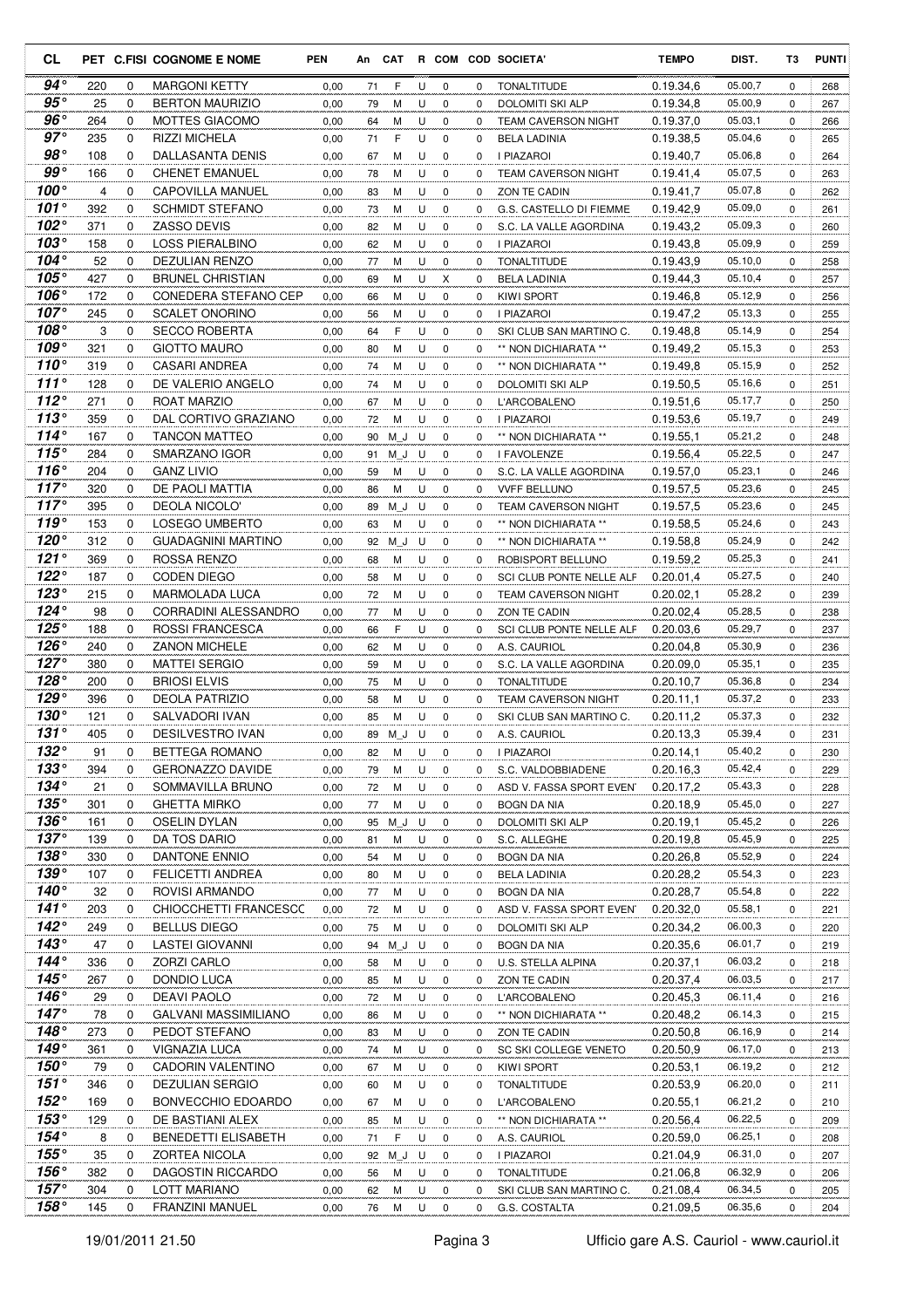| CL.                        |            |                  | PET C.FISI COGNOME E NOME                | <b>PEN</b>   | An       | <b>CAT</b> |        |                  |               | R COM COD SOCIETA'                           | <b>TEMPO</b>           | DIST.              | T3               | <b>PUNTI</b> |
|----------------------------|------------|------------------|------------------------------------------|--------------|----------|------------|--------|------------------|---------------|----------------------------------------------|------------------------|--------------------|------------------|--------------|
| $159^\circ$                | 36         | 0                | <b>VOLTOLINI ROBERTO</b>                 | 0,00         | 75       | M          | U      | 0                | 0             | BOGN DA NIA                                  | 0.21.14,1              | 06.40,2            | 0                | 203          |
| $160^\circ$                | 150        | 0                | DECRESTINA ROBERTO                       | 0,00         | 70       | M          | U      | $\mathbf 0$      | 0             | <b>U.S. DOLOMITICA</b>                       | 0.21.14,5              | 06.40,6            | 0                | 202          |
| $161^\circ$                | 247        | 0                | SIEFF KEVIN                              | 0,00         | 89       | M J        | U      | 0                | 0             | A.S. CAURIOL                                 | 0.21.17,4              | 06.43,5            | 0                | 201          |
| $162^\circ$                | 119        | 0                | XAIZ ELVIO                               | 0,00         | 62       | M          | U      | $\mathbf 0$      | 0             | <b>TEAM CAVERSON NIGHT</b>                   | 0.21.17,5              | 06.43,6            | 0                | 200          |
| $163^\circ$<br>$164^\circ$ | 1          | $\mathbf 0$      | <b>GABRIELLI FABIO</b>                   | 0,00         | 69       | М          | U      | 0                | 0             | ZON TE CADIN                                 | 0.21.20,9              | 06.47,0            | 0                | 199          |
| $165^\circ$                | 344        | $\mathbf 0$<br>0 | <b>LOSS LUCIANO</b><br>DE FRANCESCH NADA | 0,00         | 72       | М          | U      | $\mathbf 0$      | 0             | I PIAZAROI                                   | 0.21.21,0              | 06.47,1<br>06.48,5 | 0                | 198          |
| 166°                       | 26<br>388  | 0                | <b>SCHEPIS DAVIDE</b>                    | 0,00         | 71       | F          | U      | 0                | 0<br>$\Omega$ | DOLOMITI SKI ALP                             | 0.21.22,4              | 06.51,0            | 0                | 197          |
| 167 $^{\circ}$             | 113        | 0                | LONGO CARLO                              | 0,00<br>0,00 | 75<br>69 | M<br>M     | U<br>U | 0<br>$\mathbf 0$ | 0             | ** NON DICHIARATA **<br><b>TONALTITUDE</b>   | 0.21.24,9<br>0.21.25.3 | 06.51,4            | 0<br>$\mathbf 0$ | 196<br>195   |
| 168°                       | 244        | 0                | ZAGONEL JOHNNY                           | 0,00         | 73       | М          | U      | 0                | $\Omega$      | I PIAZAROI                                   | 0.21.28,9              | 06.55,0            | $\Omega$         | 194          |
| $169^\circ$                | 349        | 0                | PASQUALI CALISTO                         | 0,00         | 54       | М          | U      | 0                | 0             | <b>TEAM CAVERSON NIGHT</b>                   | 0.21.31.3              | 06.57,4            | 0                | 193          |
| $170^\circ$                | 306        | 0                | <b>DECIMA SIMONE</b>                     | 0,00         | 87       | M J        | U      | 0                | 0             | SKI ALP TAIBON                               | 0.21.34,7              | 07.00,8            | 0                | 192          |
| $171^\circ$                | 180        | 0                | <b>GERONAZZO ANDREA</b>                  | 0,00         | 75       | М          | U      | $\mathbf 0$      | 0             | S.C. VALDOBBIADENE                           | 0.21.38,9              | 07.05,0            | 0                | 191          |
| $172^\circ$                | 135        | $\mathbf 0$      | MAZZERBO WALTER                          | 0,00         | 61       | М          | U      | 0                | 0             | <b>GST VILLAZZANO</b>                        | 0.21.40,2              | 07.06,3            | 0                | 190          |
| $173^\circ$                | 297        | 0                | SOMMARIVA CRISTIAN                       | 0,00         | 86       | M          | U      | $\mathbf 0$      | 0             | <b>TEAM CAVERSON NIGHT</b>                   | 0.21.40,3              | 07.06,4            | 0                | 189          |
| $174^\circ$                | 213        | 0                | DONAZZOLO PAOLO                          | 0,00         | 72       | М          | U      | 0                | 0             | S.C. LA VALLE AGORDINA                       | 0.21.41,2              | 07.07,3            | 0                | 188          |
| $175^{\circ}$              | 288        | 0                | LORENZINI STEFANO                        | 0,00         | 78       | M          | U      | $\mathbf 0$      | 0             | <b>BELA LADINIA</b>                          | 0.21.41,6              | 07.07,7            | $\mathbf 0$      | 187          |
| 176°                       | 140        | $\Omega$         | <b>VINANTE MARTA</b>                     | 0,00         | 90       | FJ         | U      | 0                | $\Omega$      | <b>U.S. CORNACCI</b>                         | 0.21.43.4              | 07.09.5            | 0                | 186          |
| $177^\circ$                | 49         | 0                | <b>ZULIAN MARGIT</b>                     | 0,00         | 88       | FJ         | U      | $\mathbf 0$      | 0             | <b>TEAM CAVERSON NIGHT</b>                   | 0.21.44.0              | 07.10,1            | 0                | 185          |
| $178^\circ$                | 248        | 0                | PERUT DARIO                              | 0,00         | 66       | M          | U      | $\mathbf 0$      | 0             | S.C. PIRAMIDI SEGONZANO                      | 0.21.44,6              | 07.10,7            | 0                | 184          |
| $179^\circ$                | 236        | 0                | <b>BASSO GABRIELE</b>                    | 0,00         | 71       | M          | U      | $\mathbf 0$      | 0             | <b>TEAM CAVERSON NIGHT</b>                   | 0.21.46,5              | 07.12,6            | 0                | 183          |
| $180^\circ$                | 214        | 0                | <b>CROCE FRANCESCO</b>                   | 0,00         | 79       | M          | U      | 0                | 0             | <b>BOGN DA NIA</b>                           | 0.21.46,6              | 07.12,7            | 0                | 182          |
| 181°                       | 302        | $\mathbf 0$      | <b>SCALET SIMONE</b>                     | 0,00         | 85       | M          | U      | $\mathbf 0$      | 0             | <b>I PIAZAROI</b>                            | 0.21.46.8              | 07.12,9            | 0                | 181          |
| $182^\circ$                | 335        | 0                | <b>GUARIENTO GIUSEPPE</b>                | 0,00         | 50       | М          | U      | 0                | 0             | <b>VENEZIA RUNNER</b>                        | 0.21.47,5              | 07.13.6            | 0                | 180          |
| 183°                       | 175        | 0                | <b>SLONGO GIAMPIERO</b>                  | 0,00         | 56       | M          | U      | $\mathbf 0$      | 0             | <b>TEAM CAVERSON NIGHT</b>                   | 0.21.54,9              | 07.21,0            | 0                | 179          |
| 184°                       | 5          | 0                | RASOM MAURIZIO                           | 0,00         | 61       | M          | U      | $\mathbf 0$      | $\Omega$      | <b>BELA LADINIA</b>                          | 0.21.57,9              | 07.24,0            | 0                | 178          |
| 185°<br>$186^\circ$        | 55         | 0                | <b>FRIZ DANIELE</b>                      | 0,00         | 73       | M          | U      | $\mathbf 0$      | 0             | S.C. LA VALLE AGORDINA                       | 0.21.59.0              | 07.25,1<br>07.25,7 | 0                | 177          |
| $187^\circ$                | 102<br>250 | 0<br>$\Omega$    | MICHELUZZI OTTAVIO<br>FELICETTI MARCO 85 | 0,00         | 56       | м<br>M     | U      | 0<br>0           | 0             | <b>TEAM CAVERSON NIGHT</b>                   | 0.21.59,6              | 07.26,3            | 0<br>0           | 176          |
| $188^\circ$                | 426        | 0                | <b>SCARIAN GIROLAMO</b>                  | 0,00<br>0,00 | 85<br>81 | М          | U<br>U | $\mathbf 0$      | 0<br>0        | <b>BELA LADINIA</b><br>U.S. LAVAZE'          | 0.22.00,2<br>0.22.00,7 | 07.26,8            | 0                | 175<br>174   |
| 189°                       | 95         | $\mathbf 0$      | <b>FENTI FABIO</b>                       | 0,00         | 63       | М          | U      | $\mathbf 0$      | $\Omega$      | S.C. LA VALLE AGORDINA                       | 0.22.02.9              | 07.29,0            | 0                | 173          |
| $190^\circ$                | 270        | $\mathbf 0$      | ZANETEL ANNALISA                         | 0,00         | 76       | F          | U      | $\mathbf 0$      | 0             | <b>I PIAZAROI</b>                            | 0.22.03.6              | 07.29,7            | $\mathbf 0$      | 172          |
| 191°                       | 12         | 0                | MORANDUZZO GIULIO                        | 0,00         | 59       | М          | U      | 0                | 0             | L'ARCOBALENO                                 | 0.22.04,5              | 07.30,6            | 0                | 171          |
| $192^\circ$                | 138        | 0                | DOLIANA LEONARDO                         | 0,00         | 61       | M          | U      | $\mathbf 0$      | 0             | <b>U.S. CORNACCI</b>                         | 0.22.06,1              | 07.32,2            | $\mathbf 0$      | 170          |
| $193^\circ$                | 226        | 0                | <b>FRANCESCHI FEDERICO</b>               | 0,00         | 84       | М          | U      | $\mathbf 0$      | $\Omega$      | G.S. COSTALTA                                | 0.22.06,6              | 07.32,7            | $\Omega$         | 169          |
| $193^\circ$                | 401        | 0                | PODA DANILO                              | 0,00         | 66       | M          | U      | 0                | 0             | <b>TEAM CAVERSON NIGHT</b>                   | 0.22.06.6              | 07.32,7            | 0                | 169          |
| 195°                       | 160        | $\Omega$         | CASAGRANDE CLAUDIO                       | 0,00         | 45       | M          | U      | 0                | 0             | I PIAZAROI                                   | 0.22.07,1              | 07.33,2            | 0                | 167          |
| $196^\circ$                | 23         | $\Omega$         | PETERLE OMAR                             | 0,00         | 75       | M          | U      | $\Omega$         | 0             | <b>SCI CLUB TAMBRE</b>                       | 0.22.07.8              | 07.33,9            | $\Omega$         | 166          |
| $197^\circ$                | 313        | 0                | <b>RASOM LUIGI</b>                       | 0,00         | 80       | M          | U      | 0                | 0             | ** NON DICHIARATA **                         | 0.22.12,5              | 07.38,6            | 0                | 165          |
| $198^\circ$                | 219        | 0                | DELLA PIETRA JOHN                        | 0,00         | 55       | M          | U      | 0                | 0             | <b>TEAM CAVERSON NIGHT</b>                   | 0.22.14,6              | 07.40,7            | 0                | 164          |
| $199^\circ$                | 414        | 0                | BORTOLUZZI LORENZO                       | 0,00         | 52       | M          | U      | 0                | 0             | <b>TEAM CAVERSON NIGHT</b>                   | 0.22.14,7              | 07.40,8            | 0                | 163          |
| 200°                       | 293        | 0                | POSSAMAI RENZO                           | 0,00         | 64       | M          | U      | 0                | 0             | TEAM CAVERSON NIGHT                          | 0.22.17,6              | 07.43,7            | 0                | 162          |
| 201°                       | 17         | 0                | <b>SCOLA FABRIZIO</b>                    | 0,00         | 66       | M          | U      | 0                | 0             | TEAM CAVERSON NIGHT                          | 0.22.19,7              | 07.45,8            | 0                | 161          |
| 202°                       | 30         | 0                | JAGHER ALBERTO                           | 0,00         | 63       | M          | U      | 0                | 0             | I PIAZAROI                                   | 0.22.27,2              | 07.53,3            | 0                | 160          |
| 203°                       | 44         | 0                | COLLAVO MASSIMO                          | 0,00         | 71       | M          | U      | 0                | 0             | S.C. VALDOBBIADENE                           | 0.22.28,2              | 07.54,3            | 0                | 159          |
| 204°                       | 97         | 0                | ZAMPIERI ANDREA                          | 0,00         | 75       | M          | U      | 0                | 0             | SCARSI MA BEI                                | 0.22.29,6              | 07.55,7            | 0                | 158          |
| 205°                       | 146        | 0                | RIGONI LUCA                              | 0,00         | 68       | M          | U      | 0                | 0             | <b>BELA LADINIA</b>                          | 0.22.33,7              | 07.59,8            | 0                | 157          |
| $206^\circ$                | 333        | 0                | VARESCO LUCIO                            | 0,00         | 60       | M          | U      | 0                | 0             | U.S. CORNACCI                                | 0.22.34,2              | 08.00,3            | 0                | 156          |
| 207°                       | 223        | 0                | <b>MORANDINI GIANCARLO</b>               | 0,00         | 66       | M          | U      | 0                | 0             | <b>TONALTITUDE</b>                           | 0.22.37,8              | 08.03,9            | 0                | 155          |
| 208°<br>209°               | 278        | 0                | <b>LENZI ROBERTO</b>                     | 0,00         | 60       | M          | U      | 0                | 0             | I FAVOLENZE                                  | 0.22.39,1              | 08.05,2            | 0                | 154          |
| $210^{\circ}$              | 280        | 0<br>0           | <b>BONATA SERAFINO</b><br>RIVA DIEGO     | 0,00         | 59       | M          | U      | 0                | 0             | SC SKI COLLEGE VENETO                        | 0.22.43,9              | 08.10,0<br>08.11,2 | 0                | 153          |
| $211^\circ$                | 136<br>334 | 0                | <b>SILVAGNI ANTOINE</b>                  | 0,00         | 67       | м          | U      | 0                | 0             | S.C. LA VALLE AGORDINA<br><b>TONALTITUDE</b> | 0.22.45,1<br>0.22.47,0 | 08.13,1            | 0                | 152          |
| $212^{\circ}$              | 281        | 0                | VANZO GIAMBATTISTA                       | 0,00<br>0,00 | 77<br>79 | M<br>M     | U<br>U | 0<br>0           | 0<br>0        | VV.F.MOENA                                   | 0.22.49,6              | 08.15,7            | 0<br>0           | 151<br>150   |
| $213^\circ$                | 143        | 0                | <b>ZORZI GIUSEPPE</b>                    | 0,00         | 72       | M          | U      | 0                | 0             | ZON TE CADIN                                 | 0.22.49,7              | 08.15,8            | 0                | 149          |
| $214^{\circ}$              | 325        | 0                | CHIOCCHETTI CARLO                        | 0,00         | 70       | M          | U      | 0                | 0             | <b>BELA LADINIA</b>                          | 0.22.54,0              | 08.20,1            | 0                | 148          |
| $215^\circ$                | 141        | 0                | MENEGUS GIOVANNI                         | 0,00         | 53       | M          | U      | 0                | 0             | TONALTITUDE                                  | 0.22.55,3              | 08.21,4            | 0                | 147          |
| $216^\circ$                | 275        | 0                | MOTT STEFANO                             | 0,00         | 96       | M_J        | U      | 0                | 0             | SKI CLUB SAN MARTINO C.                      | 0.22.55,6              | 08.21,7            | 0                | 146          |
| $217^\circ$                | 332        | 0                | COMARELLA MASSIMO                        | 0,00         | 70       | M          | U      | 0                | 0             | S.C. VALDOBBIADENE                           | 0.22.56,3              | 08.22,4            | 0                | 145          |
| $218^\circ$                | 266        | 0                | DE FAVERI ANDREA                         | 0,00         | 68       | M          | U      | 0                | 0             | <b>TONALTITUDE</b>                           | 0.22.59,6              | 08.25,7            | 0                | 144          |
| 219°                       | 229        | 0                | DI NENNO REMO                            | 0,00         | 54       | М          | U      | 0                | 0             | ZON TE CADIN                                 | 0.23.01,2              | 08.27,3            | 0                | 143          |
| $220^\circ$                | 115        | 0                | BRIGADOI MARIA SOFIA                     | 0,00         | 58       | F          | U      | 0                | 0             | <b>TONALTITUDE</b>                           | 0.23.06,0              | 08.32,1            | 0                | 142          |
| 221°                       | 251        | 0                | DELL'EVA STEFANO                         | 0,00         | 79       | M          | U      | 0                | 0             | TEAM CAVERSON NIGHT                          | 0.23.09,0              | 08.35,1            | 0                | 141          |
| 222°                       | 202        | 0                | DELLAGIACOMA LUIGI                       | 0,00         | 78       | M          | U      | 0                | 0             | <b>TONALTITUDE</b>                           | 0.23.12,0              | 08.38,1            | 0                | 140          |
| $223^\circ$                | 338        | 0                | <b>BELLO VERONICA</b>                    | 0,00         |          | 89 F_J U   |        | 0                | 0             | A.S. CAURIOL                                 | 0.23.12,6              | 08.38,7            | 0                | 139          |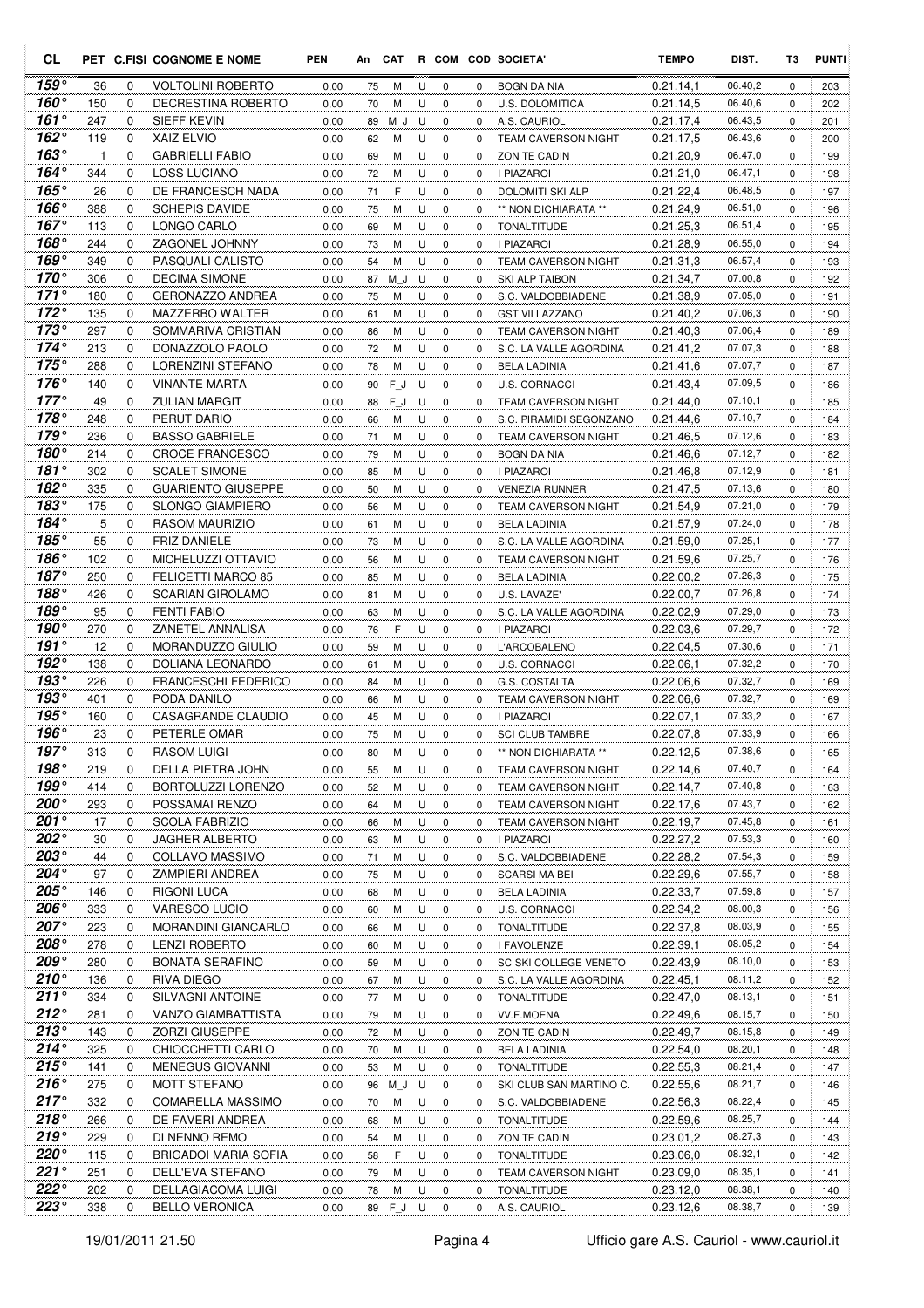| CL                           |            |        | PET C.FISI COGNOME E NOME                   | <b>PEN</b>   | An       | <b>CAT</b> |        |                            |               | R COM COD SOCIETA'                         | <b>TEMPO</b>           | DIST.              | T3       | <b>PUNTI</b> |
|------------------------------|------------|--------|---------------------------------------------|--------------|----------|------------|--------|----------------------------|---------------|--------------------------------------------|------------------------|--------------------|----------|--------------|
| 224°                         | 403        | 0      | PERRONE FLAVIO                              | 0,00         | 75       | М          | U      | 0                          | 0             | ZON TE CADIN                               | 0.23.16.3              | 08.42,4            | 0        | 138          |
| $225^\circ$                  | 186        | 0      | <b>SARTOR ROBERTO</b>                       | 0,00         | 73       | м          | U      | 0                          | 0             | S.C. LA VALLE AGORDINA                     | 0.23.19,7              | 08.45,8            | $\Omega$ | 137          |
| $226^\circ$                  | 20         | 0      | ZORZI ANDREA                                | 0,00         | 89       | ΜJ         | U      | 0                          | 0             | U.S. STELLA ALPINA                         | 0.23.22,6              | 08.48,7            | 0        | 136          |
| 227°                         | 367        | 0      | <b>FRANCESCHINEL DOMENIC</b>                | 0,00         | 63       | M          | U      | 0                          | 0             | <b>I PIAZAROI</b>                          | 0.23.23,5              | 08.49,6            | 0        | 135          |
| 228°                         | 104        | 0      | DE BIASI MATTEO                             | 0,00         | 77       | M          | U      | 0                          | 0             | ** NON DICHIARATA **                       | 0.23.31,6              | 08.57,7            | 0        | 134          |
| $228^\circ$<br>$228^\circ$   | 211        | 0      | <b>BERGAMASCHI GREGORIO</b>                 | 0,00         | 68       | м          | U      | $\mathbf 0$                | 0             | <b>L'ARCOBALENO</b>                        | 0.23.31,6              | 08.57,7            | 0        | 134          |
| 231°                         | 242        | 0      | CODELLO WALTER                              | 0,00         | 75       | М          | U      | 0                          | 0             | S.C. VALDOBBIADENE                         | 0.23.31,6              | 08.57,7            | 0        | 134          |
| $232^\circ$                  | 142<br>106 | 0<br>0 | VANZO ROBERTO<br><b>BRIGADOI MARCO</b>      | 0,00         | 83       | М          | U<br>U | 0<br>$\mathbf 0$           | $\Omega$      | ASD V. FASSA SPORT EVEN                    | 0.23.32,3              | 08.58,4<br>09.00,4 | 0<br>0   | 131          |
| $233^\circ$                  | 339        | 0      | <b>GASPERINI MIRKO</b>                      | 0,00<br>0,00 | 57       | M<br>м     | U      | 0                          | 0<br>0        | A.S. CAURIOL<br><b>BELA LADINIA</b>        | 0.23.34,3<br>0.23.35.9 | 09.02,0            | $\Omega$ | 130<br>129   |
| $234^\circ$                  | 412        | 0      | <b>SERAFINI MARCO</b>                       | 0,00         | 76<br>68 | м          | U      | $\mathbf 0$                | 0             | SKI TEAM PALAFAVERA                        | 0.23.37,3              | 09.03,4            | 0        | 128          |
| $235^{\circ}$                | 126        | 0      | TROTTNER MATTHIAS                           | 0,00         | 88       | M J        | U      | 0                          | 0             | <b>BELA LADINIA</b>                        | 0.23.39,2              | 09.05,3            | 0        | 127          |
| $236^\circ$                  | 176        | 0      | PELLEGRINON MICHELE                         | 0,00         | 72       | м          | U      | $\mathbf 0$                | 0             | S.C. LA VALLE AGORDINA                     | 0.23.39.9              | 09.06,0            | 0        | 126          |
| $237^\circ$                  | 13         | 0      | PELLEGRIN ANDREA                            | 0,00         | 86       | м          | U      | $\mathbf 0$                | $\Omega$      | <b>BOGN DA NIA</b>                         | 0.23.42,4              | 09.08,5            | 0        | 125          |
| 238°                         | 358        | 0      | BETTEGA GIANANTONIO                         | 0,00         | 77       | M          | U      | $\mathbf 0$                | 0             | <b>TONALTITUDE</b>                         | 0.23.43.8              | 09.09,9            | 0        | 124          |
| 239°                         | 237        | 0      | <b>DEOLA ELISA</b>                          | 0,00         | 86       | F          | U      | 0                          | 0             | <b>TEAM CAVERSON NIGHT</b>                 | 0.23.44,9              | 09.11,0            | 0        | 123          |
| 240°                         | 51         | 0      | <b>CRISTOFORI FRANCESCO</b>                 | 0,00         | 76       | M          | U      | $\mathbf 0$                | 0             | ZON TE CADIN                               | 0.23.51.0              | 09.17,1            | 0        | 122          |
| 240°                         | 324        | 0      | DEBERTOLIS RICCARDO                         | 0,00         | 73       | м          | U      | 0                          | 0             | I PIAZAROI                                 | 0.23.51,0              | 09.17,1            | $\Omega$ | 122          |
| $242^\circ$                  | 38         | 0      | PALLAVER FRANCESCO 76                       | 0,00         | 76       | M          | U      | $\mathbf 0$                | $\Omega$      | ** NON DICHIARATA **                       | 0.23.54.6              | 09.20,7            | 0        | 120          |
| $243^\circ$                  | 221        | 0      | <b>BUSACCA CLAUDIO</b>                      | 0,00         | 68       | м          | U      | 0                          | 0             | SKI TEAM LAGORAI                           | 0.24.04,3              | 09.30,4            | 0        | 119          |
| $244^\circ$                  | 109        | 0      | TREBO DAVIDE                                | 0,00         | 80       | M          | U      | 0                          | 0             | ** NON DICHIARATA **                       | 0.24.13,1              | 09.39,2            | 0        | 118          |
| 245°                         | 393        | 0      | DE BIASIO EGIZIA                            | 0,00         | 71       | F          | U      | 0                          | 0             | <b>TEAM CAVERSON NIGHT</b>                 | 0.24.13,3              | 09.39,4            | 0        | 117          |
| $246^\circ$                  | 307        | 0      | TONA GLORIA                                 | 0,00         | 93       | FJ         | U      | 0                          | 0             | DOLOMITI SKI ALP                           | 0.24.14,9              | 09.41,0            | $\Omega$ | 116          |
| 247°                         | 399        | 0      | COSTA ALESSANDRO                            | 0,00         | 73       | М          | U      | 0                          | 0             | <b>TEAM CAVERSON NIGHT</b>                 | 0.24.15,4              | 09.41,5            | 0        | 115          |
| 248°                         | 163        | 0      | CAPRARO CRISTIANO                           | 0,00         | 70       | М          | U      | $\mathbf 0$                | 0             | <b>TEAM CAVERSON NIGHT</b>                 | 0.24.16.3              | 09.42,4            | 0        | 114          |
| 249°                         | 421        | 0      | PASQUALI STEFANO                            | 0,00         | 60       | м          | U      | 0                          | 0             | <b>TEAM CAVERSON NIGHT</b>                 | 0.24.20,2              | 09.46,3            | 0        | 113          |
| 250°                         | 408        | 0      | <b>ZASSO FULVIO</b>                         | 0,00         | 70       | м          | U      | $\mathbf 0$                | 0             | S.C. LA VALLE AGORDINA                     | 0.24.23,2              | 09.49,3            | 0        | 112          |
| $251^\circ$                  | 341        | 0      | <b>MURER SILVANO</b>                        | 0,00         | 61       | м          | U      | 0                          | 0             | ZON TE CADIN                               | 0.24.24,3              | 09.50,4            | 0        | 111          |
| $252^\circ$<br>$253^\circ$   | 198        | 0      | <b>CERCHIO MATTEO</b>                       | 0,00         | 75       | M          | U      | 0                          | 0             | SKI CLUB SAN MARTINO C.                    | 0.24.30,4              | 09.56,5            | 0        | 110          |
| 254°                         | 225        | 0      | CAVADA MAURO                                | 0,00         | 59       | M          | U      | 0                          | 0             | ZON TE CADIN                               | 0.24.36,6              | 10.02,7            | 0        | 109          |
| $255^{\circ}$                | 260<br>373 | 0<br>0 | LORENZ VALERIO<br>SPERANZA GIORGIO          | 0,00<br>0,00 | 61       | М<br>M     | U<br>U | $\mathbf 0$<br>$\mathbf 0$ | $\Omega$<br>0 | <b>BOGN DA NIA</b>                         | 0.24.37,7<br>0.24.37,9 | 10.03,8<br>10.04,0 | 0<br>0   | 108<br>107   |
| $256^{\circ}$                | 298        | 0      | <b>DEJORI RICHARD</b>                       | 0,00         | 68<br>69 | М          | U      | 0                          | 0             | ULTIMISSIMA SKI CLUB<br><b>BOGN DA NIA</b> | 0.24.38.8              | 10.04,9            | 0        | 106          |
| $257^\circ$                  | 41         | 0      | <b>GENUIN ANGELO</b>                        | 0,00         | 39       | M          | U      | $\mathbf 0$                | 0             | <b>TEAM CAVERSON NIGHT</b>                 | 0.24.38.9              | 10.05,0            | 0        | 105          |
| 258°                         | 397        | 0      | <b>CASSOL STEFANO</b>                       | 0,00         | 75       | м          | U      | 0                          | 0             | <b>TEAM CAVERSON NIGHT</b>                 | 0.24.39,8              | 10.05,9            | $\Omega$ | 104          |
| $259^\circ$                  | 48         | 0      | <b>GRISOTTO GABRIELE</b>                    | 0,00         | 63       | м          | U      | $\mathbf 0$                | 0             | <b>BOGN DA NIA</b>                         | 0.24.40.0              | 10.06,1            | 0        | 103          |
| $260^\circ$                  | 364        | 0      | GUADAGNINI ALESSANDRC                       | 0,00         | 64       | M          | U      | 0                          | 0             | <b>TONALTITUDE</b>                         | 0.24.41,4              | 10.07,5            | 0        | 102          |
| $261^\circ$                  | 201        | 0      | TROTTNER VITTORIO                           | 0,00         | 59       | M          | U      | $\mathbf 0$                | $\Omega$      | <b>BELA LADINIA</b>                        | 0.24.43.9              | 10.10,0            | $\Omega$ | 101          |
| 262°                         | 177        | 0      | FONTANA ALESSANDRO                          | 0,00         |          | 94 M_J U   |        | 0                          | 0             | I PIAZAROI                                 | 0.24.46,7              | 10.12,8            | 0        | 100          |
| $263^\circ$                  | 279        | 0      | CHIOCCHETTI BARBARA                         | 0,00         | 69       | F          | U      | $\mathbf 0$                | 0             | <b>TONALTITUDE</b>                         | 0.24.59,5              | 10.25,6            | 0        | 99           |
| $264^\circ$                  | 37         | 0      | CORAZZA LAURA                               | 0,00         | 97       | $F_J$      | U      | 0                          | 0             | DOLOMITI SKI ALP                           | 0.25.01,5              | 10.27,6            | 0        | 98           |
| 265°                         | 387        | 0      | <b>CASERA ATTILIO</b>                       | 0,00         | 44       | M          | U      | 0                          | $\mathbf{0}$  | S.C. LA VALLE AGORDINA                     | 0.25.03,8              | 10.29,9            | 0        | 97           |
| 266°                         | 231        | 0      | ZANON ALESSANDRO                            | 0,00         | 66       | M          | U      | 0                          | 0             | A.S. CAURIOL                               | 0.25.04,5              | 10.30,6            | 0        | 96           |
| 267°                         | 391        | 0      | NIEBUHR NIKOLAJ                             | 0,00         | 83       | м          | U      | 0                          | 0             | <b>BOGN DA NIA</b>                         | 0.25.06,2              | 10.32,3            | 0        | 95           |
| 268°                         | 265        | 0      | <b>BALZAN MAURO</b>                         | 0,00         | 52       | М          | U      | 0                          | 0             | DOLOMITI SKI ALP                           | 0.25.06,9              | 10.33,0            | 0        | 94           |
| $269^\circ$                  | 277        | 0      | DE ROCCO STEFANO                            | 0,00         | 71       | M          | U      | 0                          | 0             | <b>TEAM CAVERSON NIGHT</b>                 | 0.25.14,8              | 10.40,9            | 0        | 93           |
| $269^\circ$                  | 308        | 0      | BETTEGA SEVERINO                            | 0,00         | 62       | M          | U      | 0                          | $\mathbf{0}$  | I PIAZAROI                                 | 0.25.14,8              | 10.40,9            | 0        | 93           |
| $271^\circ$                  | 54         | 0      | PASQUALI ARIANNA                            | 0,00         | 87       | $F_J$      | U      | 0                          | 0             | TEAM CAVERSON NIGHT                        | 0.25.18,7              | 10.44,8            | 0        | 91           |
| $272^\circ$                  | 425        | 0      | DELLANTONIO LUCIANO                         | 0,00         | 67       | M          | U      | 0                          | 0             | TONALTITUDE                                | 0.25.23,5              | 10.49,6            | 0        | 90           |
| $273^\circ$<br>$274^{\circ}$ | 137        | 0      | SAVI ALESSANDRO                             | 0,00         | 67       | M          | U      | 0                          | 0             | DOLOMITI SKI ALP                           | 0.25.23,8              | 10.49,9            | 0        | 89           |
| $275^\circ$                  | 424<br>259 | 0<br>0 | DEFRANCESCO MATTEO                          | 0,00         | 91       | $M_d$      | U      | 0                          | 0             | <b>SCUFONS</b>                             | 0.25.28,6              | 10.54,7<br>10.58,9 | 0        | 88           |
| $276^\circ$                  | 383        | 0      | ZANGHELLINI ANTONIO<br><b>BELLOT FULVIO</b> | 0,00         | 66       | м          | U      | 0                          | 0             | I FAVOLENZE<br>I PIAZAROI                  | 0.25.32,8<br>0.25.34,8 | 11.00,9            | 0        | 87           |
| 277°                         | 337        | 0      | <b>MANFROI IGOR</b>                         | 0,00<br>0,00 | 55<br>70 | M<br>M     | U<br>U | 0<br>0                     | 0<br>0        | TEAM CAVERSON NIGHT                        | 0.25.35,0              | 11.01,1            | 0<br>0   | 86<br>85     |
| 278°                         | 323        | 0      | MARMOLADA DANILO                            | 0,00         | 69       | M          | U      | $\mathbf 0$                | 0             | TEAM CAVERSON NIGHT                        | 0.25.36,7              | 11.02,8            | 0        | 84           |
| $279^\circ$                  | 217        | 0      | CAVADA DARIA                                | 0,00         | 66       | F          | U      | 0                          | 0             | ZON TE CADIN                               | 0.25.40,7              | 11.06,8            | 0        | 83           |
| 280°                         | 131        | 0      | ONGARO PAOLO                                | 0,00         | 59       | M          | U      | $\mathbf 0$                | 0             | TEAM CAVERSON NIGHT                        | 0.25.42,1              | 11.08,2            | 0        | 82           |
| $281^\circ$                  | 233        | 0      | <b>DELUCA TULLIO</b>                        | 0,00         | 42       | M          | U      | 0                          | 0             | <b>BELA LADINIA</b>                        | 0.25.45,2              | 11.11,3            | 0        | 81           |
| 282°                         | 59         | 0      | DA ROIT ARDUINO                             | 0,00         | 56       | M          | U      | 0                          | 0             | S.C. LA VALLE AGORDINA                     | 0.25.48,7              | 11.14,8            | 0        | 80           |
| 283°                         | 378        | 0      | <b>VETTORATA GRETA</b>                      | 0,00         | 90       | $F_J$      | U      | 0                          | 0             | ** NON DICHIARATA **                       | 0.25.50,9              | 11.17,0            | 0        | 79           |
| 284°                         | 75         | 0      | ARDUINI ALESSANDRO                          | 0,00         | 77       | M          | U      | 0                          | 0             | <b>BELA LADINIA</b>                        | 0.25.52,0              | 11.18,1            | 0        | 78           |
| 285°                         | 63         | 0      | DELUCA ARMANDO                              | 0,00         | 87       | M_J        | U      | 0                          | 0             | <b>BELA LADINIA</b>                        | 0.25.56,8              | 11.22,9            | 0        | 77           |
| 286°                         | 80         | 0      | DAMIAN FULVIO                               | 0,00         | 57       | M          | U      | 0                          | 0             | <b>VIVIBIKE</b>                            | 0.25.57,4              | 11.23,5            | 0        | 76           |
| $287^\circ$                  | 381        | 0      | DA ROIT CLAUDIO                             | 0,00         | 64       | M          | U      | 0                          | 0             | TEAM CAVERSON NIGHT                        | 0.25.57,9              | 11.24,0            | 0        | 75           |
| 288°                         | 6          | 0      | <b>BRUN MARCELLO</b>                        | 0,00         | 67       | M          | U      | $\mathbf 0$                | 0             | L'ARCOBALENO                               | 0.26.02,1              | 11.28,2            | 0        | 74           |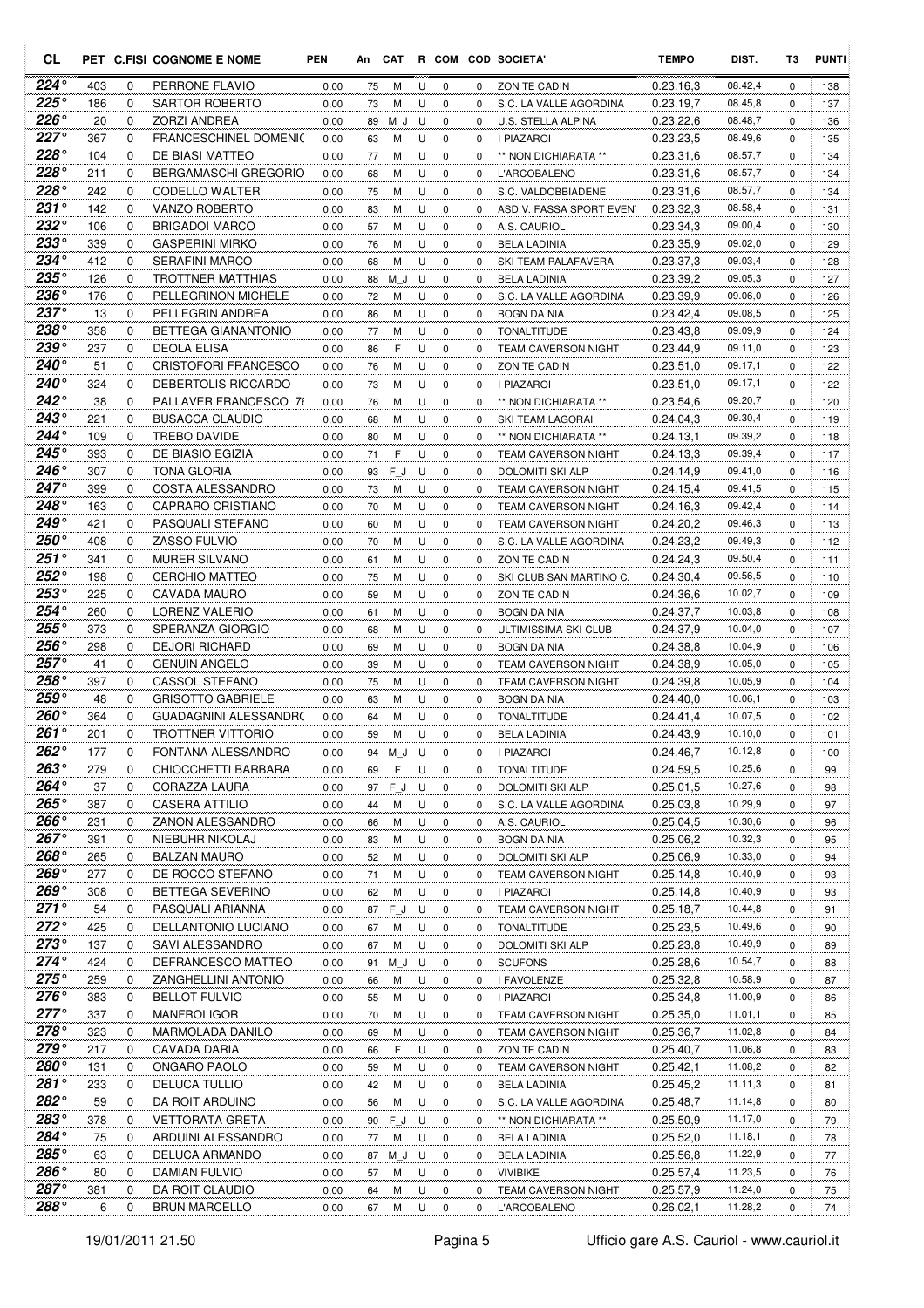| СL                  |            |                            | PET C.FISI COGNOME E NOME                    | <b>PEN</b>   | An       | <b>CAT</b> |        |                  |             | R COM COD SOCIETA'                         | <b>TEMPO</b>           | DIST.              | T3       | <b>PUNTI</b> |
|---------------------|------------|----------------------------|----------------------------------------------|--------------|----------|------------|--------|------------------|-------------|--------------------------------------------|------------------------|--------------------|----------|--------------|
| 289°                | 90         | 0                          | <b>VALT WILLY</b>                            | 0,00         | 66       | м          | U      | 0                | 0           | A.S.CHIDALVAUT                             | 0.26.06,2              | 11.32,3            | 0        | 73           |
| 290°                | 269        | $\Omega$                   | <b>DEMONTE DENIS</b>                         | 0,00         | 78       | м          | U      | $\mathbf 0$      | 0           | I FAVOLENZE                                | 0.26.08,1              | 11.34,2            | $\Omega$ | 72           |
| $291^\circ$         | 205        | 0                          | <b>SECONDO SILVANO</b>                       | 0,00         | 61       | м          | U      | $\mathbf 0$      | $\Omega$    | <b>TEAM CAVERSON NIGHT</b>                 | 0.26.09,1              | 11.35,2            | $\Omega$ | 71           |
| $292^\circ$         | 154        | 0                          | <b>FOSSEN LORIS</b>                          | 0,00         | 72       | M          | U      | 0                | 0           | S.C. LA VALLE AGORDINA                     | 0.26.09,7              | 11.35,8            | 0        | 70           |
| 293°                | 65         | $\mathbf 0$                | <b>BEZ MONICA</b>                            | 0,00         | 78       | F          | U      | $\mathbf 0$      | $\mathbf 0$ | DOLOMITI SKI ALP                           | 0.26.17,3              | 11.43,4            | 0        | 69           |
| 294°                | 243        | $\mathbf 0$                | ZANGRANDO MASSIMO                            | 0,00         | 66       | м          | U      | 0                | 0           | ZON TE CADIN                               | 0.26.20,2              | 11.46,3            | 0        | 68           |
| 295°                | 72         | $\mathbf 0$                | <b>LORENZ STEFANO</b>                        | 0,00         | 84       | M          | U      | $\mathbf 0$      | 0           | <b>BELA LADINIA</b>                        | 0.26.21,7              | 11.47,8            | $\Omega$ | 67           |
| 296°                | 77         | 0                          | NART MORENO                                  | 0,00         | 66       | М          | U      | 0                | $\mathbf 0$ | <b>TEAM CAVERSON NIGHT</b>                 | 0.26.24,7              | 11.50,8            | 0        | 66           |
| 297°                | 67         | 0                          | <b>FABBRIS TONY</b>                          | 0,00         | 92       | ΜJ         | U      | $\mathbf 0$      | 0           | I PIAZAROI                                 | 0.26.24,8              | 11.50,9            | 0        | 65           |
| 298°                | 69         | 0                          | <b>BOSO SERGIO</b>                           | 0,00         | 65       | М          | U      | 0                | 0           | SKI TEAM LAGORAI                           | 0.26.36,8              | 12.02,9            | 0        | 64           |
| 298°                | 234        | 0                          | <b>MANFROI JUAN CARLOS</b>                   | 0,00         | 58       | м          | U      | 0                | $\Omega$    | <b>TEAM CAVERSON NIGHT</b>                 | 0.26.36,8              | 12.02,9            | $\Omega$ | 64           |
| $300^{\circ}$       | 76         | 0                          | DAI PRA DIEGO                                | 0,00         | 75       | М          | U      | 0                | 0           | <b>TEAM CAVERSON NIGHT</b>                 | 0.26.41,7              | 12.07,8            | 0        | 62           |
| $301^\circ$         | 99         | 0                          | <b>TELCH PATRIZIO</b>                        | 0,00         | 85       | м          | U      | $\mathbf 0$      | 0           | ZON TE CADIN                               | 0.26.48,9              | 12.15,0            | 0        | 61           |
| $302^\circ$         | 317        | $\mathbf 0$                | <b>COSTA FRANCO</b>                          | 0,00         | 62       | м          | U      | $\mathbf 0$      | 0           | TEAM CAVERSON NIGHT                        | 0.26.58.8              | 12.24,9            | 0        | 60           |
| $303^\circ$         | 174        | $\mathbf 0$                | DALLE MULLE IVAN                             | 0,00         | 83       | м          | U      | $\mathbf 0$      | $\Omega$    | ** NON DICHIARATA **                       | 0.26.59.4              | 12.25,5            | 0        | 59           |
| $304^\circ$         | 354        | $\mathbf 0$                | SIMON ROLANDO                                | 0,00         | 94       | ΜJ         | U      | 0                | 0           | I PIAZAROI                                 | 0.27.01,4              | 12.27,5            | 0        | 58           |
| $305^{\circ}$       | 413        | $\mathbf 0$                | <b>MINELLA RENZO</b>                         | 0,00         | 63       | M          | U      | $\mathbf 0$      | 0           | <b>TEAM CAVERSON NIGHT</b>                 | 0.27.04,4              | 12.30,5            | 0        | 57           |
| $306^\circ$         | 123        | $\mathbf 0$                | DE MARTINI ANDREA                            | 0,00         | 66       | M          | U      | 0                | $\Omega$    | <b>TEAM CAVERSON NIGHT</b>                 | 0.27.19.7              | 12.45,8            | 0        | 56           |
| $307^\circ$         | 329        | $\mathbf 0$                | <b>COSSALTER MANUELA</b>                     | 0,00         | 71       | F          | U      | $\mathbf 0$      | 0           | <b>TEAM CAVERSON NIGHT</b>                 | 0.27.22.5              | 12.48,6            | 0        | 55           |
| $308^\circ$         | 61         | 0                          | <b>BAGNARA GASPARINO</b>                     | 0,00         | 48       | M          | U      | $\mathbf 0$      | 0           | <b>TEAM CAVERSON NIGHT</b>                 | 0.27.28,0              | 12.54,1            | $\Omega$ | 54           |
| 309°<br>$310^\circ$ | 66         | 0                          | <b>FACCHINATO LORENZO</b>                    | 0,00         | 68       | M          | U      | 0                | 0           | DOLOMITI SKI ALP                           | 0.27.38,5              | 13.04,6            | 0        | 53           |
| $311^\circ$         | 287        | $\mathbf 0$                | <b>POTRICH SILVIO</b>                        | 0,00         | 61       | M          | U      | $\mathbf 0$      | 0           | <b>L'ARCOBALENO</b>                        | 0.27.39.7              | 13.05,8            | 0        | 52           |
| $312^\circ$         | 179        | $\mathbf 0$<br>$\mathbf 0$ | <b>TISSI DANIELE</b><br><b>COSTA CECILIA</b> | 0,00         | 77       | м          | U      | $\mathbf 0$      | $\Omega$    | <b>TEAM CAVERSON NIGHT</b>                 | 0.27.44,1<br>0.27.46.4 | 13.10,2<br>13.12,5 | $\Omega$ | 51           |
| $313^\circ$         | 362<br>268 | 0                          | ZANETEL ANTONELLA                            | 0,00<br>0,00 | 50<br>74 | F<br>F     | U<br>U | $\mathbf 0$<br>0 | 0<br>0      | <b>VENEZIA RUNNER</b><br><b>I PIAZAROI</b> | 0.27.47,6              | 13.13,7            | 0<br>0   | 50<br>49     |
| $314^{\circ}$       | 417        | 0                          | DAL MOLIN MICHELA                            | 0,00         |          | F          | U      | $\mathbf 0$      | $\Omega$    | <b>TEAM CAVERSON NIGHT</b>                 | 0.27.59.9              | 13.26,0            | 0        |              |
| $315^{\circ}$       | 255        | 0                          | <b>CAMPESTRINI ELIA</b>                      | 0,00         | 71       |            | U      | $\mathbf 0$      | 0           | I FAVOLENZE                                | 0.28.01,9              | 13.28,0            | 0        | 48<br>47     |
| $316^\circ$         | 70         | 0                          | <b>BRUNEL IGINIO</b>                         | 0,00         | 99<br>51 | ΜJ<br>М    | U      | $\mathbf 0$      | $\Omega$    | <b>BOGN DA NIA</b>                         | 0.28.02,4              | 13.28,5            | 0        | 46           |
| $317^\circ$         | 315        | 0                          | <b>VALT MARCO</b>                            | 0,00         | 92       | ΜJ         | U      | 0                | 0           | <b>TEAM CAVERSON NIGHT</b>                 | 0.28.05,7              | 13.31,8            | 0        | 45           |
| $318^\circ$         | 120        | $\mathbf 0$                | <b>BETTEGA ELIA</b>                          | 0,00         | 97       | M J        | U      | $\mathbf 0$      | 0           | I PIAZAROI                                 | 0.28.09.3              | 13.35,4            | 0        | 44           |
| 319°                | 406        | 0                          | <b>SCOLA PIERO</b>                           | 0,00         | 76       | м          | U      | $\mathbf 0$      | 0           | TEAM CAVERSON NIGHT                        | 0.28.15,2              | 13.41,3            | 0        | 43           |
| $320^\circ$         | 310        | 0                          | <b>VALT CRISTIAN</b>                         | 0,00         | 76       | м          | U      | $\mathbf 0$      | 0           | S.C. LA VALLE AGORDINA                     | 0.28.27,0              | 13.53,1            | 0        | 42           |
| $321^\circ$         | 327        | 0                          | <b>FOLLADOR CRISTIANA</b>                    | 0,00         | 77       | F          | U      | $\mathbf 0$      | 0           | S.C. VALDOBBIADENE                         | 0.28.27,2              | 13.53,3            | 0        | 41           |
| $322^\circ$         | 254        | 0                          | <b>CAMPESTRINI CAMILLO</b>                   | 0,00         | 64       | M          | U      | $\mathbf 0$      | 0           | I FAVOLENZE                                | 0.28.28,7              | 13.54,8            | 0        | 40           |
| $323^\circ$         | 300        | 0                          | <b>GHETTA MANUEL</b>                         | 0,00         | 72       | M          | U      | 0                | 0           | <b>BOGN DA NIA</b>                         | 0.28.36,7              | 14.02,8            | 0        | 39           |
| $324^\circ$         | 151        | 0                          | <b>TOMASELLO LUCA</b>                        | 0,00         | 90       | ΜJ         | U      | 0                | 0           | <b>BOGN DA NIA</b>                         | 0.28.49,7              | 14.15,8            | 0        | 38           |
| $325^{\circ}$       | 191        | 0                          | <b>MOTT SIMONE</b>                           | 0,00         | 81       | M          | U      | 0                | 0           | I PIAZAROI                                 | 0.28.51,0              | 14.17,1            | 0        | 37           |
| $326^\circ$         | 92         | $\Omega$                   | <b>SALMI ALBERTO</b>                         | 0,00         | 70       | M          | U      | $\Omega$         | 0           | A.S. CAURIOL                               | 0.29.04,7              | 14.30,8            | $\Omega$ | 36           |
| $327^\circ$         | 116        | 0                          | RONCHI LORIS                                 | 0,00         | 79       | М          | U      | 0                | 0           | TEAM CAVERSON NIGHT                        | 0.29.34,0              | 15.00,1            | 0        | 35           |
| $328^\circ$         | 386        | $\mathbf 0$                | DEFRANCESCO LUCA                             | 0,00         | 78       | M          | U      | 0                | 0           | ** NON DICHIARATA **                       | 0.29.34,9              | 15.01,0            | 0        | 34           |
| 329°                | 238        | 0                          | <b>SIEFF ERNESTO</b>                         | 0,00         | 52       | M          | U      | $\mathbf 0$      | 0           | A.S. CAURIOL                               | 0.29.41,0              | 15.07,1            | 0        | 33           |
| $330^\circ$         | 428        | 0                          | <b>FELICETTI WALTER</b>                      | 0,00         | 89       | ΜJ         | U      | 0                | $\mathbf 0$ | ** NON DICHIARATA **                       | 0.29.46,7              | 15.12,8            | 0        | 32           |
| $331^\circ$         | 162        | 0                          | LASTEI CLAUDIO                               | 0,00         | 63       | M          | U      | $\mathbf 0$      | 0           | <b>BOGN DA NIA</b>                         | 0.30.08,3              | 15.34,4            | 0        | 31           |
| $332^\circ$         | 173        | 0                          | <b>BRUNELLO MARIO</b>                        | 0,00         | 66       | M          | U      | 0                | 0           | S.C. PEDEMONTANA DEL GF                    | 0.30.35,7              | 16.01,8            | 0        | 30           |
| $333^\circ$         | 152        | 0                          | <b>WEBER ADRIANO</b>                         | 0,00         | 57       | M          | U      | 0                | 0           | ZON TE CADIN                               | 0.30.36,8              | 16.02,9            | 0        | 29           |
| $334^\circ$         | 390        | 0                          | LUCIANI FABIANA                              | 0,00         | 63       | F          | U      | 0                | 0           | SCI CLUB CANALE D'AGORD                    | 0.30.37,6              | 16.03,7            | 0        | 28           |
| $335^\circ$         | 376        | 0                          | PICCOLIN STEFANIA                            | 0,00         | 61       | F          | U      | $\mathbf 0$      | 0           | TEAM CAVERSON NIGHT                        | 0.30.38,5              | 16.04,6            | 0        | 27           |
| $336^\circ$         | 56         | 0                          | <b>BALZAN MICHELA</b>                        | 0,00         | 82       | F          | U      | 0                | $\mathbf 0$ | DOLOMITI SKI ALP                           | 0.30.44,3              | 16.10,4            | 0        | 26           |
| $337^\circ$         | 400        | 0                          | <b>BRUNEL AURORA</b>                         | 0,00         | 88       | $F_J$      | U      | 0                | $\mathbf 0$ | TEAM CAVERSON NIGHT                        | 0.30.56,9              | 16.23,0            | 0        | 25           |
| 338°                | 197        | 0                          | <b>DEZULIAN GIACOMO</b>                      | 0,00         | 70       | M          | U      | 0                | 0           | ZON TE CADIN                               | 0.30.58,3              | 16.24,4            | 0        | 24           |
| 339°                | 164        | 0                          | RIVA MANOLA                                  | 0,00         | 73       | F          | U      | 0                | 0           | TEAM CAVERSON NIGHT                        | 0.31.10,1              | 16.36,2            | 0        | 23           |
| $340^{\circ}$       | 73         | 0                          | COLLAVO CESARE                               | 0,00         | 38       | M          | U      | 0                | 0           | S.C. VALDOBBIADENE                         | 0.31.34,9              | 17.01,0            | 0        | 22           |
| $341^\circ$         | 40         | 0                          | <b>GHETTA CARLO</b>                          | 0,00         | 80       | м          | U      | 0                | 0           | <b>BELA LADINIA</b>                        | 0.31.44,0              | 17.10,1            | 0        | 21           |
| $342^{\circ}$       | 71         | 0                          | <b>DELLADIO GLADIS</b>                       | 0,00         | 61       | F          | U      | 0                | 0           | <b>BOGN DA NIA</b>                         | 0.32.17,6              | 17.43,7            | 0        | 20           |
| $343^\circ$         | 103        | 0                          | <b>TOGNETTI FRANCO</b>                       | 0,00         | 68       | M          | U      | 0                | 0           | SKI TEAM PALAFAVERA                        | 0.32.28,0              | 17.54,1            | 0        | 19           |
| $344^\circ$         | 368        | 0                          | <b>LASTEI MICEL</b>                          | 0,00         | 98       | ΜJ         | U      | 0                | 0           | <b>BOGN DA NIA</b>                         | 0.32.31,9              | 17.58,0            | 0        | 18           |
| $345^{\circ}$       | 2          | 0                          | <b>TESTA MATTEO</b>                          | 0,00         | 78       | M          | U      | 0                | 0           | ** NON DICHIARATA **                       | 0.32.58,5              | 18.24,6            | 0        | 17           |
| $346^{\circ}$       | 299        | 0                          | SOMMAVILLA MARCO                             | 0,00         | 65       | M          | U      | 0                | 0           | S.C. PIRAMIDI SEGONZANO                    | 0.32.59,0              | 18.25,1            | 0        | 16           |
| $347^\circ$         | 144        | 0                          | <b>MURER STEFANO</b>                         | 0,00         | 63       | M          | U      | 0                | $\mathbf 0$ | TEAM CAVERSON NIGHT                        | 0.33.05,8              | 18.31,9            | 0        | 15           |
| $348^\circ$         | 127        | 0                          | <b>BUCCI EMILIO</b>                          | 0,00         | 59       | М          | U      | 0                | 0           | S.C. ORSO BIANCO                           | 0.33.27,5              | 18.53,6            | 0        | 14           |
| $349^\circ$         | 311        | 0                          | <b>MILANI MARZIO</b>                         | 0,00         | 73       | М          | U      | 0                | 0           | DOLOMITI SKI ALP                           | 0.33.50,4              | 19.16,5            | 0        | 13           |
| $350^{\circ}$       | 351        | 0                          | MATTANA NADIA                                | 0,00         | 67       | F          | U      | 0                | 0           | <b>TEAM CAVERSON NIGHT</b>                 | 0.34.05,9              | 19.32,0            | 0        | 12           |
| $351^\circ$         | 340        | 0                          | CONEDERA TIZIANO                             | 0,00         | 68       | M          | U      | 0                | 0           | SKI TEAM PALAFAVERA                        | 0.34.06,5              | 19.32,6            | 0        | 11           |
| $352^\circ$         | 42         | 0                          | <b>GUIDO ASSUNTA</b>                         | 0,00         | 76       | F          | U      | 0                | 0           | <b>FASSACLIMBING</b>                       | 0.34.59,8              | 20.25,9            | 0        | 10           |
| $353^\circ$         | 112        | 0                          | <b>RATTIN LUIGI</b>                          | 0,00         | 59       | M          |        | $U$ 0            | 0           | I PIAZAROI                                 | 0.36.03,5              | 21.29,6            | 0        | 9            |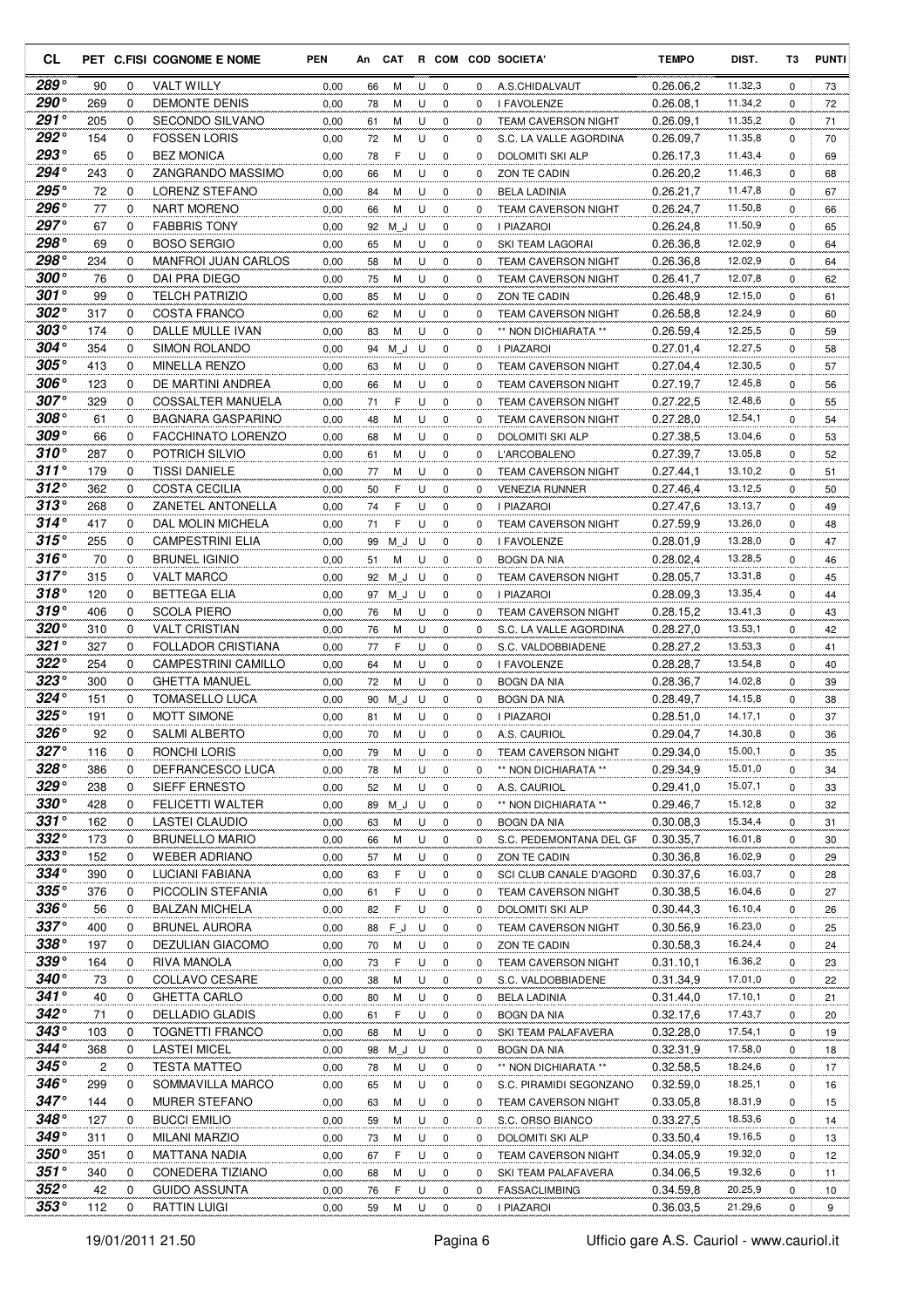| <b>CL</b>                           |            |                  | PET C.FISI COGNOME E NOME             | <b>PEN</b>   | An       | CAT         |        |                  |          | R COM COD SOCIETA'                                   | <b>TEMPO</b>           | DIST.   | T3               | <b>PUNTI</b>   |
|-------------------------------------|------------|------------------|---------------------------------------|--------------|----------|-------------|--------|------------------|----------|------------------------------------------------------|------------------------|---------|------------------|----------------|
| $354^{\circ}$                       | 322        | 0                | LIVI CECILIA                          | 0,00         | 65       | F           | U      | 0                | 0        | <b>TEAM CAVERSON NIGHT</b>                           | 0.36.53,2              | 22.19,3 | 0                | 8              |
| $355^{\circ}$                       | 85         | 0                | PELLEGRINON MONICA                    | 0,00         | 74       | F           | U      | $\mathbf 0$      | 0        | SKI TEAM PALAFAVERA                                  | 0.37.23,4              | 22.49,5 | 0                | $\overline{7}$ |
| $356^{\circ}$                       | 111        | 0                | DAI PRA FRANCESCA                     | 0,00         | 74       | F           | U      | 0                | $\Omega$ | <b>TEAM CAVERSON NIGHT</b>                           | 0.37.32,4              | 22.58,5 | 0                | 6              |
| $357^\circ$                         | 210        | 0                | <b>MARCHET ROBERTO</b>                | 0,00         | 62       | М           | U      | $\mathbf 0$      | 0        | <b>TEAM CAVERSON NIGHT</b>                           | 0.38.57,2              | 24.23,3 | 0                | 5              |
| $358^{\circ}$                       | 305        | 0                | VANZETTA PAOLO                        | 0,00         | 76       | М           | U      | 0                | 0        | A.S. CAURIOL                                         | 0.39.14,5              | 24.40,6 | 0                | 4              |
| 359°                                | 296        | $\Omega$         | DELLA LIBERA CINZIA                   | 0,00         | 77       | F           | U      | $\mathbf 0$      | 0        | MUDANDE REVERSE                                      | 0.41.04,1              | 26.30,2 | 0                | 3              |
| 360°                                | 134        | 0                | LEONARDI NADIA                        | 0,00         | 73       | F           | U      | 0                | 0        | <b>BOGN DA NIA</b>                                   | 0.42.12.9              | 27.39,0 | 0                | 2              |
| 361°<br>0°                          | 209        | $\mathbf 0$      | <b>BRANDALISE PAOLO</b>               | 0,00         | 78       | M           | U      | $\mathbf 0$      | 0        | <b>MUDANDE REVERSE</b>                               | 0.55.29,6              | 40.55,7 | 0                | $\mathbf{1}$   |
| 0°                                  | 10         | 0                | PALLAVER FRANCESCO 81                 | 0,00         | 81       | M           | U      | $\mathbf 0$      | 0        | <b>U.S. CORNACCI</b>                                 | <b>NP</b>              |         | $\mathbf 0$      |                |
| O۰                                  | 11<br>19   | 0<br>0           | PRETE ALICE<br>FOLLADOR DANIELE       | 0,00<br>0,00 | 77<br>93 | F<br>M J    | U<br>U | 0<br>0           | 0<br>0   | S.C. LA VALLE AGORDINA<br><b>TEAM CAVERSON NIGHT</b> | <b>NP</b><br>NP        |         | 0<br>0           |                |
| O۰                                  | 24         | $\Omega$         | JELLICI GIULIANO                      | 0,00         | 42       | M           | U      | 0                | 0        | U.S. CORNACCI                                        | <b>NP</b>              |         | $\mathbf 0$      |                |
| O۰                                  | 28         | 0                | <b>CAGNATI GIUSEPPE</b>               | 0,00         | 66       | М           | U      | 0                | 0        | <b>TEAM CAVERSON NIGHT</b>                           | ΝP                     |         | 0                |                |
| O۰                                  | 31         | $\Omega$         | <b>FONTANIVE ANTONIO</b>              | 0,00         | 48       | M           | U      | $\mathbf 0$      | $\Omega$ | <b>TEAM CAVERSON NIGHT</b>                           | <b>NP</b>              |         | $\mathbf 0$      |                |
| ∩°                                  | 34         | $\Omega$         | DE NARDIN ANNA                        | 0,00         | 75       | F           | U      | $\mathbf 0$      | 0        | S.C. LA VALLE AGORDINA                               | <b>NP</b>              |         | $\mathbf 0$      |                |
| $\boldsymbol{0}$                    | 58         | $\mathbf 0$      | <b>FELICETTI WALTER</b>               | 0,00         | 89       | M J         | U      | $\mathbf 0$      | 0        | ** NON DICHIARATA **                                 | <b>NP</b>              |         | $\mathbf 0$      |                |
| $\boldsymbol{\theta}^{\circ}$       | 62         | 0                | <b>LAUTON CORNELIO</b>                | 0,00         | 82       | M           | U      | 0                | 0        | <b>BOGN DA NIA</b>                                   | <b>NP</b>              |         | $\mathbf 0$      |                |
| O۰                                  | 68         | 0                | <b>OLIVERI ROBERTO</b>                | 0,00         | 69       | M           | U      | $\mathbf 0$      | 0        | SKI TEAM LAGORAI                                     | <b>NP</b>              |         | $\mathbf 0$      |                |
| O۰                                  | 81         | 0                | KALTAK SANEL                          | 0,00         | 79       | M           | U      | $\mathbf 0$      | 0        | <b>TEAM CAVERSON NIGHT</b>                           | <b>NP</b>              |         | $\mathbf 0$      |                |
| O۰                                  | 82         | 0                | DALPIAZ CARLO                         | 0,00         | 67       | M           | U      | $\mathbf 0$      | $\Omega$ | S.C. PANAROTTA                                       | <b>NP</b>              |         | $\mathbf 0$      |                |
| O۰                                  | 83         | $\Omega$         | <b>DESILVESTRO OLIVO</b>              | 0,00         | 61       | M           | U      | $\mathbf 0$      | 0        | A.S. CAURIOL                                         | <b>NP</b>              |         | $\mathbf 0$      |                |
| O۰                                  | 88         | 0                | LOVAT CORONA ANDREA                   | 0,00         | 70       | M           | U      | 0                | 0        | <b>TEAM CAVERSON NIGHT</b>                           | <b>NP</b>              |         | 0                |                |
| O۰                                  | 96         | 0                | CINCELLI NICOLO'                      | 0,00         | 90       | M J         | U      | $\mathbf 0$      | 0        | <b>BELA LADINIA</b>                                  | <b>NP</b>              |         | $\mathbf 0$      |                |
| O۰                                  | 105        | 0                | DE PELLEGRINI LIVIO                   | 0,00         | 55       | М           | U      | 0                | 0        | <b>TEAM CAVERSON NIGHT</b>                           | <b>NP</b>              |         | $\mathbf 0$      |                |
| O۰                                  | 122        | $\mathbf 0$      | DA RIZ STEFANO                        | 0,00         | 70       | М           | U      | $\mathbf 0$      | 0        | ** NON DICHIARATA **                                 | <b>NP</b>              |         | $\mathbf 0$      |                |
| $\boldsymbol{0}$ °                  | 124        | 0                | <b>SCHENA LUCIANO</b>                 | 0,00         | 55       | М           | U      | 0                | 0        | <b>TEAM CAVERSON NIGHT</b>                           | <b>NP</b>              |         | 0                |                |
| O۰                                  | 130        | 0                | DAL BEN ANDREA                        | 0,00         | 69       | М           | U      | $\mathbf 0$      | $\Omega$ | <b>U.S. CORNACCI</b>                                 | <b>NP</b>              |         | $\mathbf 0$      |                |
| O۰                                  | 132        | 0                | ORLER PAOLO                           | 0,00         | 69       | M           | U      | 0                | 0        | I PIAZAROI                                           | <b>NP</b>              |         | $\mathbf 0$      |                |
| 0°<br>$\boldsymbol{\theta}^{\circ}$ | 133        | 0                | EDOTTI MIRKO                          | 0,00         | 72       | М           | U      | $\mathbf 0$      | $\Omega$ | MUDANDE REVERSE                                      | <b>NP</b>              |         | $\mathbf 0$      |                |
| O۰                                  | 157        | 0                | DAPRA' NELLO                          | 0,00         | 58       | М           | U      | $\mathbf 0$      | 0        | A.S. CAURIOL                                         | <b>NP</b>              |         | 0                |                |
| $\boldsymbol{\theta}^{\circ}$       | 159        | $\Omega$         | <b>SPAGNOLLI PIERA</b>                | 0,00         | 69       | F           | U      | $\mathbf 0$      | 0        | <b>L'ARCOBALENO</b>                                  | <b>NP</b><br><b>NP</b> |         | $\mathbf 0$      |                |
| O۰                                  | 165<br>168 | 0<br>$\mathbf 0$ | RIZZARDI PAOLO<br>DEFRANCESCO ROBERTO | 0,00<br>0,00 | 62<br>66 | M<br>М      | U<br>U | 0<br>$\mathbf 0$ | 0<br>0   | <b>TEAM CAVERSON NIGHT</b><br><b>TONALTITUDE</b>     | <b>NP</b>              |         | 0<br>$\mathbf 0$ |                |
| 0°                                  | 171        | 0                | VIGNA MARIO                           | 0,00         | 70       | М           | U      | $\mathbf 0$      | 0        | DOLOMITI SKI ALP                                     | <b>NP</b>              |         | 0                |                |
| 0°                                  | 181        | 0                | <b>BEZZI MARCO</b>                    | 0,00         | 78       | M           | U      | 0                | 0        | G.S. CASTELLO DI FIEMME                              | <b>NP</b>              |         | 0                |                |
| $\boldsymbol{\theta}^{\circ}$       | 182        | 0                | LORENZI SERGIO                        | 0,00         | 65       | M           | U      | $\mathbf 0$      | $\Omega$ | <b>L'ARCOBALENO</b>                                  | NP                     |         | 0                |                |
| 0°                                  | 195        | $\Omega$         | <b>FONTANA MARCO</b>                  | 0,00         | 78       | M           | U      | $\mathbf 0$      | $\Omega$ | S.C. VALDOBBIADENE                                   | <b>NP</b>              |         | $\mathbf 0$      |                |
| $\boldsymbol{0}$ °                  | 196        | $\Omega$         | DE BASTIANI MATTEO                    | 0,00         | 76       | M           | U      | $\Omega$         | $\Omega$ | MUDANDE REVERSE                                      | <b>NP</b>              |         | $\mathbf 0$      |                |
| 0°                                  | 228        | 0                | DE MARCO MAYRA                        | 0,00         | 72       | F           | U      | 0                | 0        | TEAM CAVERSON NIGHT                                  | <b>NP</b>              |         | 0                |                |
| O۰                                  | 230        | 0                | <b>GABRIELLI ANDREA 71</b>            | 0,00         | 71       | M           | U      | 0                | 0        | SKI CLUB SAN MARTINO C.                              | <b>NP</b>              |         | 0                |                |
| 0°                                  | 252        | 0                | DE CARLI ENRICO                       | 0,00         | 82       | M           | U      | 0                | 0        | ROBISPORT BELLUNO                                    | <b>NP</b>              |         | 0                |                |
| $\boldsymbol{0}$ °                  | 253        | 0                | <b>DEVILLE RICCARDA</b>               | 0,00         | 60       | F           | U      | 0                | 0        | <b>BELA LADINIA</b>                                  | <b>NP</b>              |         | 0                |                |
| 0°                                  | 256        | 0                | PERENZONI GABRIEL                     | 0,00         | 84       | M           | U      | 0                | 0        | L'ARCOBALENO                                         | <b>NP</b>              |         | 0                |                |
| 0°                                  | 258        | 0                | <b>BETTEGA ERNESTO</b>                | 0,00         | 62       | M           | U      | 0                | 0        | I PIAZAROI                                           | NP                     |         | 0                |                |
| 0°                                  | 263        | 0                | CRISTELLON STEFANO                    | 0,00         | 78       | M           | U      | 0                | 0        | G.S. CASTELLO DI FIEMME                              | NP                     |         | 0                |                |
| $\boldsymbol{0}$ °                  | 282        | 0                | SCALET ALESSANDRO                     | 0,00         | 77       | М           | U      | 0                | 0        | I PIAZAROI                                           | <b>NP</b>              |         | 0                |                |
| 0°                                  | 286        | 0                | <b>GRIOT ROBERTO</b>                  | 0,00         | 77       | M           | U      | 0                | 0        | U.S. DOLOMITICA                                      | NP                     |         | 0                |                |
| 0°                                  | 289        | 0                | <b>TURRA MICHELE</b>                  | 0,00         | 69       | M           | U      | 0                | 0        | <b>I PIAZAROI</b>                                    | <b>NP</b>              |         | 0                |                |
| 0°<br>0°                            | 303        | 0                | DELLAMARIA FRANCO                     | 0,00         | 73       | M           | U      | 0                | 0        | SKI TEAM LAGORAI                                     | <b>NP</b>              |         | 0                |                |
| 0°                                  | 316        | 0                | <b>FACCHINELLI MARCO</b>              | 0,00         | 80       | M           | U      | 0                | 0        | <b>BOGN DA NIA</b>                                   | NP                     |         | 0                |                |
| 0°                                  | 353<br>365 | 0<br>0           | MORETTA IRWIN<br>PESCOSTA SABRINA     | 0,00<br>0,00 | 75<br>77 | M<br>F      | U<br>U | 0<br>0           | 0<br>0   | DOLOMITI SKI ALP<br>TEAM CAVERSON NIGHT              | NP<br>NP               |         | 0<br>0           |                |
| 0°                                  | 377        |                  | DI NARDO LORENZO                      |              |          |             |        |                  |          |                                                      | <b>NP</b>              |         |                  |                |
| 0°                                  | 384        | 0<br>0           | ROMAGNA STEFANO                       | 0,00<br>0,00 | 71       | М<br>87 M_J | U<br>U | 0<br>0           | 0<br>0   | G.S. BORACCIONES<br><b>I PIAZAROI</b>                | NP                     |         | 0<br>0           |                |
| $\boldsymbol{0}$ °                  | 398        | 0                | <b>ILLI ALESSIO</b>                   | 0,00         | 75       | M           | U      | 0                | 0        | S.C. VALDOBBIADENE                                   | NP                     |         | 0                |                |
| 0°                                  | 404        | 0                | <b>VENDRUSCOLO MAURO</b>              | 0,00         | 63       | M           | U      | 0                | 0        | <b>TEAM CAVERSON NIGHT</b>                           | NP                     |         | 0                |                |
| 0°                                  | 407        | 0                | SALVADORI MICHELE                     | 0,00         | 75       | M           | U      | 0                | 0        | I PIAZAROI                                           | <b>NP</b>              |         | 0                |                |
| $\boldsymbol{o} \circ$              | 410        | 0                | MARMOLADA RITA                        | 0,00         | 73       | F           | U      | $\mathbf 0$      | 0        | TEAM CAVERSON NIGHT                                  | NP                     |         | 0                |                |
| 0°                                  | 415        | 0                | <b>BONELLI ANGELA</b>                 | 0,00         | 46       | F           | U      | 0                | 0        | TEAM CAVERSON NIGHT                                  | <b>NP</b>              |         | 0                |                |
| 0°                                  | 418        | 0                | <b>MAGRIN FRANCO</b>                  | 0,00         | 60       | M           | U      | 0                | 0        | TEAM CAVERSON NIGHT                                  | NP                     |         | 0                |                |
| $\boldsymbol{o} \circ$              | 420        | 0                | PINTARELLI GIL                        | 0,00         | 80       | M           | U      | 0                | 0        | <b>KSV TRIATHLON</b>                                 | <b>NP</b>              |         | 0                |                |
| 0°                                  | 57         | 0                | <b>JELLICI MIRCO</b>                  | 0,00         | 70       | M           | U      | 0                | 0        | <b>BELA LADINIA</b>                                  | NP                     |         | 0                |                |
| 0°                                  | 379        | 0                | IORIATTI GIULIANO                     | 0,00         | 64       | M           | U      | 0                | 0        | L'ARCOBALENO                                         | NP                     |         | 0                |                |
| $\boldsymbol{0}$ °                  | 155        | 0                | MORANDINI GIANNI                      | 0,00         | 82       | M           | U      | 0                | 0        | TONALTITUDE                                          | NP                     |         | 0                |                |
| 0°                                  | 193        | 0                | <b>BRIGADOI GIANNI</b>                | 0,00         | 60       | M           | U      | 0                | 0        | U.S. DOLOMITICA                                      | <b>NP</b>              |         | 0                |                |